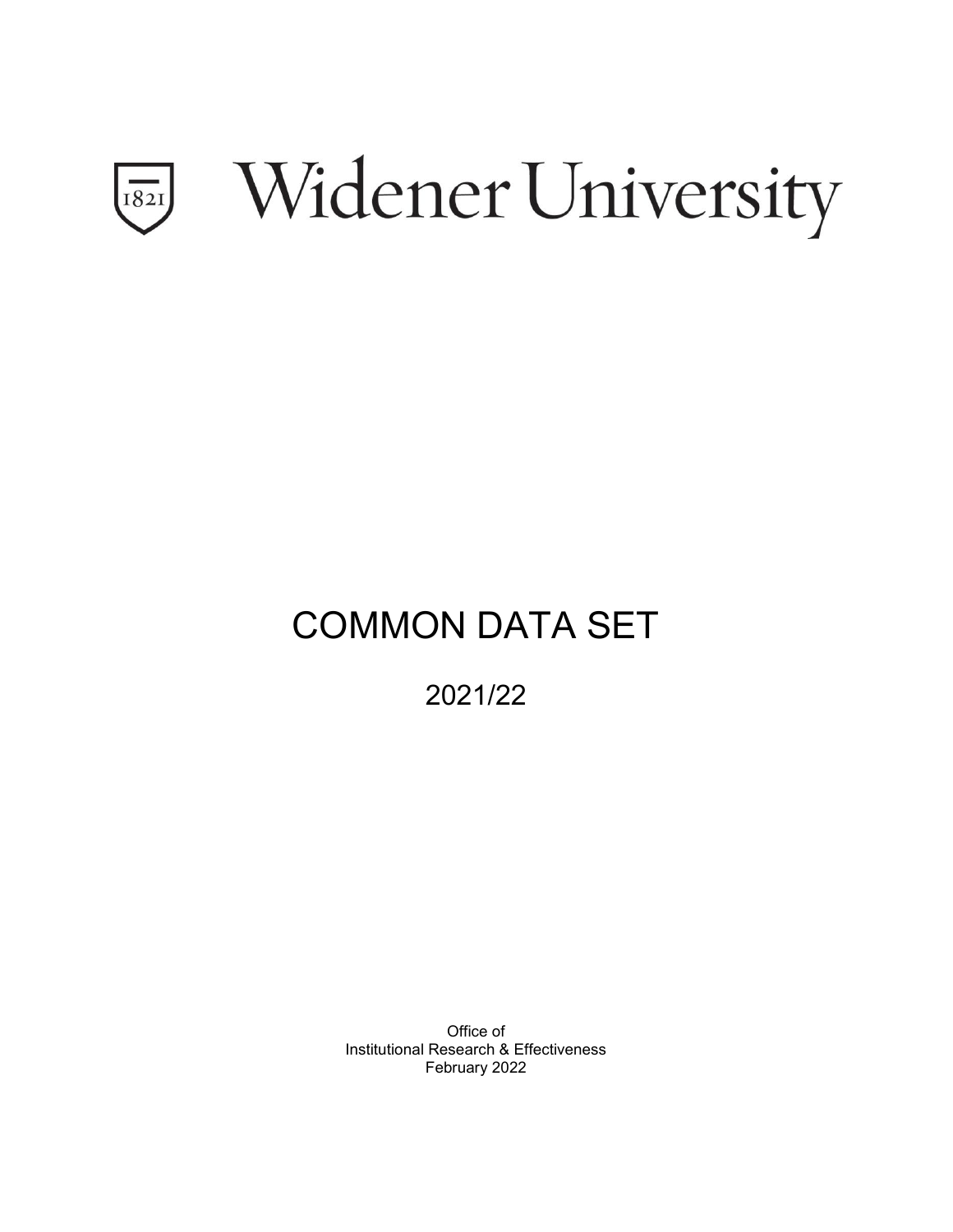# **Widener University Common Data Set 2021/22**

The Common Data Set (CDS) report was developed in a collaborative effort between publishers and the educational community in order to improve the quality and accuracy of information provided to publishers and to reduce the reporting burden on institutions. Thus, the CDS is a collection of standard data items and definitions that are utilized by the higher education community and by publishers. Many publishers that request data from colleges and universities use CDS data items as a part of their surveys.

The Common Data Set for 2021/22 is also available on the Widener University Consumer Information web site.

| Section                                        | Page Number |
|------------------------------------------------|-------------|
| A. General Information                         | 1           |
| <b>B. Enrollment and Persistence</b>           | 3           |
| C. First-time, First-Year (Freshman) Admission | 7           |
| D. Transfer Admission                          | 14          |
| E. Academic Offerings and Policies             | 16          |
| F. Student Life                                | 17          |
| G. Annual Expenses                             | 18          |
| H. Financial Aid                               | 20          |
| I. Instructional Faculty and Class Size        | 26          |
| J. Degrees Conferred                           | 28          |
| <b>Common Data Set Definitions</b>             | 29          |

*Questions or comments about the Common Data Set should be directed to:*

*Dr. Stephen Thorpe Director of Institutional Research& Effectiveness Widener University swthorpe@widener.edu 610-499-4117*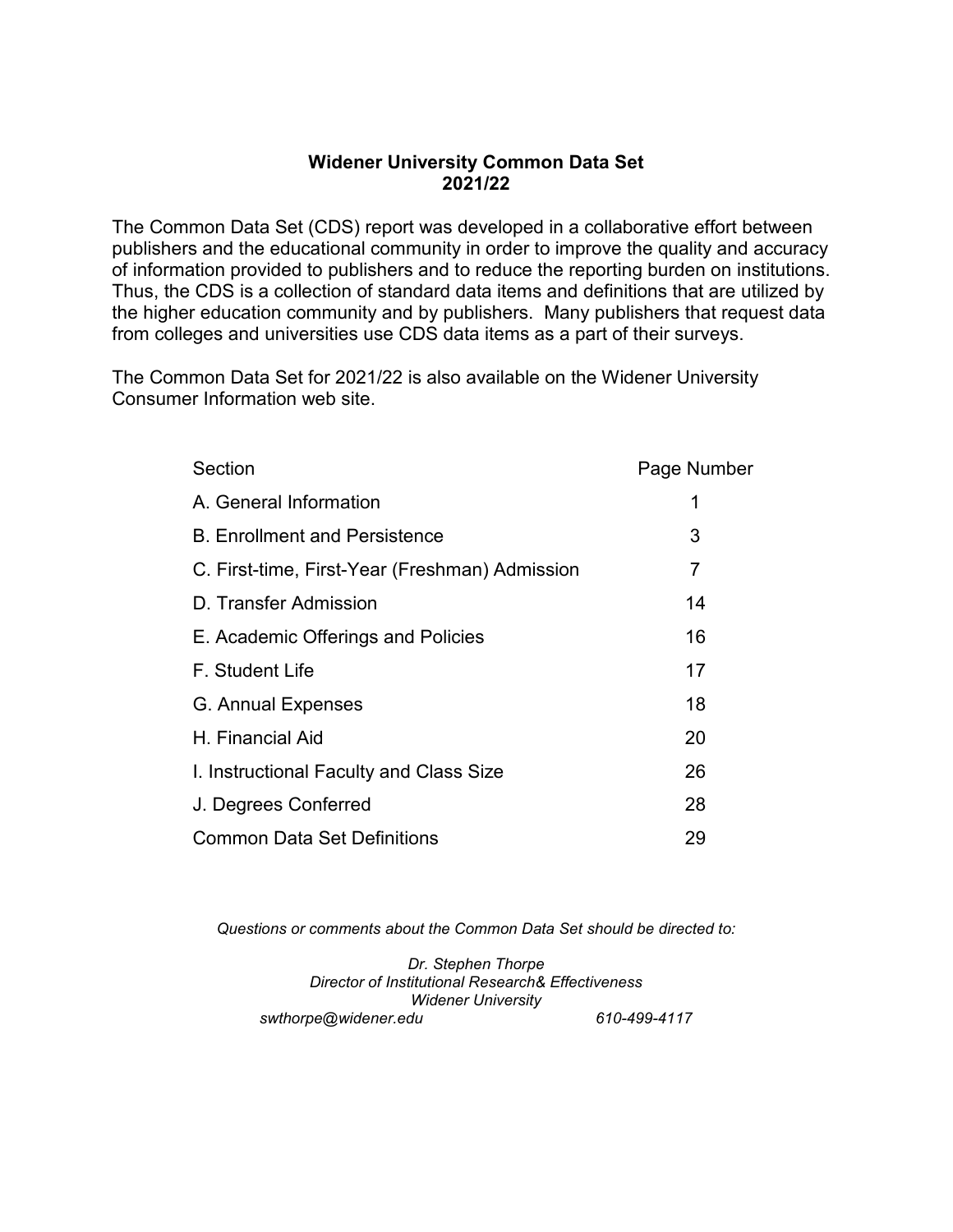## **A. General Information**

| A0 | <b>Respondent Information (Not for Publication)</b>                                        |                                        |
|----|--------------------------------------------------------------------------------------------|----------------------------------------|
|    | Name:                                                                                      | Stephen W. Thorpe                      |
|    | Title:                                                                                     | <b>Director</b>                        |
|    | Office:                                                                                    | Institutional Research & Effectiveness |
|    | Mailing Address:                                                                           | One University Place                   |
|    | City/State/Zip/Country:                                                                    | Chester, PA 19013                      |
|    | Phone:                                                                                     | 610-499-4117                           |
|    | Fax:                                                                                       |                                        |
|    | F-mail Address:                                                                            | swthorpe@widener.edu                   |
|    | Are your responses to the CDS posted for<br>x<br>reference on your institution's Web site? | Yes<br>No.                             |

If yes, please provide the URL of the corresponding Web page: https://www.widener.edu/consumer-information

**A0A** We invite you to indicate if there are items on the CDS for which you cannot use the requested analytic convention, cannot provide data for the cohort requested, whose methodology is unclear, or about which you have questions or comments in general. This information will not be published but will help the publishers further refine CDS items.

| А1 | <b>Address Information</b>                                                       |                               |
|----|----------------------------------------------------------------------------------|-------------------------------|
|    | Name of College/University:                                                      | <b>Widener University</b>     |
|    | Mailing Address:                                                                 | One University Place          |
|    | City/State/Zip/Country:                                                          | Chester, PA 19013             |
|    | Street Address (if different):                                                   |                               |
|    | City/State/Zip/Country:                                                          |                               |
|    | Main Phone Number:                                                               | 610-499-4000                  |
|    | WWW Home Page Address:                                                           | www.widener.edu               |
|    | Admissions Phone Number                                                          | 610-499-4126                  |
|    | Admissions Toll-Free Phone Number:                                               | 1-888-WIDENER (943-3637)      |
|    | Admissions Office Mailing Address:                                               | One University Place          |
|    | City/State/Zip/Country:                                                          | Chester, PA 19013             |
|    | Admissions Fax Number:                                                           | 610-499-4676                  |
|    | Admissions E-mail Address:                                                       | admissions.office@widener.edu |
|    | If there is a separate URL for your school's online application, please specify: |                               |

[www.widener.edu/admissions](http://www.widener.edu/admissions)

If you have a mailing address other than the above to which applications should be sent, please provide:

#### **A2 Source of institutional control** (Check only one)**:**

Private (nonprofit) **Proprietary** 

Public

**A3 Classify your undergraduate institution:**

Coeducational college Men's college Women's college

## **A4 Academic year calendar:**



**If your academic year has changed because of the COVID-19 pandemic, please indicate as other below.**

Other (describe):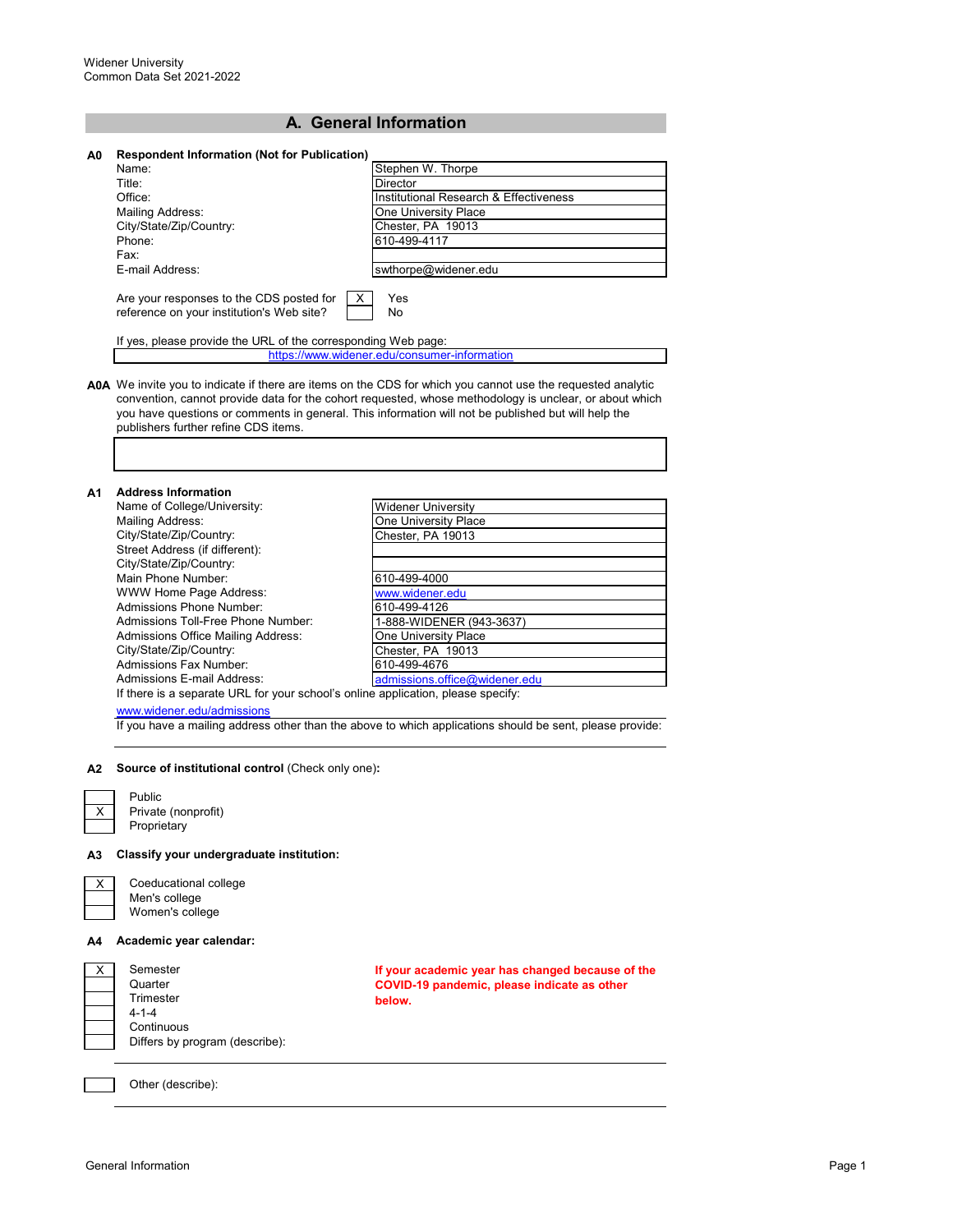## **A5 Degrees offered by your institution:**

|                         | Certificate       |
|-------------------------|-------------------|
|                         | Diploma           |
|                         | Associate         |
|                         | <b>Transfer A</b> |
|                         | Terminal A        |
| X                       | Bachelor's        |
| $\overline{\mathsf{x}}$ | Postbache         |
| X                       | Master's          |
| X                       | Post-mast         |
| X                       | Doctoral d        |
| X                       | Doctoral de       |
|                         | Doctoral d        |

| X                       | Certificate                             |
|-------------------------|-----------------------------------------|
|                         | Diploma                                 |
| $\overline{\mathsf{x}}$ | Associate                               |
|                         | <b>Transfer Associate</b>               |
|                         | <b>Terminal Associate</b>               |
| $\overline{\mathsf{x}}$ | Bachelor's                              |
| $\frac{X}{X}$           | Postbachelor's certificate              |
|                         | Master's                                |
|                         | Post-master's certificate               |
| $\overline{\mathsf{x}}$ | Doctoral degree research/scholarship    |
| $\overline{\mathsf{x}}$ | Doctoral degree - professional practice |
|                         | Doctoral degree -- other                |
|                         |                                         |

General Information **Page 2** Page 2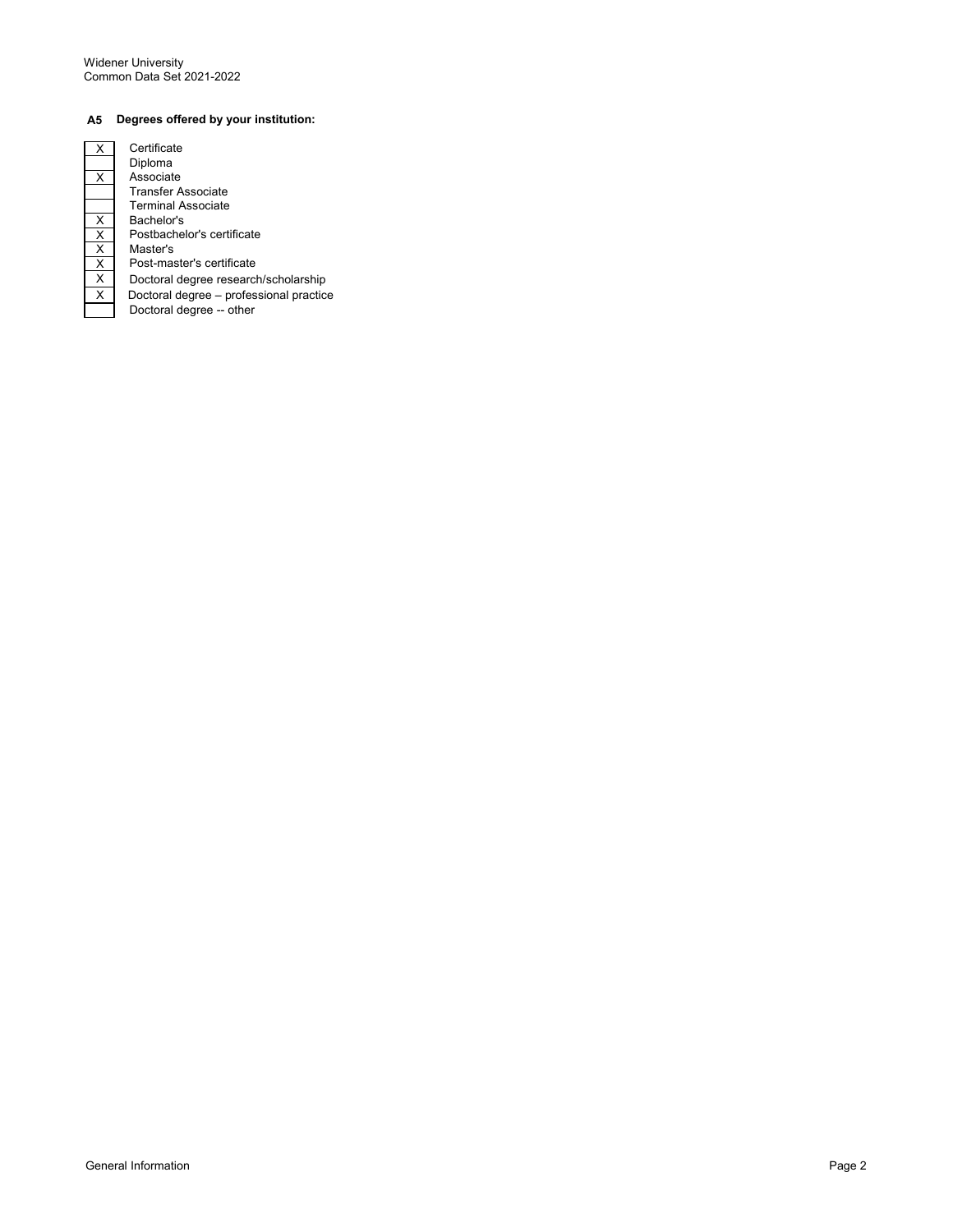## **B. ENROLLMENT AND PERSISTENCE**

#### **B1 Institutional Enrollment - Men and Women**

Provide numbers of students for each of the following categories as of the institution's official fall reporting date or as of **October 15, 2021.**<br>• Note: Report students forme

[• Note: Report students formerl](https://nces.ed.gov/ipeds/pdf/Reporting_Study_Abroad%20Students_5.31.17.pdf)y designated as "first professional" in the graduate cells. For information [on](https://nces.ed.gov/ipeds/pdf/Reporting_Study_Abroad%20Students_5.31.17.pdf) 

|                                  | <b>FULL-TIME</b> |       | <b>PART-TIME</b> |       |
|----------------------------------|------------------|-------|------------------|-------|
|                                  | Men              | Women | Men              | Women |
| <b>Undergraduates</b>            |                  |       |                  |       |
| Degree-seeking, first-time       |                  |       |                  |       |
| freshmen                         | 339              | 252   |                  | 10    |
| Other first-year, degree-seeking | 36               | 85    | 3                | 9     |
| All other degree-seeking         | 720              | 1,103 | 49               | 116   |
| <b>Total degree-seeking</b>      | 1,095            | 1,440 | 59               | 135   |
| All other undergraduates         |                  |       |                  |       |
| enrolled in credit courses       |                  | 4     | 4                | 28    |
| <b>Total undergraduates</b>      | 1,096            | 1.444 | 63               | 163   |
| Graduate                         |                  |       |                  |       |
| Degree-seeking, first-time       | 223              | 374   | 41               | 192   |
| All other degree-seeking         | 405              | 743   | 178              | 862   |
| All other graduates enrolled in  |                  |       |                  |       |
| credit courses                   | 3                | 6     | 24               | 58    |
| Total graduate                   | 631              | 1123  | 243              | 1112  |
| Total all students               | 1.727            | 2,567 | 306              | 1.275 |

| Total all undergraduates        | 2.766 |
|---------------------------------|-------|
| Total all graduate              | 3109  |
| <b>GRAND TOTAL ALL STUDENTS</b> | 5.875 |

#### **B2 Enrollment by Racial/Ethnic Category.**

more ra

Provide numbers of undergraduate students for each of the following categories as of the institution's official fall reporting date or as of **October 15, 2021**.

- Include international students only in the category "Nonresident aliens."
- Report as your institution reports to IPEDS: persons who are Hispanic should be reported only on the Hispanic line, not under any race, and persons who are non-Hispanic multi-racial should be reported • Complete the "Total Undergraduates" column only if you cannot provide data for the first two columns.

only

|                                                 | Degree-Seeking<br><b>First-Time</b><br><b>First Year</b> | Degree-Seeking<br><b>Undergraduates</b><br>(include first-time<br>first-year) | Total<br><b>Undergraduates</b><br>(both degree- and<br>non-degree-seeking) |
|-------------------------------------------------|----------------------------------------------------------|-------------------------------------------------------------------------------|----------------------------------------------------------------------------|
| Nonresident aliens                              | 6                                                        | 35                                                                            | 36                                                                         |
| Hispanic/Latino                                 | 30                                                       | 160                                                                           | 162                                                                        |
| Black or African American, non-Hispanic         | 114                                                      | 390                                                                           | 390                                                                        |
| White, non-Hispanic                             | 402                                                      | 1.897                                                                         | 1,910                                                                      |
| American Indian or Alaska Native, non-Hispanic  |                                                          | 4                                                                             |                                                                            |
| Asian, non-Hispanic                             | 22                                                       | 102                                                                           | 102                                                                        |
| Native Hawaiian or other Pacific Islander, non- |                                                          |                                                                               |                                                                            |
| Hispanic                                        | 1                                                        | 2                                                                             | 2                                                                          |
| Two or more races, non-Hispanic                 | 6                                                        | 57                                                                            | 58                                                                         |
| Race and/or ethnicity unknown                   | 26                                                       | 82                                                                            | 102                                                                        |
| <b>TOTAL</b>                                    | 608                                                      | 2,729                                                                         | 2.766                                                                      |

## **Persistence**

**B3 Number of degrees awarded by your institution from July 1, 2020, to June 30, 2021.**

| Certificate/diploma             |     |
|---------------------------------|-----|
| Associate degrees               | 19  |
| Bachelor's degrees              | 711 |
| Postbachelor's certificates     |     |
| Master's degrees                | 577 |
| Post-Master's certificates      | 2   |
| Doctoral degrees -              |     |
| research/scholarship            | 64  |
| Doctoral degrees - professional |     |
| practice                        | 350 |
| Doctoral degrees - other        |     |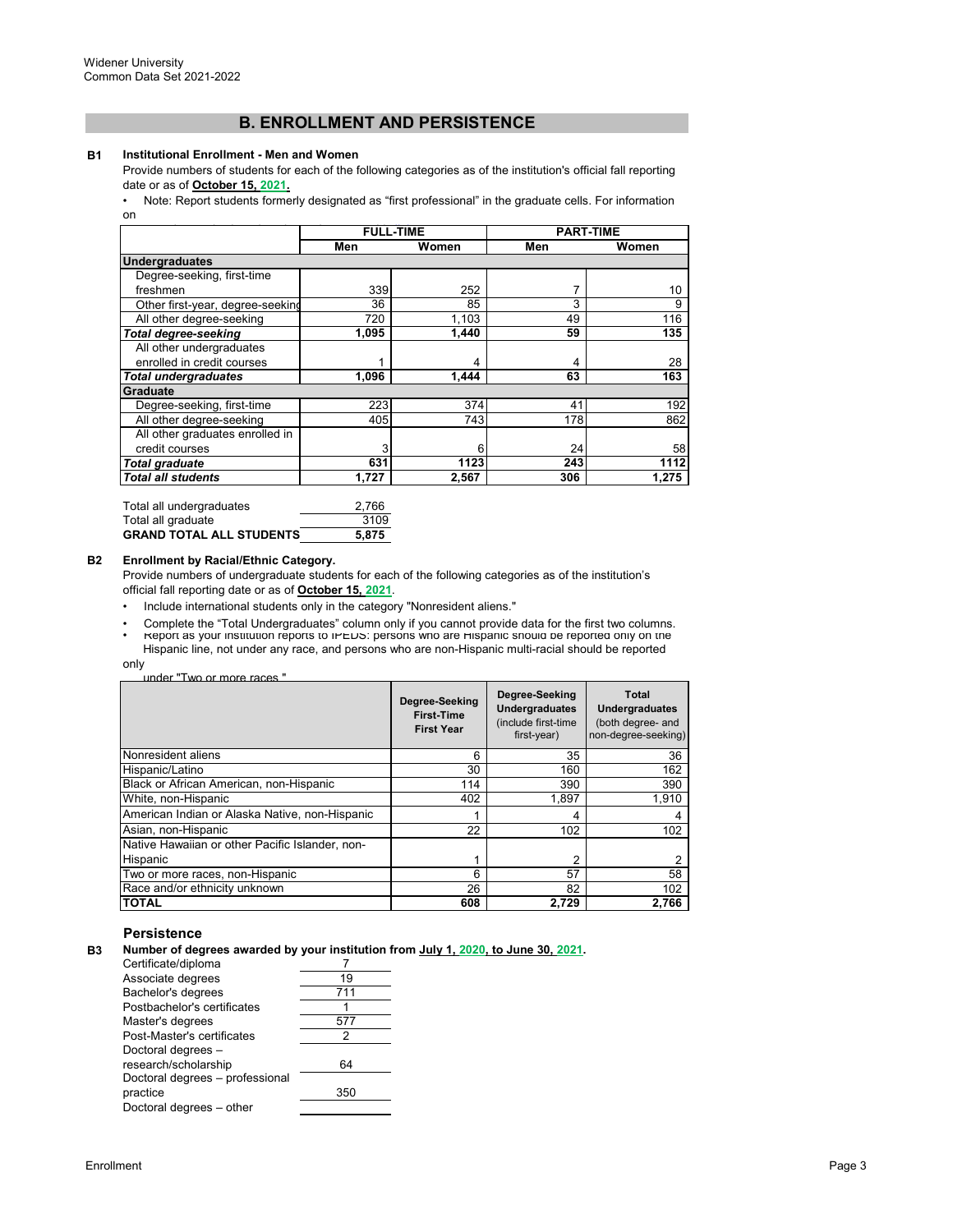## **B4-B21: Graduation Rates**

The items in this section correspond to data elements collected by the IPEDS Web-based Data Collection System's Graduation Rate Survey (GRS).

• For complete instructions and definitions of data elements, see the IPEDS GRS Forms and Instructions for the 2021-2022 Survey. https://nces.ed.gov/ipeds/use-the-data/survey-components/9/graduationrates

#### **In the following section for bachelor's or equivalent programs, please disaggregate the Fall 2014 and Fall 2015 cohorts (formerly CDS B4-B11) into four groups:**

- Students who received a Federal Pell Grant\*
- Recipients of a subsidized Stafford Loan who did not receive a Pell Grant<br>• Students who did not receive either a Pell Grant or a subsidized Stafford L
- Students who did not receive either a Pell Grant or a subsidized Stafford Loan<br>• Total (all students regardless of Pell Grant or subsidized loan status)
- Total (all students, regardless of Pell Grant or subsidized loan status)

\*Students who received both a Federal Pell Grant and a subsidized Stafford Loan should be reported in the "Recipients of a Federal Pell Grant" column.

For each graduation rate grid below, the numbers in the first three columns for Questions A-G should sum to the cohort total in the fourth column (formerly CDS B4-B11).

#### **For Bachelor's or Equivalent Programs**

Please provide data for the **Fall 2015** cohort if available. If Fall 2015 cohort data are not available, provide data for the **Fall 2014** cohort.

#### *Fall 2015 Cohort*

|   |                                                                                                                                                                                                                                                                                                 | Recipients of a<br><b>Federal Pell</b><br>Grant | Recipients of a<br><b>Subsidized</b><br><b>Stafford Loan</b><br>who did not<br>receive a Pell<br>Grant | <b>Students who did</b><br>not receive either<br>a Pell Grant or a<br>subsidized<br><b>Stafford Loan</b> | Total<br>(sum of 3 columns to<br>the left) |
|---|-------------------------------------------------------------------------------------------------------------------------------------------------------------------------------------------------------------------------------------------------------------------------------------------------|-------------------------------------------------|--------------------------------------------------------------------------------------------------------|----------------------------------------------------------------------------------------------------------|--------------------------------------------|
| Α | Initial 2015 cohort of first-time, full-<br>time, bachelor's (or equivalent)<br>degree-seeking undergraduate<br>students                                                                                                                                                                        | 231                                             | 342                                                                                                    | 273                                                                                                      | 846                                        |
| в | Of the initial 2015 cohort, how many<br>did not persist and did not graduate<br>for the following reasons:<br>· Deceased<br>• Permanently Disabled<br>• Armed Forces<br>• Foreign Aid Service of the Federal<br>Government<br>· Official church missions<br>· Report Total Allowable Exclusions |                                                 |                                                                                                        |                                                                                                          | $\mathbf 0$                                |
| С | Final 2015 cohort, after adjusting for<br>allowable exclusions                                                                                                                                                                                                                                  | 231                                             | 342                                                                                                    | 273                                                                                                      | 846                                        |
| D | Of the initial 2015 cohort, how many<br>completed the program in four years<br>or less (by Aug. 31, 2019)                                                                                                                                                                                       | 101                                             | 204                                                                                                    | 159                                                                                                      | 464                                        |
| Е | Of the initial 2015 cohort, how many<br>completed the program in more than<br>four years but in five years or less<br>(after Aug. 31, 2019 and by Aug. 31,<br>2020)                                                                                                                             | 26                                              | 46                                                                                                     | 35                                                                                                       | 107                                        |
| F | Of the initial 2015 cohort, how many<br>completed the program in more than<br>five years but in six years or less<br>(after Aug. 31, 2020 and by Aug. 31,<br>2021)                                                                                                                              | $\overline{2}$                                  | 4                                                                                                      | $\overline{2}$                                                                                           | 8                                          |
| G | Total graduating within six years<br>(sum of lines D, E, and F)                                                                                                                                                                                                                                 | 129                                             | 254                                                                                                    | 196                                                                                                      | 579                                        |
| н | Six-year graduation rate for 2015<br>cohort (G divided by C)                                                                                                                                                                                                                                    | 56%                                             | 74%                                                                                                    | 72%                                                                                                      | 68%                                        |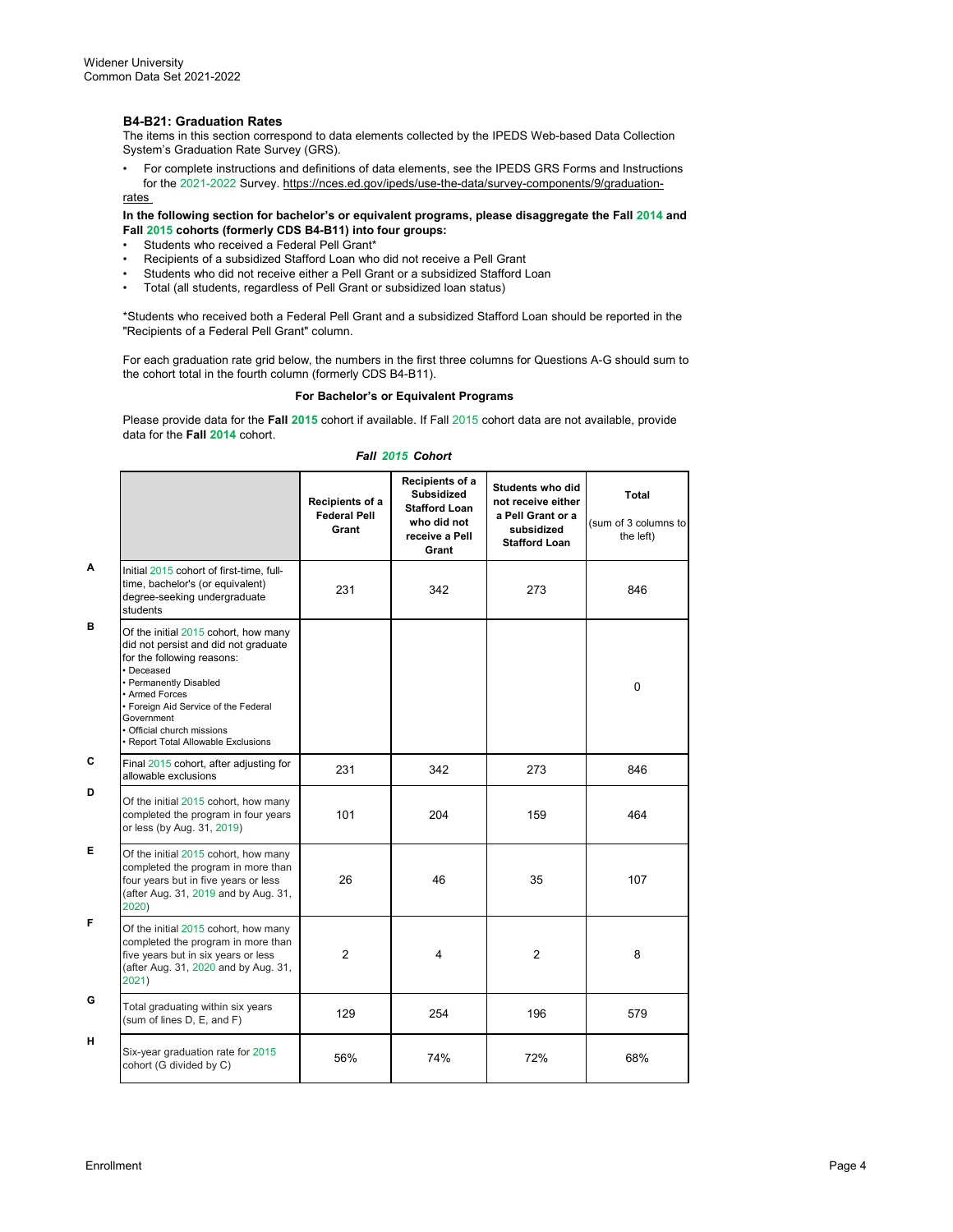|   |                                                                                                                                                                                                                                                                                                  |                                                 | וטווטט דושו ווא                                                                                        |                                                                                                   |                                                   |
|---|--------------------------------------------------------------------------------------------------------------------------------------------------------------------------------------------------------------------------------------------------------------------------------------------------|-------------------------------------------------|--------------------------------------------------------------------------------------------------------|---------------------------------------------------------------------------------------------------|---------------------------------------------------|
|   |                                                                                                                                                                                                                                                                                                  | Recipients of a<br><b>Federal Pell</b><br>Grant | Recipients of a<br><b>Subsidized</b><br><b>Stafford Loan</b><br>who did not<br>receive a Pell<br>Grant | Students who did<br>not receive either<br>a Pell Grant or a<br>subsidized<br><b>Stafford Loan</b> | <b>Total</b><br>(sum of 3 columns to<br>the left) |
| Α | Initial 2014 cohort of first-time, full-<br>time, bachelor's (or equivalent)<br>degree-seeking undergraduate<br>students                                                                                                                                                                         | 208                                             | 277                                                                                                    | 248                                                                                               | 733                                               |
| в | Of the initial 2014 cohort, how many<br>did not persist and did not graduate<br>for the following reasons:<br>Deceased<br>Permanently Disabled<br><b>Armed Forces</b><br>• Foreign Aid Service of the Federal<br>Government<br>· Official church missions<br>· Report Total Allowable Exclusions |                                                 |                                                                                                        |                                                                                                   | $\mathbf 0$                                       |
| C | Final 2014 cohort, after adjusting for<br>allowable exclusions                                                                                                                                                                                                                                   | 208                                             | 277                                                                                                    | 248                                                                                               | 733                                               |
| D | Of the initial 2014 cohort, how many<br>completed the program in four years<br>or less (by Aug. 31, 2018)                                                                                                                                                                                        | 88                                              | 148                                                                                                    | 156                                                                                               | 392                                               |
| Е | Of the initial 2014 cohort, how many<br>completed the program in more than<br>four years but in five years or less<br>(after Aug. 31, 2018 and by Aug. 31,<br>2019)                                                                                                                              | 24                                              | 30                                                                                                     | 18                                                                                                | 72                                                |
| F | Of the initial 2014 cohort, how many<br>completed the program in more than<br>five years but in six years or less<br>(after Aug. 31, 2019 and by Aug. 31,<br>2020)                                                                                                                               | 4                                               | 6                                                                                                      | 5                                                                                                 | 15                                                |
| G | Total graduating within six years<br>(sum of lines D, E, and F)                                                                                                                                                                                                                                  | 116                                             | 184                                                                                                    | 179                                                                                               | 479                                               |
| н | Six-year graduation rate for 2014<br>cohort (G divided by C)                                                                                                                                                                                                                                     | 56%                                             | 66%                                                                                                    | 72%                                                                                               | 65%                                               |

## *Fall 2014 Cohort*

## **For Two-Year Institutions**

Please provide data for the **2018** cohort if available. If **2018** cohort data are not available, provide data for the **2017** cohort.

|            |                                                                                                                                                        | 2018 Cohort | 2017 Cohort |
|------------|--------------------------------------------------------------------------------------------------------------------------------------------------------|-------------|-------------|
| <b>B12</b> | Initial cohort, total of first-time, full-time degree/certificate-seeking students:                                                                    |             |             |
| <b>B13</b> | Of the initial cohort, how many did not persist and did not graduate for the<br>following reasons:<br>• Death<br>• Permanently Disability              |             |             |
|            | • Service in the armed forces.<br>• Foreign aid service of the federal government<br>• Official church missions<br>• Report total allowable exclusions |             |             |
| <b>B14</b> | Final cohort, after adjusting for allowable exclusions:                                                                                                |             | 0           |
| <b>B15</b> | Completers of programs of less than two years duration (total):                                                                                        |             |             |
| <b>B16</b> | Completers of programs of less than two years within 150 percent of normal<br>time:                                                                    |             |             |
| <b>B17</b> | Completers of programs of at least two but less than four years (total):                                                                               |             |             |
| <b>B18</b> | Completers of programs of at least two but less than four-years within 150<br>percent of normal time:                                                  |             |             |
| <b>B19</b> | Total transfers-out (within three years) to other institutions:                                                                                        |             |             |
| <b>B20</b> | Total transfers to two-year institutions:                                                                                                              |             |             |
| <b>B21</b> | Total transfers to four-year institutions:                                                                                                             |             |             |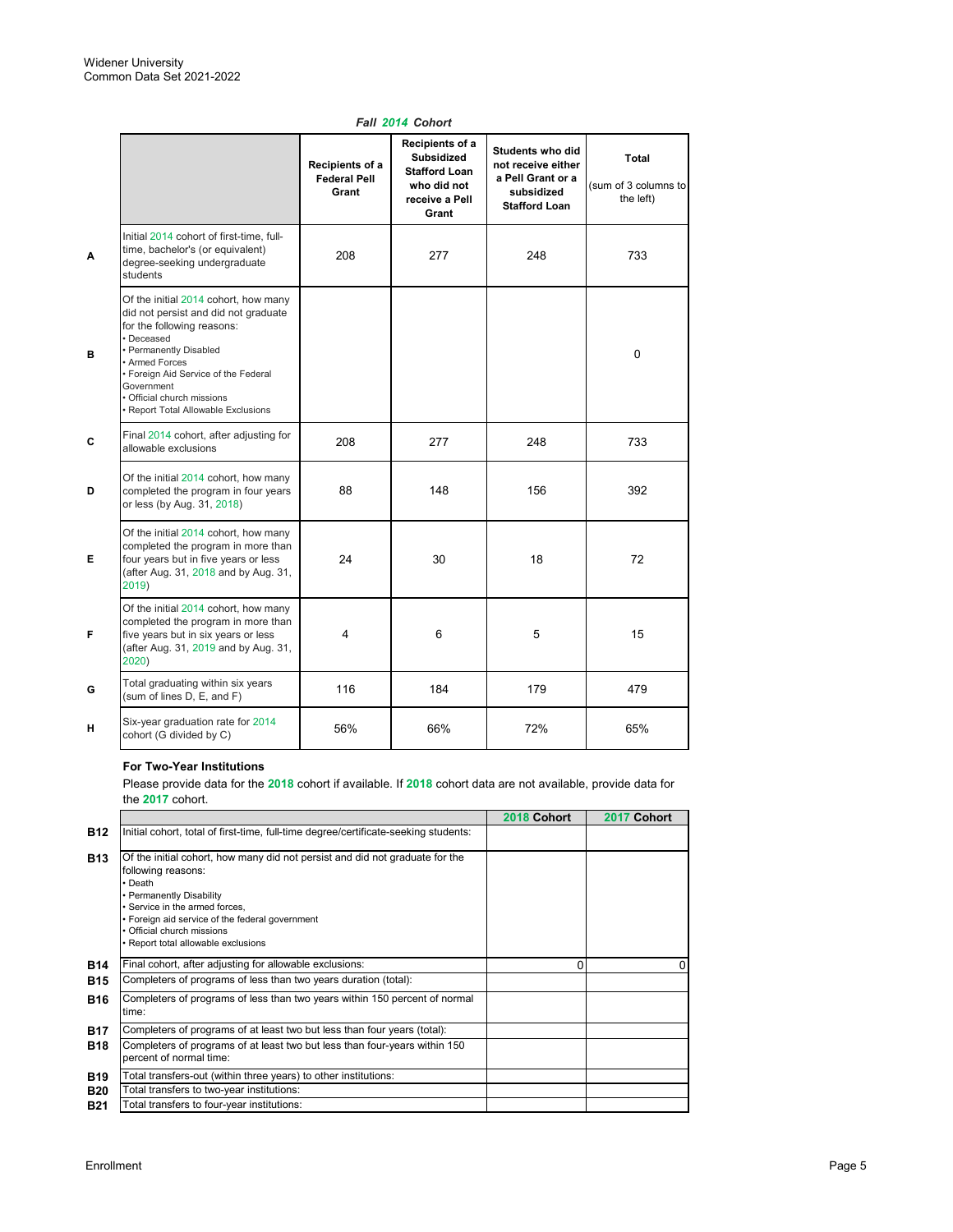#### **B22. Retention Rates**

Report for the cohort of all full-time, first-time bachelor's (or equivalent) degree-seeking undergraduate students who entered in Fall 2020 (or the preceding summer term).

- The initial cohort may be adjusted for students who departed for the following reasons:
	- \* Death
	- \* Permanent Disability
	- \* Service in the armed forces
	- \* Foreign aid service of the federal government
	- \* Official church missions
	- \* No other adjustments to the initial cohort should be made.
- **B22** For the cohort of all full-time bachelor's (or equivalent) degree-seeking undergraduate students who entered your institution as freshmen in Fall 2020 (or the preceding summer term), what percentage was enrolled at your institution as of the date your institution calculates its official enrollment in Fall 2021.

85.00%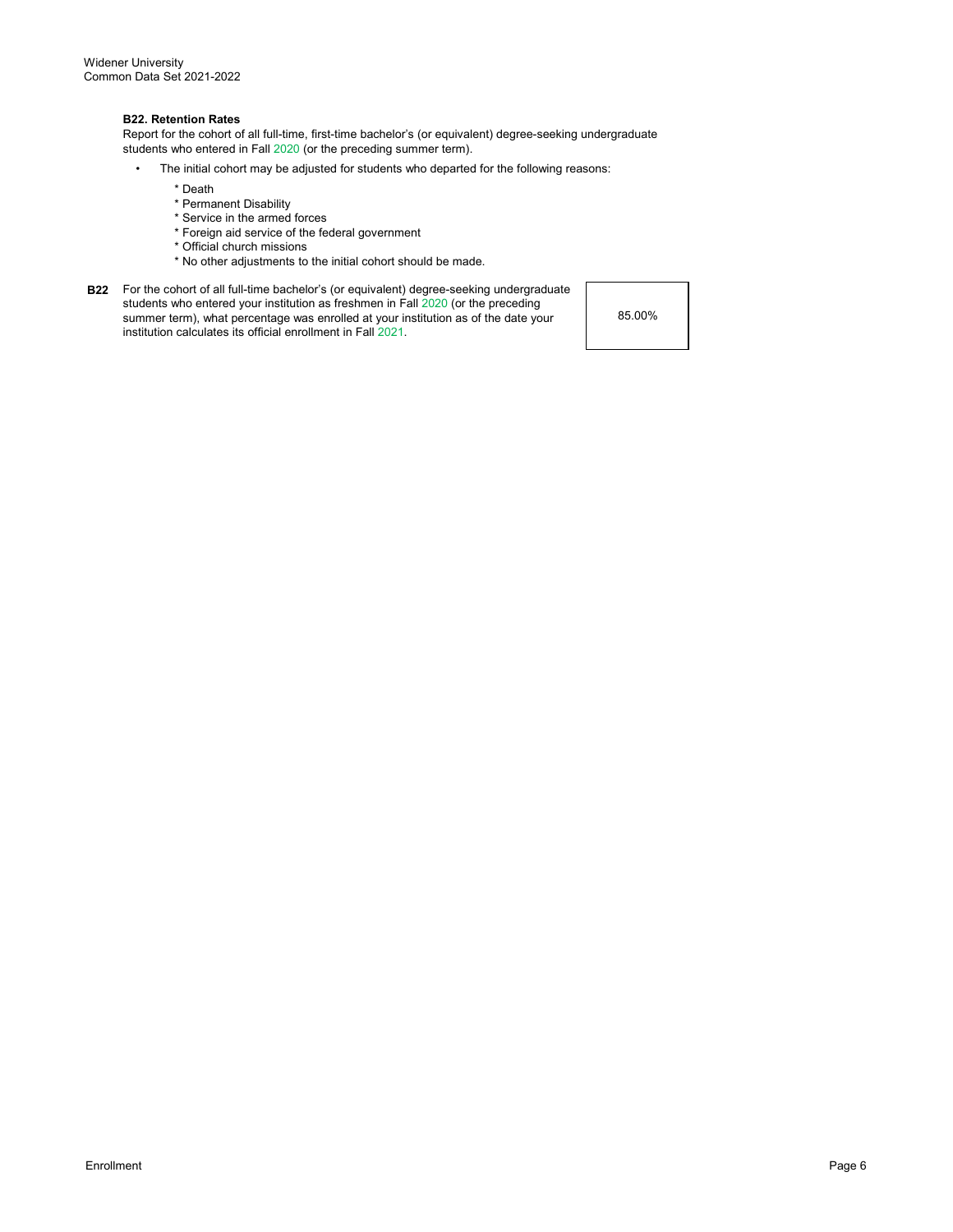## **C. FIRST-TIME, FIRST-YEAR (FRESHMAN) ADMISSION**

## **C1-C2: Applications**

- **C1 First-time, first-year (freshman) students:** Provide the number of degree-seeking, first-time, first-year students who applied, were admitted, and enrolled (full- or part-time) in **Fall 2021**.
	- Include early decision, early action, and students who began studies during summer in this cohort.
	- Applicants should include only those students who fulfilled the requirements for consideration for admission (i.e., who completed actionable applications) and who have been notified of one of the following actions: admission, non-admission, placement on waiting list, or application withdrawn (by applicant or institution).

Since the total may include students who did not provide gender data, the detail need not sum to the total.

| Total first-time, first-year (freshman) men who applied               | 2550 |
|-----------------------------------------------------------------------|------|
| Total first-time, first-year (freshman) women who applied             | 3169 |
|                                                                       |      |
| Total first-time, first-year (freshman) men who were admitted         | 2054 |
| Total first-time, first-year (freshman) women who were admitted       | 2780 |
|                                                                       |      |
| Total full-time, first-time, first-year (freshman) men who enrolled   | 252  |
| Total part-time, first-time, first-year (freshman) men who enrolled   |      |
|                                                                       |      |
| Total full-time, first-time, first-year (freshman) women who enrolled | 339  |
| Total part-time, first-time, first-year (freshman) women who enrolled | 10   |
|                                                                       |      |
| Total first-time, first-year (degree-seeking) who applied             | 5719 |
| Total first-time, first-year (degree-seeking) who were admitted       | 4834 |
| Total first-time, first-year (degree-seeking) who enrolled            | 608  |

#### **C2 Freshman wait-listed students**

Students who met admission requirements but whose final admission was contingent on space availability

Do you have a policy of placing students on a waiting list?

Yes No X

If yes, please answer the questions below for **Fall 2021** admissions:

| <b>WAITING LIST</b>                                             | <b>TOTAL</b> |
|-----------------------------------------------------------------|--------------|
| Number of qualified applicants offered a place on waiting list: |              |
| Number accepting a place on the waiting list:                   |              |
| Number of wait-listed students admitted:                        |              |

Is your waiting list ranked? If your waiting list ranked?

| If yes, do you release that information to students?  |  |
|-------------------------------------------------------|--|
| Do you release that information to school counselors? |  |

#### **C3-C5: Admission Requirements**

#### **C3 High school completion requirement**

Check the appropriate box to identify your high school completion requirement for degree-seeking

High school diploma is required and GED is accepted

High school diploma or equivalent is not required High school diploma is required and GED is not accepted

**C4 Does your institution require or recommend a general college-preparatory program for degree-**

Require

X

Recommend Neither require nor recommend

|  | C5 Distribution of high school units required and/or recommended. Specify the distribution of academic |
|--|--------------------------------------------------------------------------------------------------------|
|  |                                                                                                        |

| <b>Units</b>    | Units       |
|-----------------|-------------|
| <b>Required</b> | Recommended |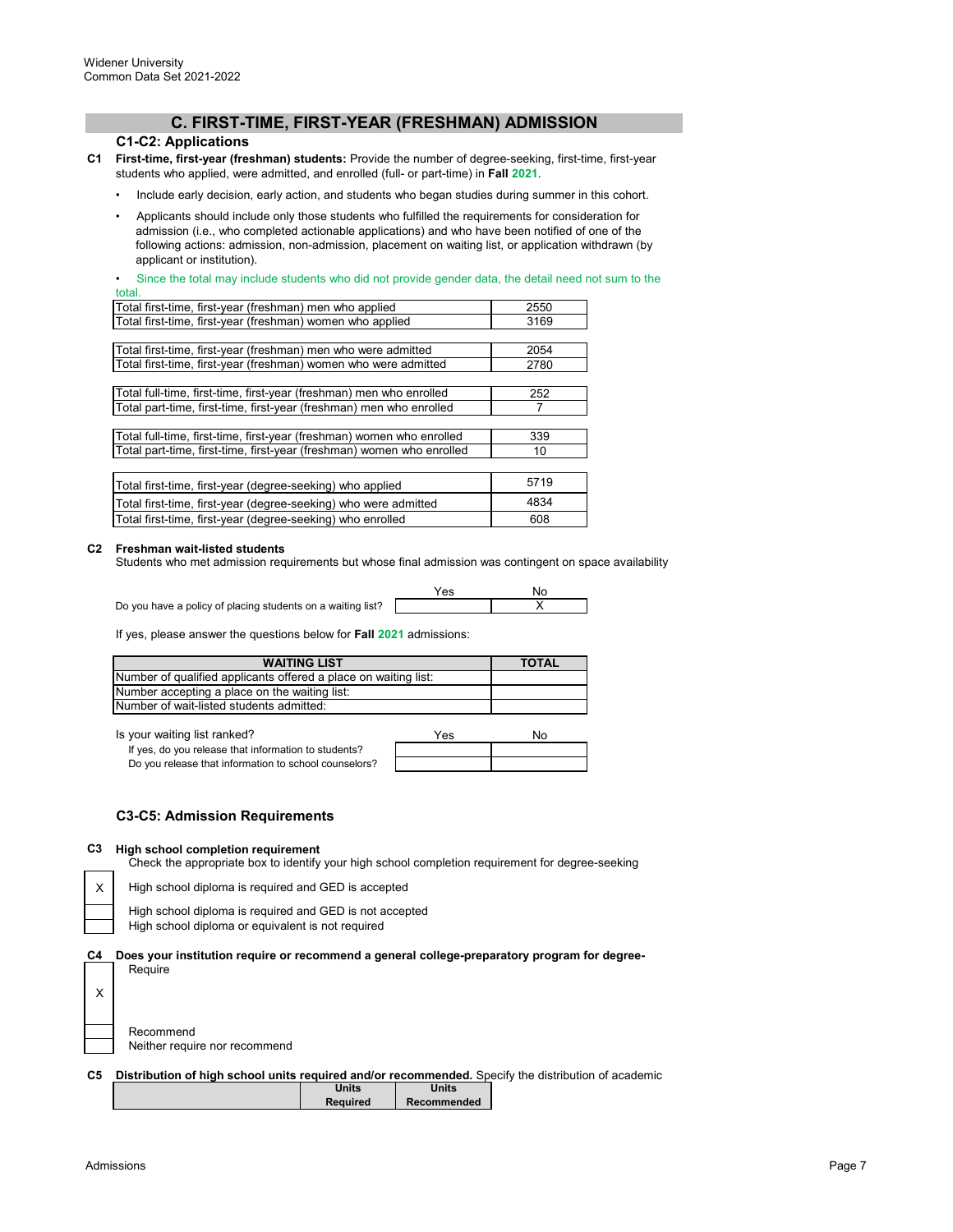| 18 | 23 |
|----|----|
| 4  | 4  |
| 3  | 4  |
| 3  | 4  |
| O  | 2  |
| U  | 2  |
| 3  |    |
| O  |    |
| 3  | 3  |
| 0  |    |
| 0  |    |
|    |    |
|    |    |
|    |    |

## **C6-C7: Basis for Selection**

**C6** Do you have an open admission policy, under which virtually all secondary school graduates or students Open admission policy as described above for all students

Open admission policy as described above for most students, but--

selective admission for out-of-state students

selective admission to some programs

other (explain):

## **C7 Relative importance of each of the following academic and nonacademic factors in your first-time,**

|                                   | Very Important | Important | <b>Considered</b> | <b>Not Considered</b> |
|-----------------------------------|----------------|-----------|-------------------|-----------------------|
| Academic                          |                |           |                   |                       |
| Rigor of secondary school         | X              |           |                   |                       |
| record                            |                |           |                   |                       |
| Class rank                        |                |           | X                 |                       |
| Academic GPA                      | X              |           |                   |                       |
| Standardized test scores          |                |           | х                 |                       |
| <b>Application Essay</b>          |                |           | X                 |                       |
| Recommendation(s)                 |                |           | X                 |                       |
| <b>Nonacademic</b>                |                |           |                   |                       |
| Interview                         |                |           | X                 |                       |
| <b>Extracurricular activities</b> |                |           | X                 |                       |
| Talent/ability                    |                |           | X                 |                       |
| Character/personal qualities      |                |           | X                 |                       |
| First generation                  |                |           | X                 |                       |
| Alumni/ae relation                |                |           | X                 |                       |
| Geographical residence            |                |           |                   | X                     |
| State residency                   |                |           |                   | X                     |
| Religious affiliation/commitment  |                |           |                   | X                     |
| Racial/ethnic status              |                |           |                   | X                     |
| Volunteer work                    |                |           | X                 |                       |
| Work experience                   |                |           | X                 |                       |
| Level of applicant's interest     |                |           | X                 |                       |

## **C8: SAT and ACT Policies**

#### **Entrance exams**

Does your institution make use of SAT, ACT, or SAT Subject Test scores in **admission** decisions for first-time, first-year, degree-seeking applicants?

| Yes | No |
|-----|----|
| Χ   |    |

**C8A** If yes, place check marks in the appropriate boxes below to reflect your institution's policies for use in

## **ADMISSION**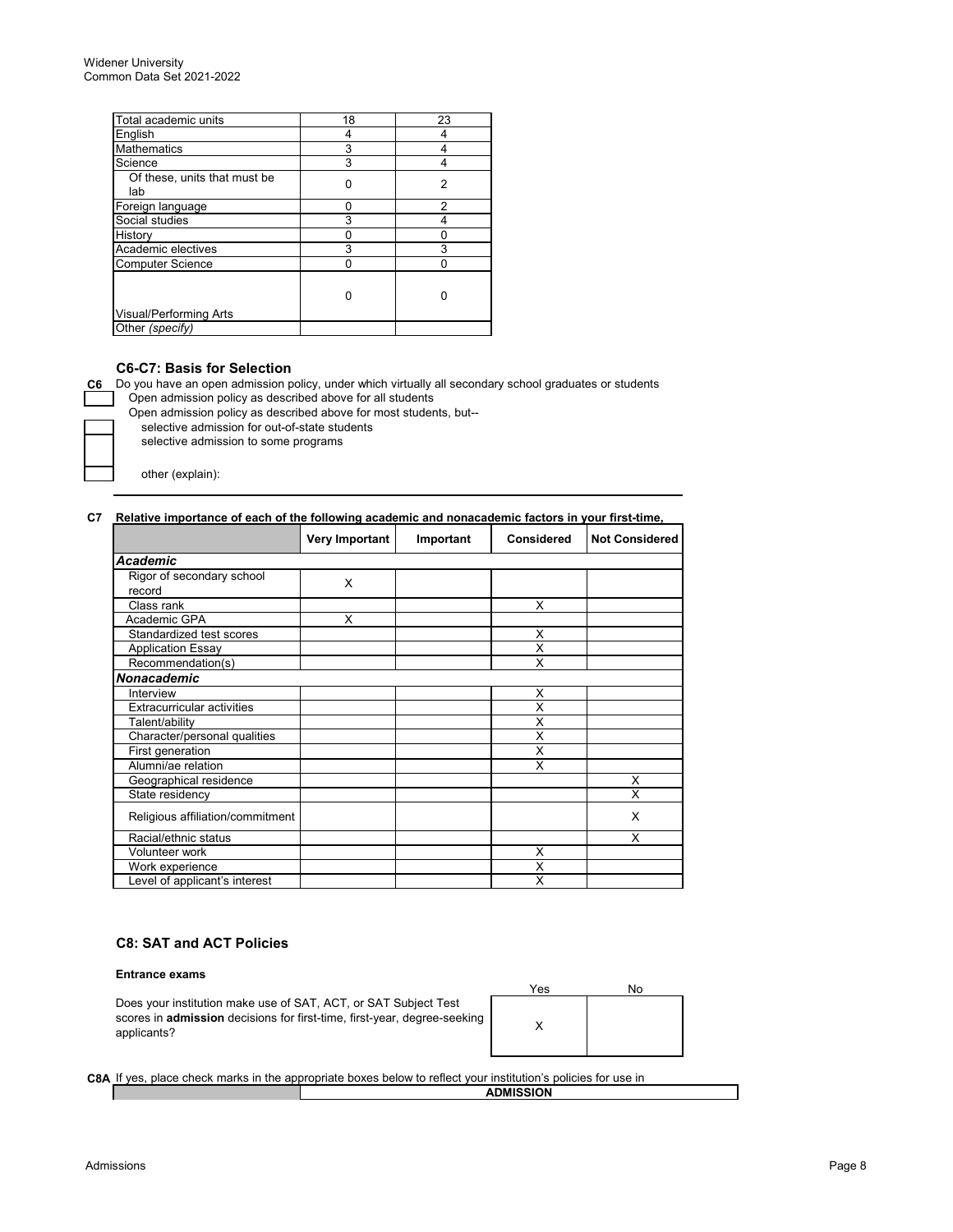|                              | Require | Recommend | <b>Require for Some</b> | <b>Consider if</b> | <b>Not</b> |
|------------------------------|---------|-----------|-------------------------|--------------------|------------|
|                              |         |           |                         | <b>Submitted</b>   | Used       |
| <b>SAT or ACT</b>            |         |           |                         | ⌒                  |            |
| <b>ACT Only</b>              |         |           |                         |                    |            |
|                              |         |           |                         |                    |            |
|                              |         |           |                         |                    |            |
| <b>SAT Only</b>              |         |           |                         |                    |            |
| SAT and SAT Subject Tests or |         |           |                         |                    |            |
| <b>SAT Subject Tests</b>     |         |           |                         |                    |            |

**C8B** If your institution will make use of the ACT in admission decisions for first-time, first-year, degree-seeking applicants

X

X

ACT with writing required ACT with writing recommended

ACT with or without writing accepted

**C8B** If your institution will make use of the SAT in admission decisions for first-time, first-year, degree-seeking applicants for **Fall 2023** please indicate which ONE of the following applies (regardless of whether the Essay score will be used in the admissions process):

SAT with Essay component required

SAT with Essay component recommended

SAT with or without Essay component accepted

**C8C** Please indicate how your institution will use the SAT or ACT essay component; check all that apply.

|                                                   | <b>SAT essay</b> | <b>ACT essay</b> |
|---------------------------------------------------|------------------|------------------|
| For admission                                     |                  |                  |
| For placement                                     |                  |                  |
| For advising                                      |                  |                  |
| In place of an application essay                  |                  |                  |
| As a validity check on the<br>application process |                  |                  |
| No college policy as of now                       |                  |                  |
| Not using essay component                         |                  |                  |

**C8D** In addition, does your institution use applicants' test scores for academic advising?

| es |
|----|
| No |

**C8E** Latest date by which SAT or ACT scores must be received for fall-term admission

Latest date by which SAT Subject Test scores must be received for fall-term admission

**C8F** If necessary, use this space to clarify your test policies (e.g., if tests are recommended for some

**C8G** Please indicate which tests your institution uses for **placement (e.g., state tests):**

|   | SAT                       |
|---|---------------------------|
|   | <b>ACT</b>                |
|   | <b>SAT Subject Tests</b>  |
| X | AP                        |
|   | <b>CLEP</b>               |
|   | <b>Institutional Exam</b> |
|   | State Exam (specify):     |
|   |                           |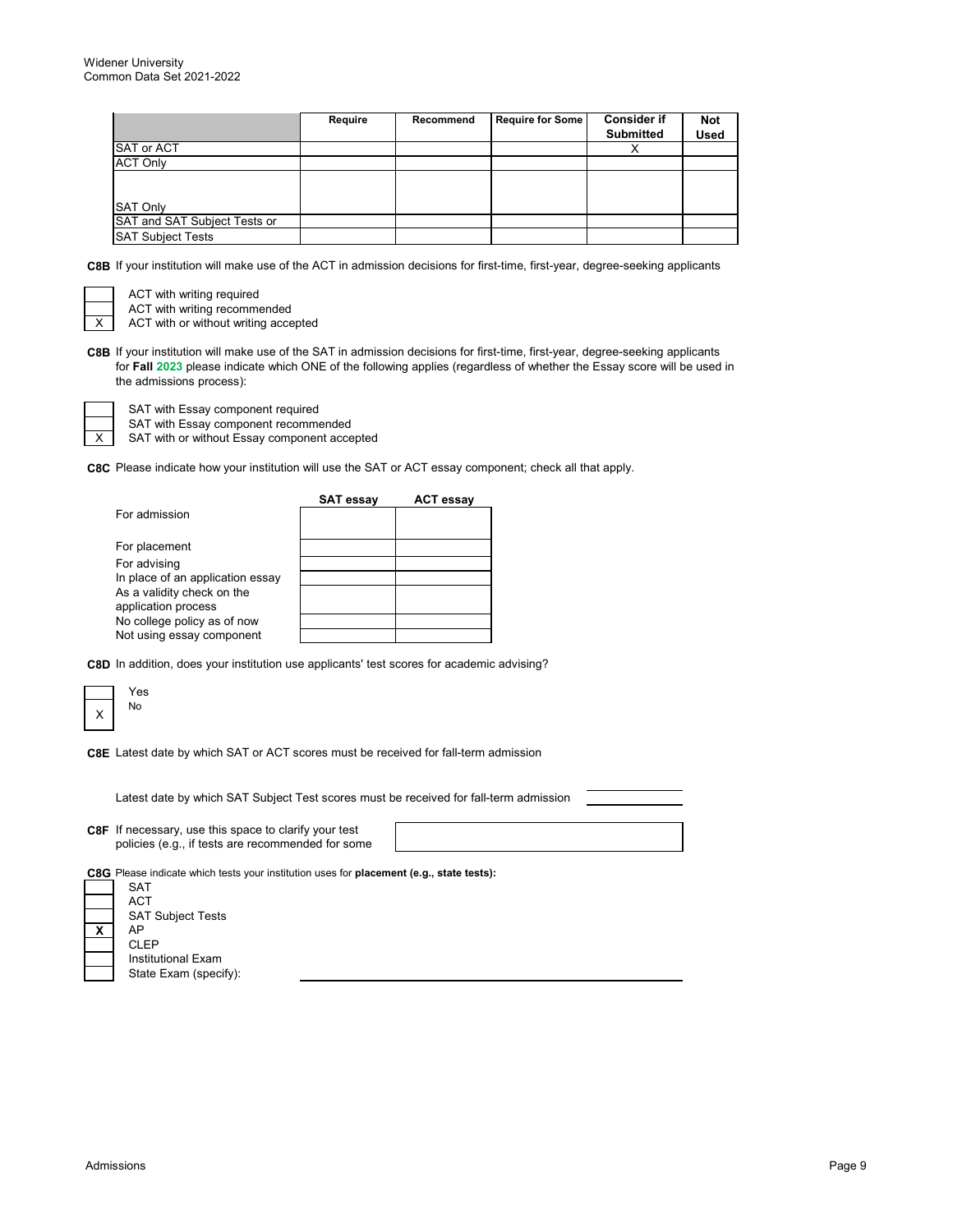## **C9-C12: Freshman Profile**

Provide information for **ALL enrolled, degree-seeking, full-time and part-time, first-time, first-year (freshman) students** enrolled in **Fall 2021**, including students who began studies during summer, international students/nonresident aliens, and students admitted under special arrangements.

#### **C9 Percent and number of first-time, first-year (freshman) students enrolled in Fall 2021 who submitted national standardized (SAT/ACT) test scores.**

- Include information for **ALL enrolled, degree-seeking, first-time, first-year (freshman) students who submitted test scores.**
- Do not include partial test scores (e.g., mathematics scores but not critical reading for a category of
- Do not convert SAT scores to ACT scores and vice versa.
- If a student submitted multiple sets of scores for a single test, report this information according to how **•** If you consider the highest scores from either submission, use the highest combination of scores
	- If you average the scores, use the average to report the scores.

|                              | Percent | Number |
|------------------------------|---------|--------|
| <b>Submitting SAT Scores</b> | 28%     | 165    |
| <b>Submitting ACT Scores</b> | n/a     | n/a    |

**For each assessment listed below, report the score that represents the 25th percentile (the score that 25 percent of the freshman population scored at or below) and the 75th percentile score (the score that 25 percent scored at or above).**

| <b>Assessment</b>              |     | 25th Percentile   75th Percentile |
|--------------------------------|-----|-----------------------------------|
| <b>SAT Composite</b>           |     |                                   |
| SAT Evidence-Based Reading and | 540 | 635                               |
| Writing                        |     |                                   |
| <b>SAT Math</b>                | 540 | 640                               |
| <b>ACT Composite</b>           |     |                                   |
| <b>ACT Math</b>                |     |                                   |
| <b>ACT English</b>             |     |                                   |
| <b>ACT Writing</b>             |     |                                   |

**Percent of first-time, first-year (freshman) students with scores in each range:**

| <b>Score Range</b>   | <b>SAT Evidence-</b><br><b>Based Reading</b><br>and Writing | <b>SAT Math</b>  |
|----------------------|-------------------------------------------------------------|------------------|
| 700-800              | 4%                                                          | 6%               |
| 600-699              | 38%                                                         | 35%              |
| 500-599              | 52%                                                         | 51%              |
| 400-499              | 6%                                                          | 8%               |
| 300-399              | 0%                                                          | 0%               |
| 200-299              | 0%                                                          | $\overline{0\%}$ |
| Totals should = 100% | 100%                                                        | 100%             |

| <b>Score Range</b>   | <b>SAT Composite</b> |
|----------------------|----------------------|
| 1400-1600            | 4%                   |
| 1200-1399            | 35%                  |
| 1000-1199            | 55%                  |
| 800-999              | 6%                   |
| 600-799              | 0%                   |
| 400-599              | 0%                   |
| Totals should = 100% | 100%                 |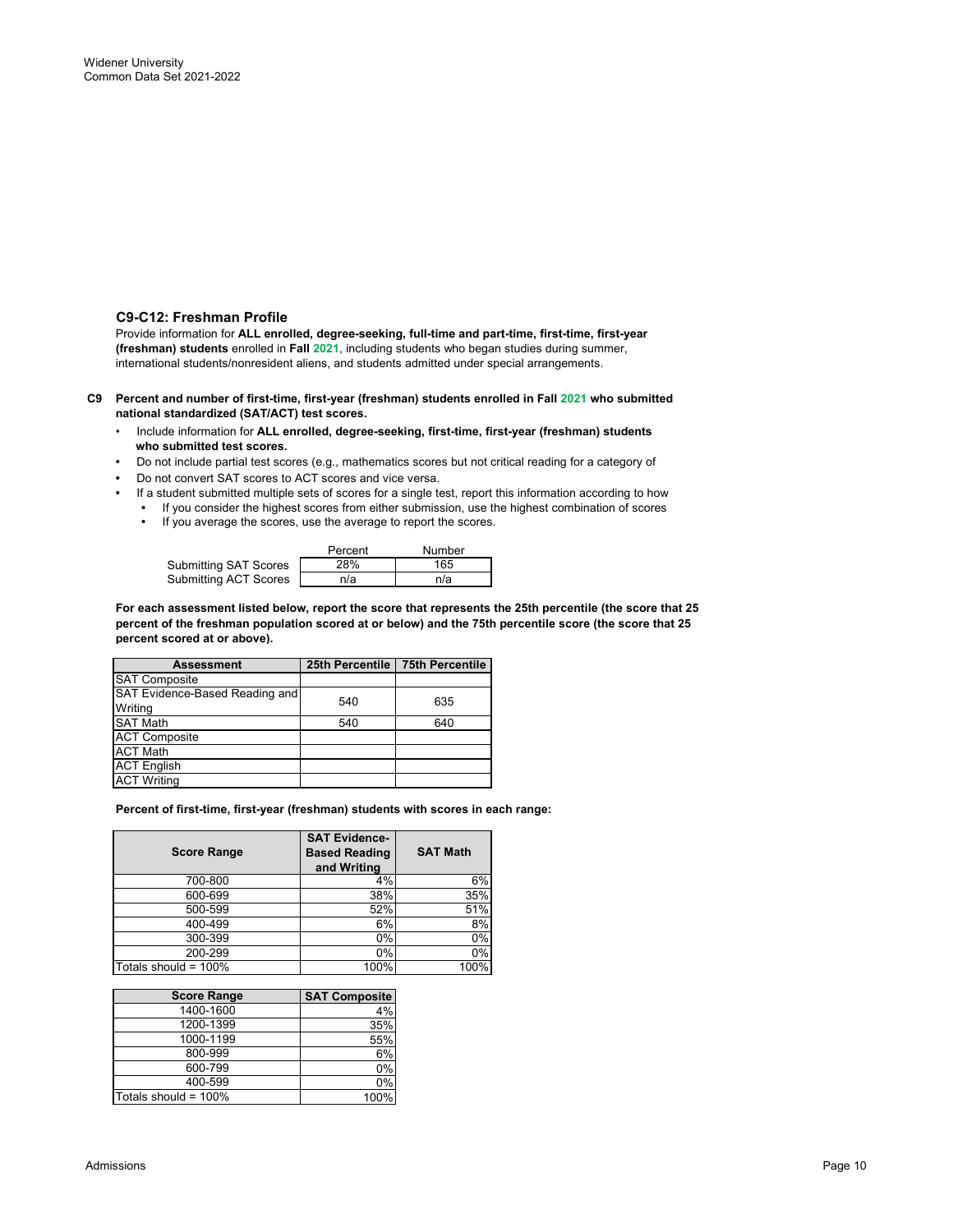| <b>Score Range</b>                                                                                                                     | <b>ACT Composite</b> | <b>ACT English</b> | <b>ACT Math</b> |                      |
|----------------------------------------------------------------------------------------------------------------------------------------|----------------------|--------------------|-----------------|----------------------|
| 30-36                                                                                                                                  |                      |                    |                 |                      |
| 24-29                                                                                                                                  |                      |                    |                 |                      |
| 18-23                                                                                                                                  |                      |                    |                 |                      |
|                                                                                                                                        |                      |                    |                 |                      |
|                                                                                                                                        |                      |                    |                 |                      |
| $12 - 17$                                                                                                                              |                      |                    |                 |                      |
| $6 - 11$                                                                                                                               |                      |                    |                 |                      |
| Below 6                                                                                                                                |                      |                    |                 |                      |
| Totals should = $100\%$                                                                                                                | $0.00\%$             | $0.00\%$           | $0.00\%$        |                      |
| C10 Percent of all degree-seeking, first-time, first-year (freshman) students who had high school class                                |                      |                    |                 |                      |
|                                                                                                                                        | <b>Assessment</b>    |                    | <b>Percent</b>  |                      |
|                                                                                                                                        |                      |                    |                 |                      |
| Percent in top tenth of high school graduating class                                                                                   |                      |                    |                 |                      |
| Percent in top quarter of high school graduating class                                                                                 |                      |                    |                 |                      |
|                                                                                                                                        |                      |                    |                 |                      |
| Percent in top half of high school graduating class                                                                                    |                      |                    |                 |                      |
|                                                                                                                                        |                      |                    |                 | Top half +           |
| Percent in bottom half of high school graduating class                                                                                 |                      |                    |                 |                      |
|                                                                                                                                        |                      |                    |                 |                      |
|                                                                                                                                        |                      |                    |                 | bottom half = $100%$ |
| Percent in bottom quarter of high school graduating class<br>Percent of total first-time, first-year (freshmen) students who submitted |                      |                    |                 |                      |

## **C11 Percentage of all enrolled, degree-seeking, first-time, first-year (freshman) students who had high**

| <b>Score Range</b>                        | Percent |
|-------------------------------------------|---------|
| Percent who had GPA of 4.0                | 19%     |
| Percent who had GPA between 3.75 and 3.99 | 17%     |
| Percent who had GPA between 3.50 and 3.74 | 19%     |
| Percent who had GPA between 3.25 and 3.49 | 16%     |
| Percent who had GPA between 3.00 and 3.24 | 13%     |
| Percent who had GPA between 2.50 and 2.99 | 12%     |
| Percent who had GPA between 2.0 and 2.49  | 4%      |
| Percent who had GPA between 1.0 and 1.99  |         |
|                                           | 0%      |
| Percent who had GPA below 1.0             |         |
|                                           | 0%      |
| Totals should = $100\%$                   | 100%    |

**C12** Average high school GPA of all degree-seeking, first-time, first-year **change is a mode to the contract** o Percent of total first-time, first-year (freshman) students who submitted

| e.<br>۰. |  |
|----------|--|
| O,       |  |

## **C13-C20: Admission Policies**

**applicants with financial need?**

## **C13 Application Fee**

**If your institution has waived its application fee for the Fall 2022 admission cycle please select no.**

|                                                                                                       | Yes | No |  |
|-------------------------------------------------------------------------------------------------------|-----|----|--|
| Does your institution have an application fee?                                                        |     | X  |  |
| Amount of application fe                                                                              |     |    |  |
| Can it be waived for applicants with financial need?                                                  | Yes | No |  |
| If you have an application fee and an on-line application option, please indicate policy for students |     |    |  |
| Same fee                                                                                              |     |    |  |
| $\times$<br>Free                                                                                      |     |    |  |
| Reduced                                                                                               |     |    |  |
|                                                                                                       | Yes | No |  |
| Can on-line application fee be waived for<br>applicants with financial need?                          |     |    |  |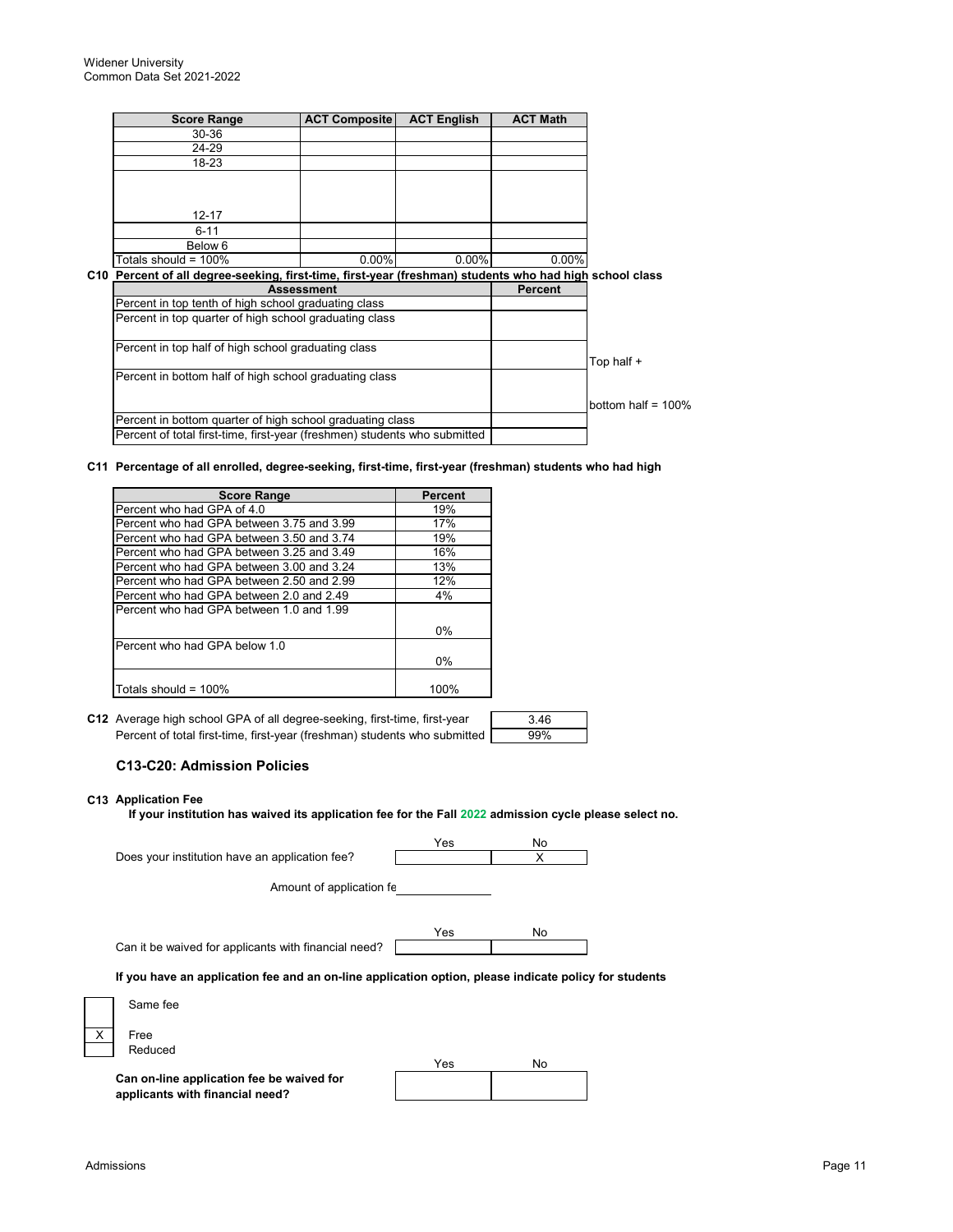#### **C14 Application closing date**

|   |                                                                                       |                | Yes                          | No  |    |
|---|---------------------------------------------------------------------------------------|----------------|------------------------------|-----|----|
|   | Does your institution have an application closing                                     |                |                              | х   |    |
|   |                                                                                       |                |                              |     |    |
|   | Application closing date (fall)                                                       | <b>Date</b>    |                              |     |    |
|   |                                                                                       |                |                              |     |    |
|   | <b>Priority Date</b>                                                                  |                |                              |     |    |
|   |                                                                                       |                |                              |     |    |
|   |                                                                                       |                |                              | Yes | No |
|   | C15 Are first-time, first-year students accepted for terms other than the             |                |                              | х   |    |
|   | C16 Notification to applicants of admission decision sent (fill in one only)          |                |                              |     |    |
|   | On a rolling basis beginning                                                          |                |                              |     |    |
| х | (data):                                                                               | Oct 1st        |                              |     |    |
|   | By (date):<br>Other:                                                                  |                |                              |     |    |
|   |                                                                                       |                |                              |     |    |
|   | C17 Reply policy for admitted applicants (fill in one only)                           |                |                              |     |    |
|   | Must reply by (date):                                                                 |                |                              |     |    |
| Χ | No set date<br>Must reply by May 1st or within                                        | $\overline{2}$ | weeks if notified thereafter |     |    |
|   | Other:                                                                                |                |                              |     |    |
|   | Deadline for housing deposit (MMD                                                     | 1-May          |                              |     |    |
|   | Amount of housing deposit:                                                            | 400            |                              |     |    |
|   | Refundable if student does not enroll?                                                |                |                              |     |    |
|   | Yes, in full                                                                          |                |                              |     |    |
|   | Yes, in part                                                                          |                |                              |     |    |
| х | No                                                                                    |                |                              |     |    |
|   | C18 Deferred admission                                                                |                |                              |     |    |
|   |                                                                                       |                |                              | Yes | No |
|   | Does your institution allow students to postpone enrollment after                     |                |                              | х   |    |
|   | If yes, maximum period of postponeme                                                  |                |                              |     |    |
|   |                                                                                       |                | 1 year                       |     |    |
|   |                                                                                       |                |                              |     |    |
|   | C19 Early admission of high school students                                           |                |                              | Yes | No |
|   | Does your institution allow high school students to enroll as full-time,              |                |                              |     | X  |
|   |                                                                                       |                |                              |     |    |
|   | C20 Common Application: Question removed from CDS. (Initiated during 2006-2007 cycle) |                |                              |     |    |
|   |                                                                                       |                |                              |     |    |
|   |                                                                                       |                |                              |     |    |
|   |                                                                                       |                |                              |     |    |
|   | C21-C22: Early Decision and Early Action Plans                                        |                |                              |     |    |

## **C21 Early Decision**

|                                                                                                                                                                                                | Yes | No |  |
|------------------------------------------------------------------------------------------------------------------------------------------------------------------------------------------------|-----|----|--|
| Does your institution offer an early decision plan (an admission plan<br>If "yes," please complete the following:                                                                              |     | x  |  |
| First or only early decision plan closing date<br>First or only early decision plan notification date<br>Other early decision plan closing date<br>Other early decision plan notification date |     |    |  |
| For the Fall 2021 entering class:<br>Number of early decision applications received by your institution<br>Number of applicants admitted under early decision plan                             |     |    |  |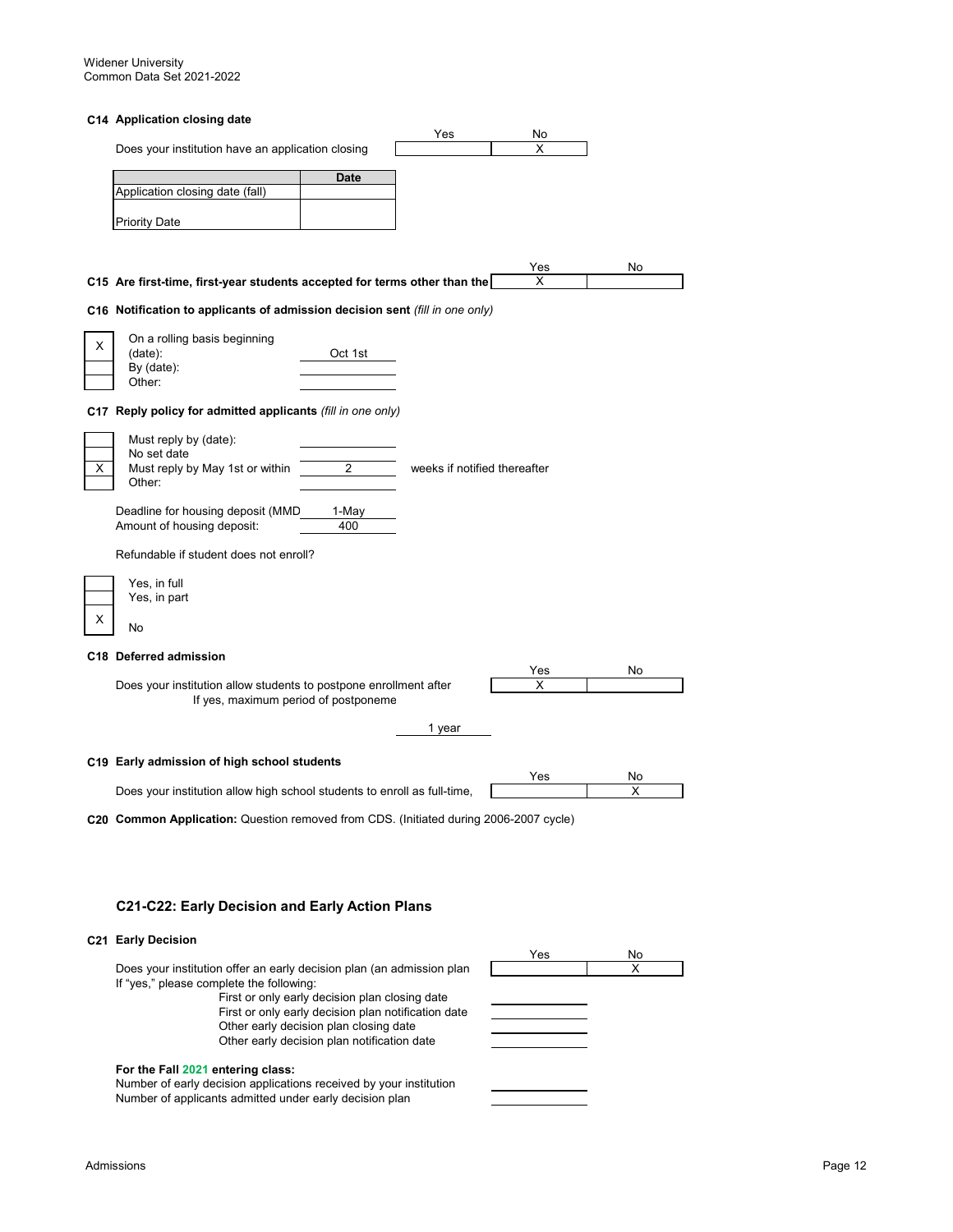Please provide significant details about your early decision plan:

## **C22 Early action**

|                                                                                                             | Yes | No |
|-------------------------------------------------------------------------------------------------------------|-----|----|
| Do you have a nonbinding early action plan whereby students are<br>If "yes," please complete the following: |     |    |
| Early action closing date                                                                                   |     |    |
| Nov 1st<br>Nov 25th<br>Early action notification date                                                       |     |    |
|                                                                                                             | Yes | No |
| Is your early action plan a "restrictive" plan under which you limit                                        |     |    |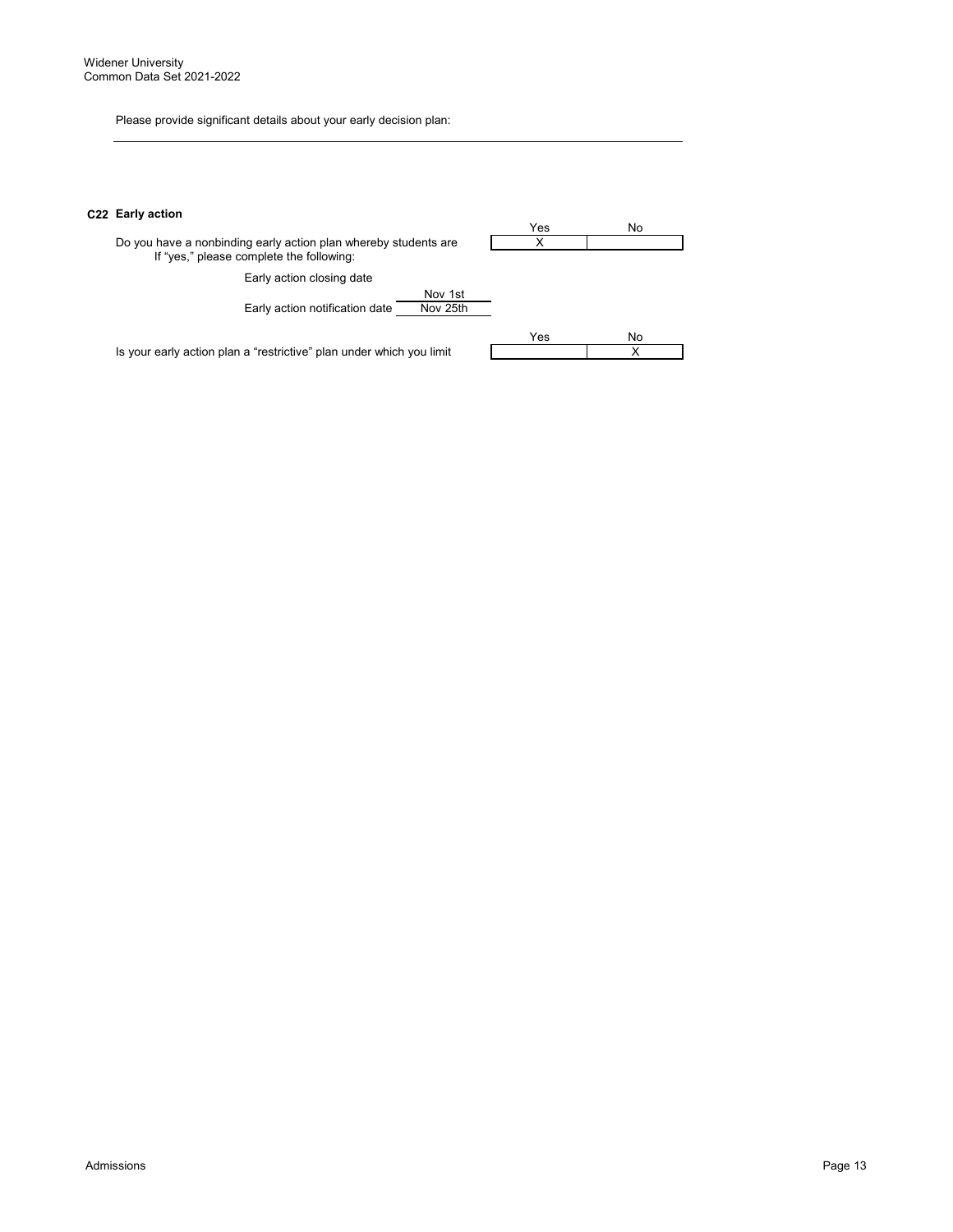## **D. TRANSFER ADMISSION**

#### **D1-D2: Fall Applicants**

**D1** Does your institution enroll transfer students? (If no,  $\begin{array}{ccc} \n\mathbf{D} & \mathbf{D} & \mathbf{D} & \mathbf{D} & \mathbf{D} & \mathbf{D} & \mathbf{D} & \mathbf{D} & \mathbf{D} & \mathbf{D} & \mathbf{D} & \mathbf{D} & \mathbf{D} & \mathbf{D} & \mathbf{D} & \mathbf{D} & \mathbf{D} & \mathbf{D} & \mathbf{D} & \mathbf{D} & \mathbf{D} & \mathbf{$ please skip to Section E) If yes, may transfer students earn advanced standing credit by transferring credits earned from course work

completed at other colleges/universities?

| Yes | No |
|-----|----|
| X   |    |
| X   |    |

**D2** Provide the number of students who applied, were admitted, and enrolled as degree-seeking transfer students in **Fall 2021.**

|              | <b>Applicants</b> | <b>Admitted</b><br><b>Applicants</b> | <b>Enrolled</b><br><b>Applicants</b> |  |
|--------------|-------------------|--------------------------------------|--------------------------------------|--|
| Men          | 258               | 112                                  | 38                                   |  |
| Women        | 727               | 317                                  | 86                                   |  |
| <b>Total</b> | 985               | 429                                  | 124                                  |  |

## **D3-D11: Application for Admission**

**D3** Indicate terms for which transfers may enroll:



**D4** Must a transfer applicant have a minimum number of credits completed or else must apply as an entering freshman?



If yes, what is the minimum number of credits and the unit of measure?

**D5** Indicate all items required of transfer students to apply for admission:

|                                       | <b>Required of All</b> | Recommended<br>of All | Recommended<br>of Some | <b>Required of</b><br>Some | <b>Not Required</b> |
|---------------------------------------|------------------------|-----------------------|------------------------|----------------------------|---------------------|
| High school transcript                |                        |                       |                        |                            |                     |
| College transcript(s)                 |                        |                       |                        |                            |                     |
| Essay or personal                     |                        |                       |                        |                            | x                   |
| statement                             |                        |                       |                        |                            |                     |
| Interview                             |                        |                       |                        |                            |                     |
| Standardized test scores              |                        |                       |                        |                            |                     |
| Statement of good                     |                        |                       |                        |                            |                     |
| standing from prior<br>institution(s) |                        |                       |                        |                            | x                   |

- **D6** If a minimum high school grade point average is required of transfer applicants, specify (on a 4.0 scale):
- **D7** If a minimum college grade point average is required of transfer applicants, specify (on a 4.0 scale):

2.00

- **D8** List any other application requirements specific to transfer applicants:
- **D9** List application priority, closing, notification, and candidate reply dates for transfer students. If applications are reviewed on a continuous or rolling basis, place a check mark in the "Rolling admission" column.

| D <sub>9</sub> |        | <b>Priority Date</b> | <b>Closing Date</b> | <b>Notification Date</b> | <b>Reply Date</b> | Rolling<br><b>Admission</b> |
|----------------|--------|----------------------|---------------------|--------------------------|-------------------|-----------------------------|
| D <sub>9</sub> | Fall   |                      |                     |                          |                   |                             |
| D <sub>9</sub> | Winter |                      |                     |                          |                   |                             |
| D <sub>9</sub> | Spring |                      |                     |                          |                   |                             |
| D <sub>9</sub> | Summer |                      |                     |                          |                   |                             |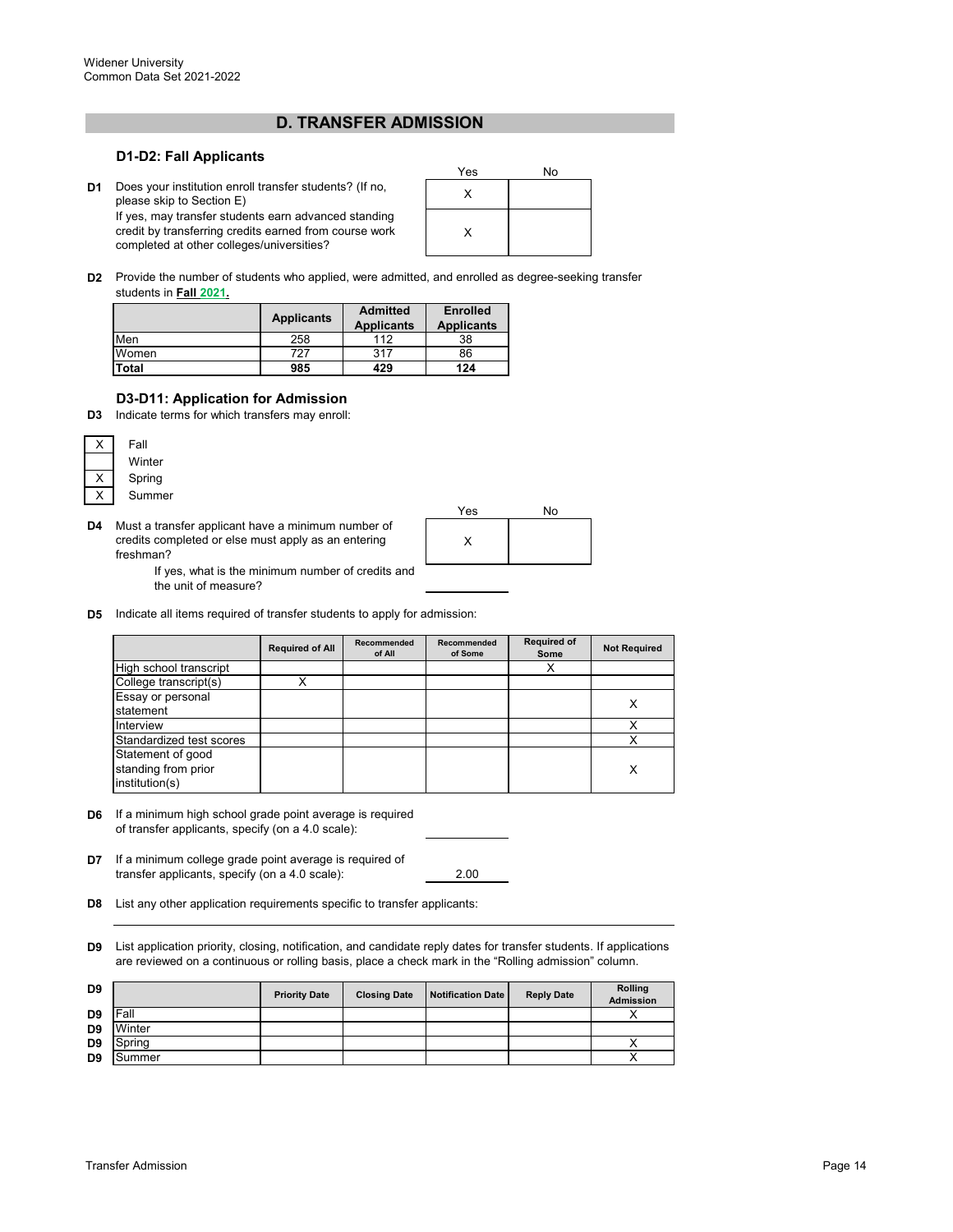**D10** Does an open admission policy, if reported, apply to **computer and the contract of the contract of the co**<br>transfer students? transfer students?

| Yes | N٥ |  |
|-----|----|--|
|     |    |  |

**D11** Describe additional requirements for transfer admission, if applicable:

Admission to the Nursing and Engineering program have additional requirements, found on www.widener.edu/transfer

## **D12-D17: Transfer Credit Policies**

- **D12** Report the lowest grade earned for any C course that may be transferred for credit:
- Number Unit Type **D13** <sup>64</sup> SEM HRS Maximum number of credits or courses that may be Number Unit Type **D14** Maximum number of credits or courses that may be  $\begin{array}{ccc} 75 \ \end{array}$  SEM HRS **D15** Minimum number of credits that transfers must complete **D16** Minimum number of credits that transfers must complete 45.00 **D17** Describe other transfer credit policies: transferred from a two-year institution: transferred from a four-year institution: at your institution to earn an associate degree: at your institution to earn a bachelor's degree:

## **D18-D22: Military Service Transfer Credit Policies**

**D18** Does your institution accept the following military/veteran transfer credits:

American Council on Education (ACE) College Level Examination Program (CLEP) DANTES Subject Standardized Tests (DSST)



- **D19** Maximum number of credits or courses that may be transferred based on military education evaluated by the American Council on Education (ACE):
- **D20** Maximum number of credits or courses that may be transferred based on Department of Defense supported prior learning assessments (College Level Examination Program (CLEP) or DANTES Subject Standardized Tests (DSST)):
- **D21** Are the military/veteran credit transfer policies published on your **the state of the contract of the contract of**  $\times$ website?

If yes, please provide the URL where the policy can be located:

**D22** Describe other military/veteran transfer credit policies unique to your institution:



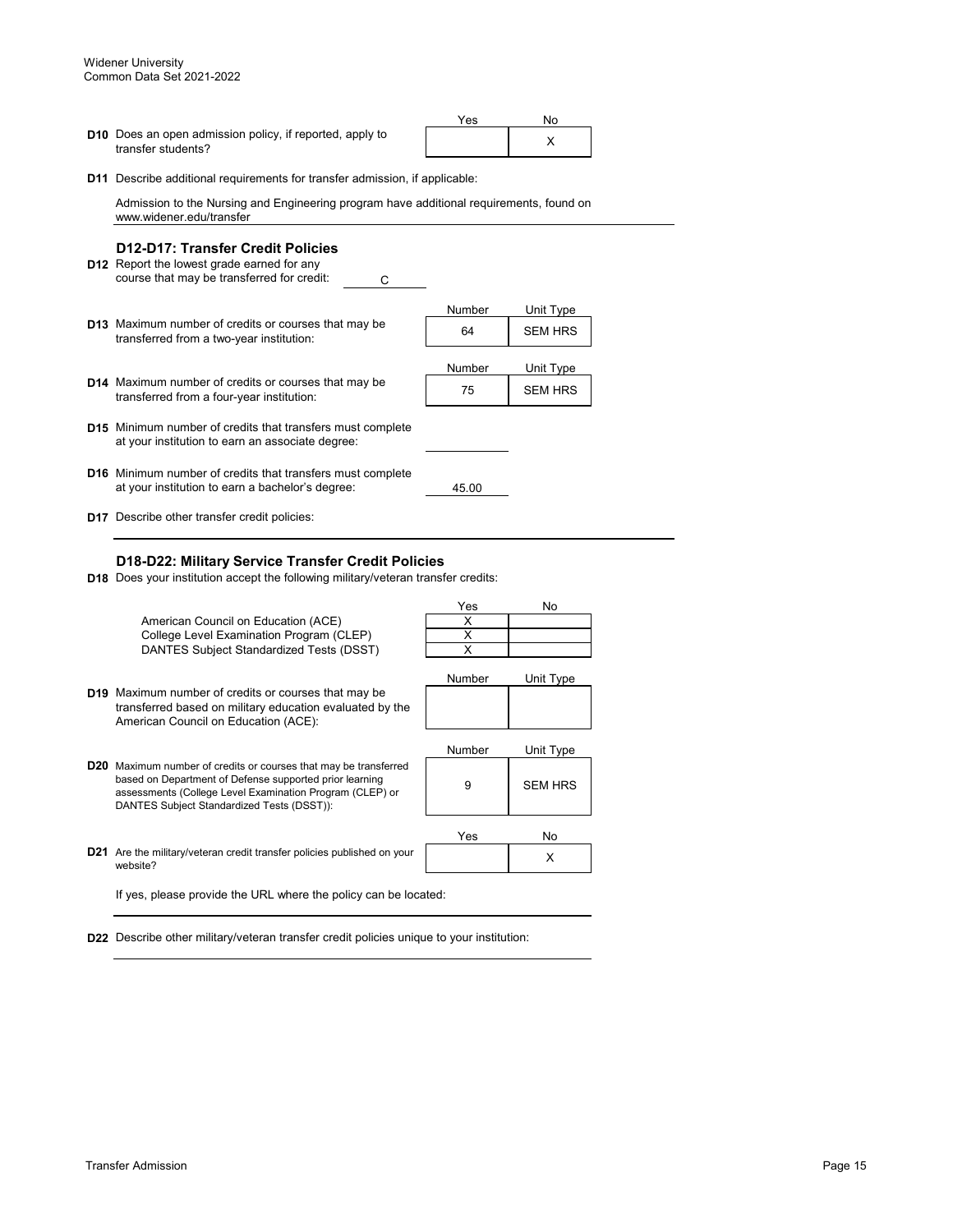# **E. ACADEMIC OFFERINGS AND POLICIES**

**E1 Special study options:** Identify those programs available at your institution. Refer to the glossary for definitions.

| x | Accelerated program                 |
|---|-------------------------------------|
| x | Cooperative education program       |
|   | Cross-registration                  |
| X | Distance learning                   |
| X | Double major                        |
| X | Dual enrollment                     |
|   | English as a Second Language (ESL)  |
|   | Exchange student program (domestic) |
|   | External degree program             |
| x | Honors Program                      |
| X | Independent study                   |
| X | Internships                         |
| X | Liberal arts/career combination     |
| X | Student-designed major              |
| X | Study abroad                        |
| X | Teacher certification program       |
|   | Weekend college                     |
|   | Other (specify):                    |

#### **E2 Has been removed from the CDS.**

## **E3 Areas in which all or most students are required to complete some course**

|                                 | work prior to graduation:         |
|---------------------------------|-----------------------------------|
|                                 | Arts/fine arts                    |
| X                               | Computer literacy                 |
| $\overline{\mathsf{x}}$         | English (including composition)   |
|                                 | Foreign languages                 |
|                                 | History                           |
| $\frac{\mathsf{x}}{\mathsf{x}}$ | <b>Humanities</b>                 |
|                                 | Mathematics                       |
|                                 | Philosophy                        |
| $\frac{x}{x}$                   | Sciences (biological or physical) |
|                                 | Social science                    |
|                                 | Other (describe):                 |
|                                 |                                   |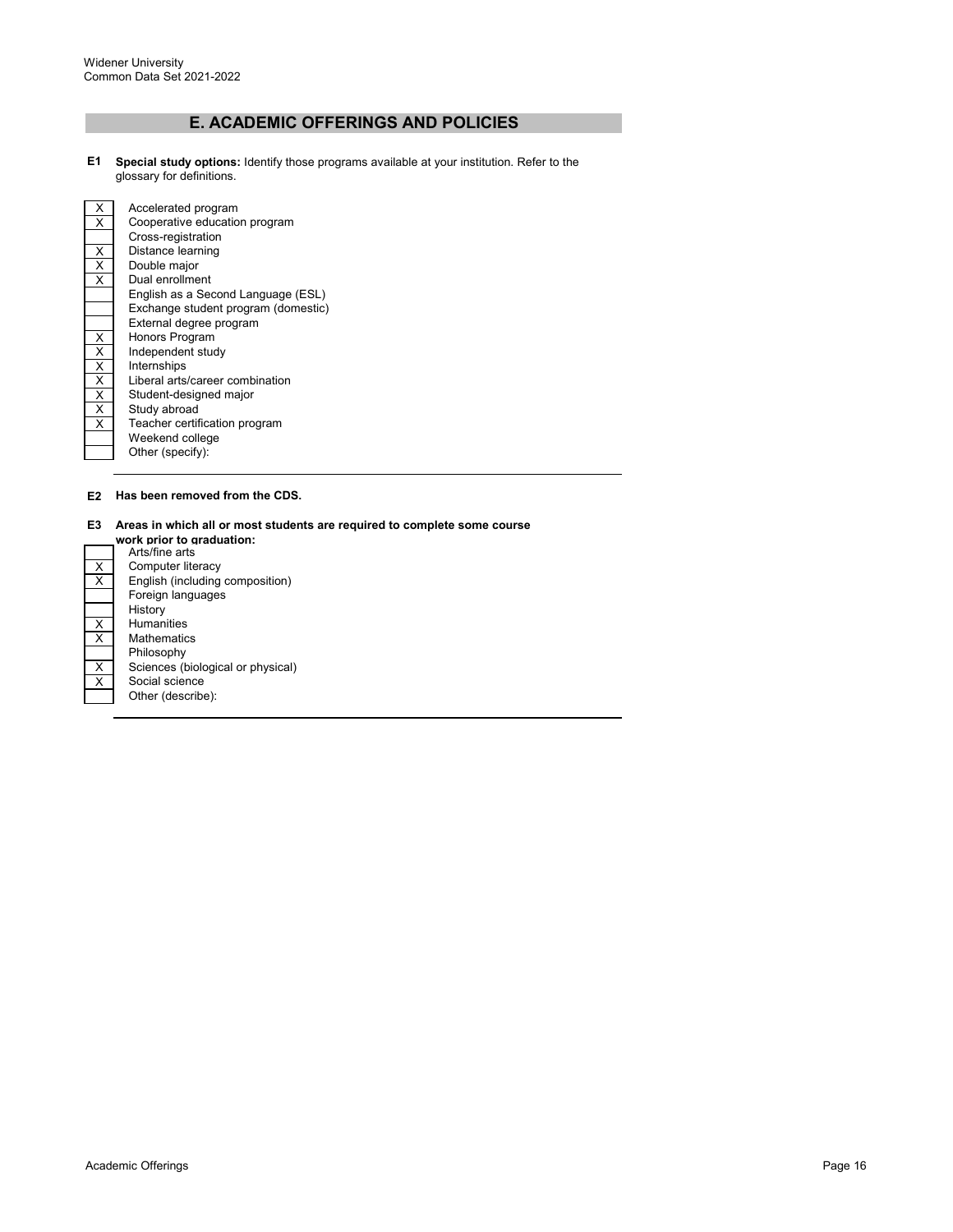## **F. STUDENT LIFE**

#### **F1 Percentages of first-time, first-year (freshman) degree-seeking students and degreeseeking undergraduates enrolled in Fall 2021 who fit the following categories:**

|                                                                                                                       | First-time, first-<br>year (freshman)<br>students | <b>Undergraduates</b> |
|-----------------------------------------------------------------------------------------------------------------------|---------------------------------------------------|-----------------------|
| Percent who are from out of state (exclude<br>international/nonresident aliens from the numerator<br>and denominator) | 43%                                               | 41%                   |
| Percent of men who join fraternities                                                                                  | na                                                | 14%                   |
| Percent of women who join sororities                                                                                  | na                                                | 19%                   |
| Percent who live in college-owned, -operated, or -<br>affiliated housing                                              | 77%                                               | 38%                   |
| Percent who live off campus or commute                                                                                | 23%                                               | 62%                   |
| Percent of students age 25 and older                                                                                  | 0%                                                | 9%                    |
| Average age of full-time students                                                                                     | 18                                                | 20                    |
| Average age of all students (full- and part-time)                                                                     | 18                                                | 21                    |

#### **F2 Activities offered.** Identify those programs available at your institution.

| Χ<br>Χ<br>Χ<br>$\overline{\mathsf{X}}$<br>$\overline{\mathsf{X}}$<br>$\overline{\mathsf{x}}$ | <b>Campus Ministries</b><br>Choral groups<br>Concert band<br>Dance<br>Drama/theater<br>International Student Organization |
|----------------------------------------------------------------------------------------------|---------------------------------------------------------------------------------------------------------------------------|
| $\overline{\mathsf{X}}$                                                                      | Jazz band                                                                                                                 |
| X                                                                                            | Literary magazine                                                                                                         |
| X                                                                                            | Marching band                                                                                                             |
| $\overline{\mathsf{x}}$                                                                      | Model UN                                                                                                                  |
| X                                                                                            | Music ensembles                                                                                                           |
|                                                                                              | Musical theater                                                                                                           |
|                                                                                              | Opera                                                                                                                     |
| Χ                                                                                            | Pep band                                                                                                                  |
| $\overline{\mathsf{x}}$                                                                      | Radio station                                                                                                             |
| X                                                                                            | Student government                                                                                                        |
|                                                                                              | Student newspaper                                                                                                         |
| x                                                                                            | Student-run film society                                                                                                  |
|                                                                                              | Symphony orchestra                                                                                                        |
| х                                                                                            | <b>Television station</b>                                                                                                 |
|                                                                                              | Yearbook                                                                                                                  |

Women's dorms

Wellness housing Other housing options

Fraternity/sorority housing

Apartments for single students

Apartments for married students

Special housing for disabled

Special housing for international students

#### **F3 ROTC** (program offered in cooperation with Reserve Officers' Training Corps)

|                                    | <b>On Campus</b> | <b>At Cooperating</b><br>Institution | <b>Name of Cooperating</b><br>Institution |
|------------------------------------|------------------|--------------------------------------|-------------------------------------------|
| Army ROTC is offered:              |                  |                                      |                                           |
| Naval ROTC is offered:             |                  |                                      | Villanova U                               |
| <b>IAir Force ROTC is offered:</b> |                  |                                      | St. Joseph U                              |

#### **F4 Housing:** Check all types of college-owned, -operated, or -affiliated housing available for undergraduates at your institution.

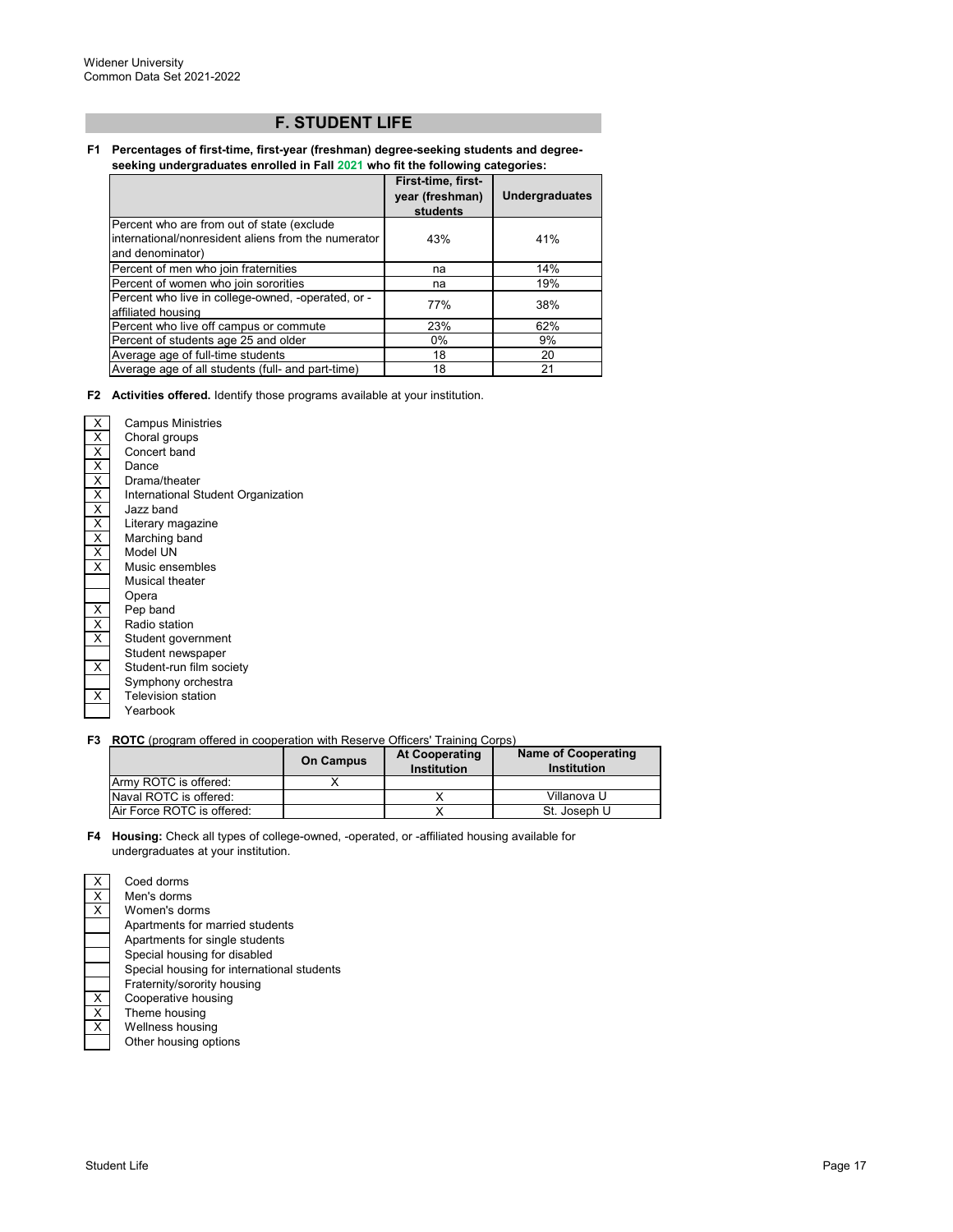## **G. ANNUAL EXPENSES**

**G0** Please provide the URL of your institution's net price calculator:

https://tcc.ruffalonl.com/Widener%20University/Net%20Price%20Calculator

**Provide 2022-2023 academic year costs of attendance for the following categories that are applicable to your institution.**

Check here if your institution's 2022-2023 academic year costs of attendance are not available at this time and provide an approximate date (i.e., month/day) when your institution's final 2022-2023 academic year costs of attendance will be available:

#### **G1 Undergraduate full-time tuition, required fees, room and board**

List the typical tuition, required fees, and room and board for a full-time undergraduate student for the **FULL 2022-2023** academic year. (30 semester hours or 45 quarter hours for institutions that derive annual tuition by multiplying credit hour cost by number of credits).

- •A full academic year refers to the period of time generally extending from September to June; usually equated to two semesters, two trimesters, three quarters, or the period covered by a four-one-four plan.
- Room and board is defined as double occupancy and 19 meals per week or the maximum meal plan.
- • **Required fees** include only charges that all full-time students must pay that are **not** included in tuition (e.g., registration, health, or activity fees.)
- Do *not* include optional fees (e.g., parking, laboratory use).

| G1       |                                      | <b>First-Year</b> | <b>Undergraduates</b> |
|----------|--------------------------------------|-------------------|-----------------------|
|          | <b>PRIVATE INSTITUTIONS</b>          |                   |                       |
| Tuition: |                                      | \$50,624          | \$50,624              |
|          | <b>PUBLIC INSTITUTIONS</b>           |                   |                       |
|          | Tuition: In-district                 |                   |                       |
|          | Tuition: In-state (out-of-district): |                   |                       |
|          | Tuition: Out-of-state:               |                   |                       |
|          | Tuition: Non-resident alien          |                   |                       |
|          | <b>FOR ALL INSTITUTIONS</b>          |                   |                       |
|          | <b>Required Fees</b>                 | \$1.015           | \$1,015               |
|          | Room and Board (on-campus):          |                   |                       |
|          | Room Only (on-campus):               | \$8,000           | \$8,000               |
|          | Board Only (on-campus meal plan):    | \$7,200           | \$7,200               |

Comprehensive tuition and room and board fee (if your college cannot provide separate tuition and room and board fees):

Other:

- Minimum Maximum **G2** Number of credits per term a student can take for the stated <br>full time tuition **that in the state of the stated** full time tuition Yes No full-time tuition.
- **G3** Do tuition and fees vary by year of study (e.g., sophomore, studies and all the control of the control of t<br>iunior, septior)? junior, senior)?
- **G4** Do tuition and fees vary by undergraduate instructional **COVID-SET AND A COVID-SET A**<br>Program? program?

If yes, what percentage of full-time undergraduates pay more than the tuition and fees reported in G1?

**G5** Provide the estimated expenses for a typical full-time undergraduate student:

|                       | <b>Residents</b> | <b>Commuters</b><br>(living at home) | <b>Commuters</b><br>(not living at home) |
|-----------------------|------------------|--------------------------------------|------------------------------------------|
| Books and supplies:   | \$1,332          | \$1,332                              | \$1,332                                  |
| Room only:            |                  |                                      |                                          |
| Board only:           |                  | \$2.340                              |                                          |
| Room and board total* |                  |                                      | \$8.280                                  |
| Transportation:       | \$558            | \$1,206                              | \$1,206                                  |
| Other expenses:       | \$1,224          | \$1,224                              | \$1.224                                  |

\* If your college cannot provide separate room and board figures for commuters not living at home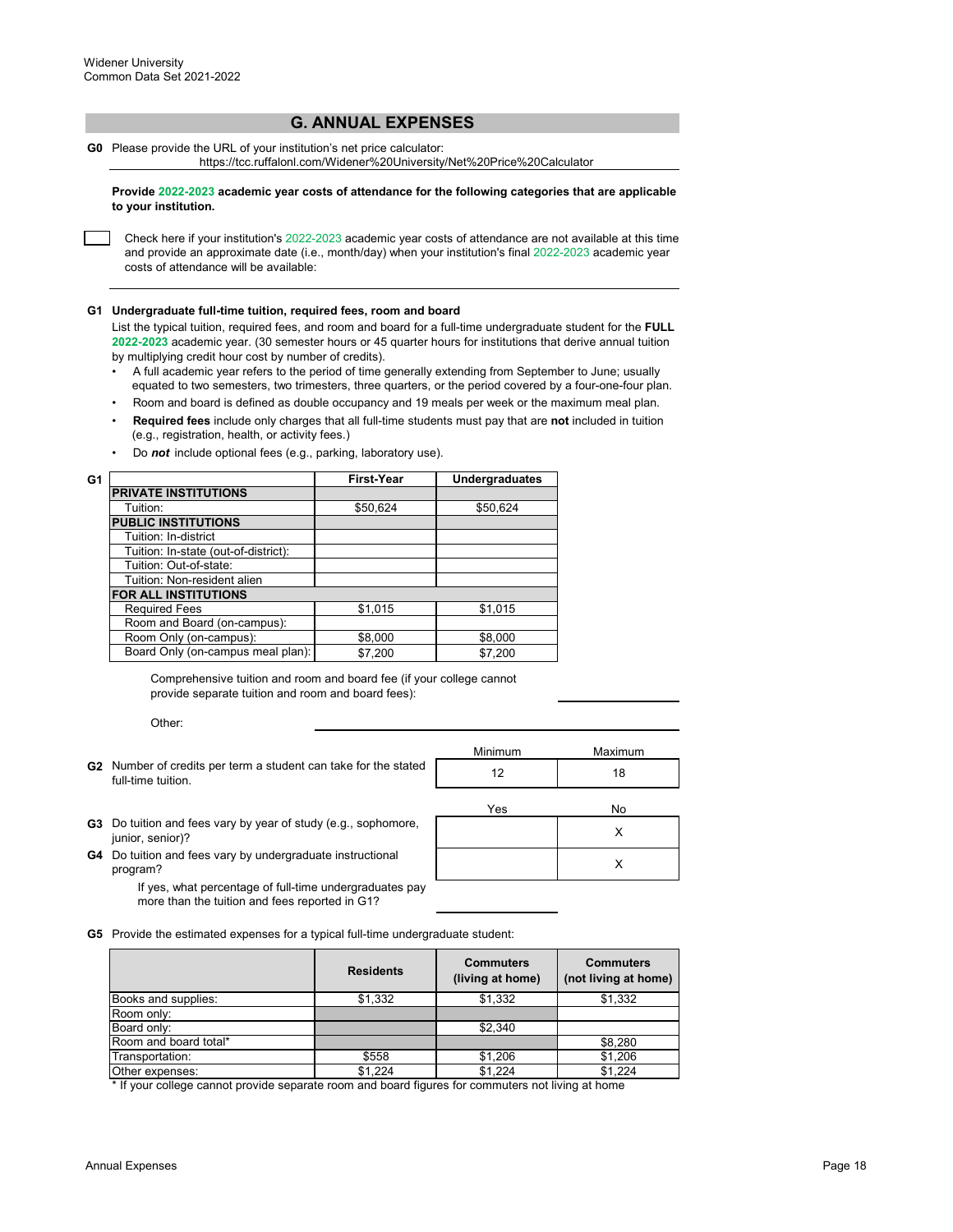#### Widener University Common Data Set 2021-2022

**G6** Undergraduate per-credit-hour charges (tuition only):

| $5.1551$ graduate por stock. How, stratiges |         |
|---------------------------------------------|---------|
| <b>PRIVATE INSTITUTIONS:</b>                | \$1,687 |
| <b>IPUBLIC INSTITUTIONS:</b>                |         |
| In-district:                                |         |
| In-state (out-of-district):                 |         |
| Out-of-state:                               |         |
| INONRESIDENT ALIENS:                        |         |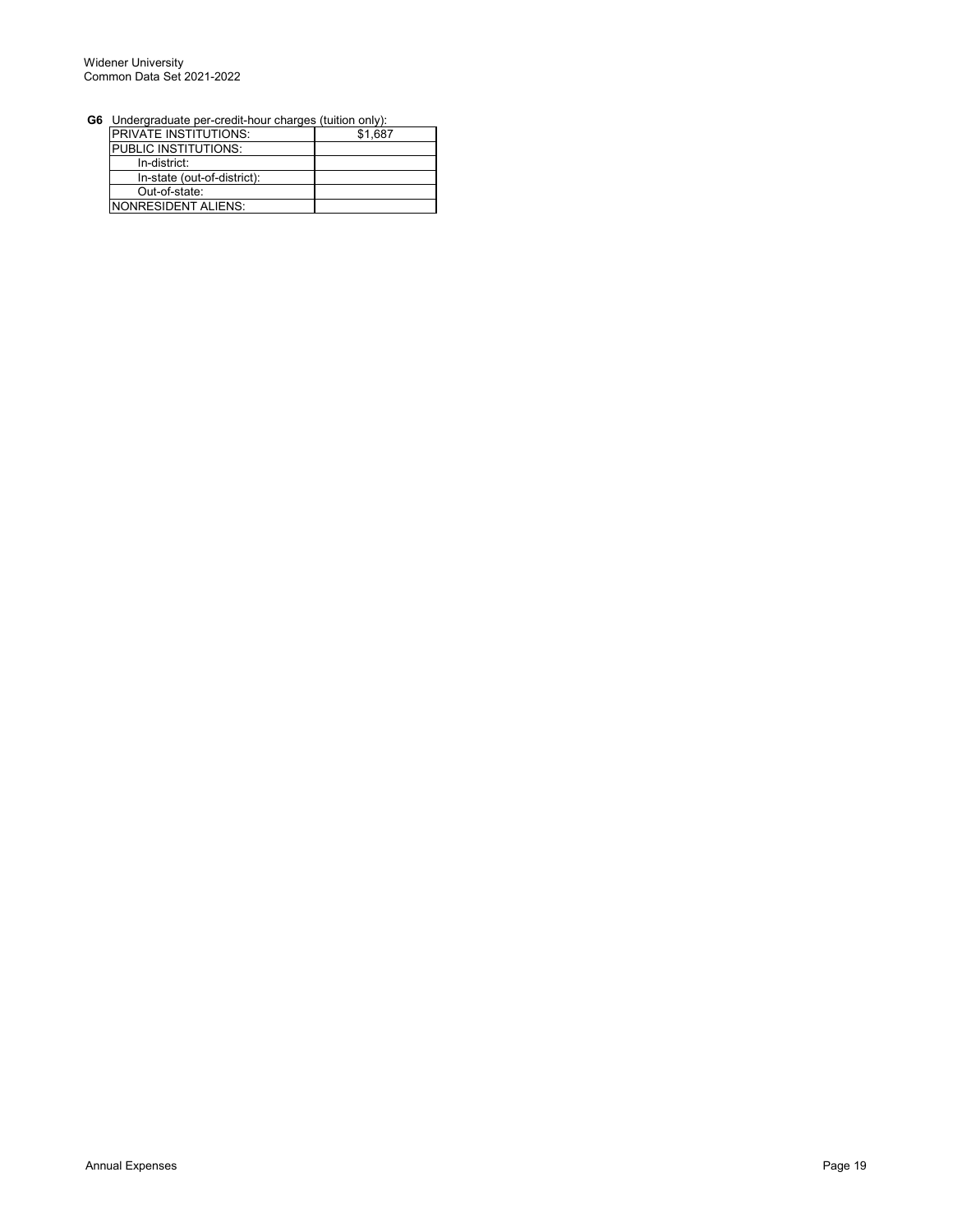## **H. FINANCIAL AID**

#### **Please refer to the following financial aid definitions when completing Section H.**

**Awarded aid:** The dollar amounts offered to financial aid applicants.

**Financial aid applicant:** Any applicant who submits any one of the institutionally required financial aid applications/forms, such as the FAFSA.

**Indebtedness:** Aggregate dollar amount borrowed through any loan program (federal, state, subsidized, unsubsidized, private, etc.; excluding parent loans) while the student was enrolled at an institution. Student loans co-signed by a parent are assumed to be the responsibility of the student and **should** be included.

**Institutional scholarships and grants:** Endowed scholarships, annual gifts and tuition funded grants for which the institution determines the recipient.

**Financial need:** As determined by your institution using the federal methodology and/or your institution's own standards.

**Need-based aid:** College-funded or college-administered award from institutional, state, federal, or other sources for which a student must have financial need to qualify. This includes both institutional and noninstitutional student aid (grants, jobs, and loans).

**Need-based scholarship or grant aid:** Scholarships and grants from institutional, state, federal, or other sources for which a student must have financial need to qualify.

**Need-based self-help aid:** Loans and jobs from institutional, state, federal, or other sources for which a student must demonstrate financial need to qualify.

**Non-need-based scholarship or grant aid:** Scholarships and grants, gifts, or merit-based aid from institutional, state, federal, or other sources (including unrestricted funds or gifts and endowment income) awarded solely on the basis of academic achievement, merit, or any other non-need-based reason. When reporting questions H1 and H2, non-need-based aid that is used to meet need should be counted as needbased aid.

#### **Note: Suggested order of precedence for counting non-need money as need-based:**

- 1. Non-need institutional grants
- 6. Non-need outside grants 7. Non-need student loans
- 2. Non-need tuition waivers 3. Non-need athletic awards
- 8. Non-need parent loans
- 4. Non-need federal grants
- 9. Non-need work
- 5. Non-need state grants

**Non-need-based self-help aid:** Loans and jobs from institutional, state, or other sources for which a student need not demonstrate financial need to qualify.

**Private student loans:** A nonfederal loan made by a lender such as a bank, credit union or private lender used to pay for up to the annual cost of education, less any financial aid received.

**External scholarships and grants:** Scholarships and grants received from outside (private) sources that students bring with them (e.g., Kiwanis, National Merit scholarships). The institution may process paperwork to receive the dollars, but it has no role in determining the recipient or the dollar amount awarded. **Work study and employment:** Federal and state work study aid, and any employment packaged by your institution in financial aid awards.

#### **DO NOT INCLUDE ANY AID RELATED TO THE CARES ACT OR UNIQUE THE COVID-19 PANDEMIC**

#### **Aid Awarded to Enrolled Undergraduates**

**H1** Enter total dollar amounts **awarded** to enrolled full-time and less than full-time degree-seeking undergraduates **(using the same cohort reported in CDS Question B1, "total degree-seeking" undergraduates)** in the following categories.

- If the data being reported are final figures for the 2020-2021 academic year (see the next item below), use the 2020-2021 academic year's CDS Question B1 cohort.
- Include aid awarded to international students (i.e., those not qualifying for federal aid).
- Aid that is non-need-based but that was used to meet need should be reported in the need-based aid column.
- For a suggested order of precedence in assigning categories of aid to cover need, see the entry for "non need-based scholarship or grant aid" on the last page of the definitions section.
- **Do NOT include any aid related to the CARES Act or unique to the COVID-19 pandemic.**

Indicate the academic year for which data are reported for **items H1, H2, H2A**, and **H6** below:

| 2021-2022 | 2020-2021 |
|-----------|-----------|
| estimated | Final     |
|           |           |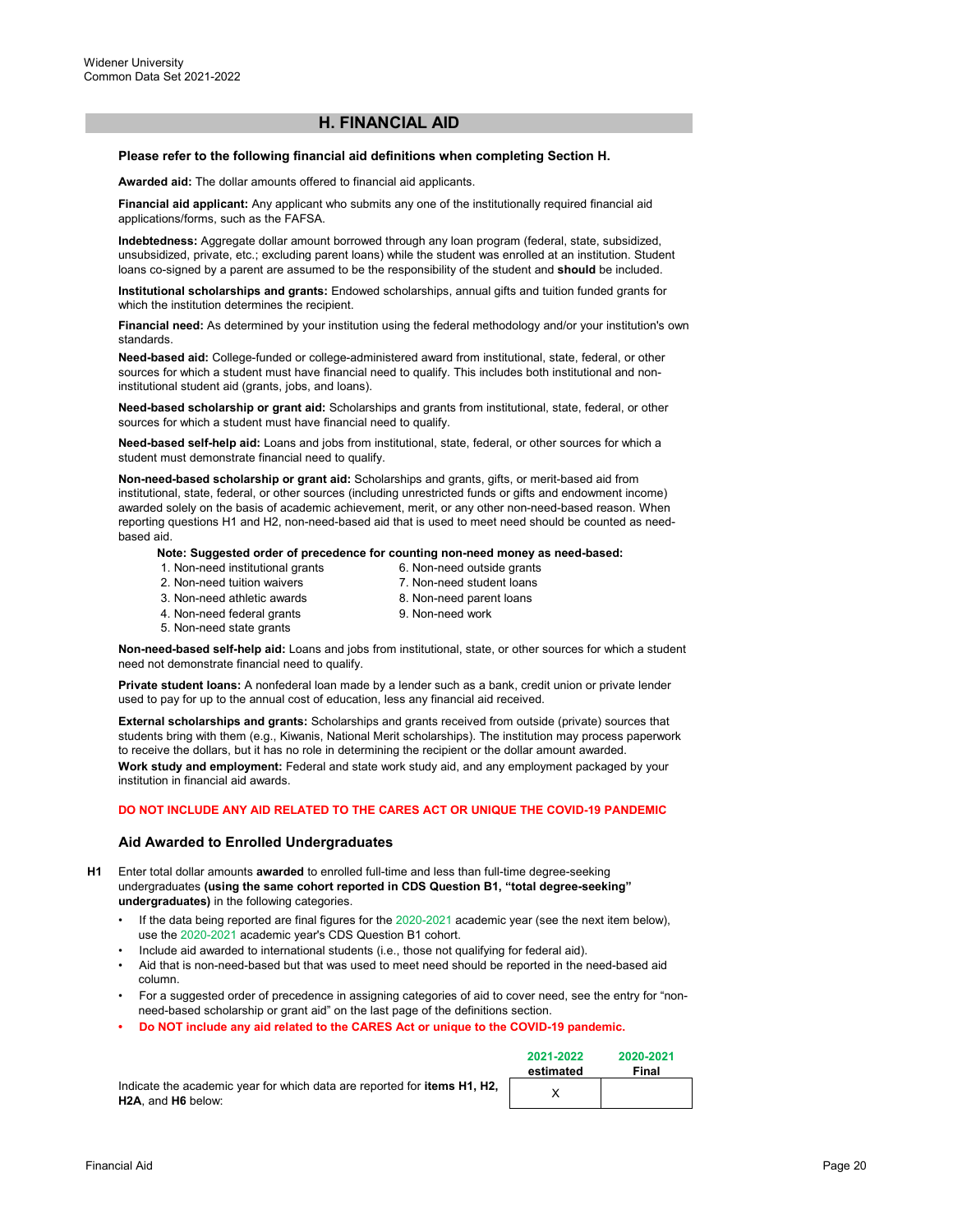Which needs-analysis methodology does your institution use in awarding institutional aid? **(Formerly H3)**

X

Both FM and IM Federal methodology (FM) Institutional methodology (IM)

|                                                                                                                                            | Need-based<br>(Include non-<br>need-based aid<br>use to meet<br>need.) | Non-need-<br>based<br>(Exclude non-<br>need-based aid<br>use to meet<br>need.) |
|--------------------------------------------------------------------------------------------------------------------------------------------|------------------------------------------------------------------------|--------------------------------------------------------------------------------|
| <b>Scholarships/Grants</b>                                                                                                                 |                                                                        |                                                                                |
| Federal                                                                                                                                    | \$3,516,310                                                            | \$302,520                                                                      |
| State all states, not only the state in which your institution is located                                                                  | \$2,034,339                                                            | \$5,000                                                                        |
| Institutional: Endowed scholarships, annual gifts and tuition funded<br>grants, awarded by the college, excluding athletic aid and tuition |                                                                        |                                                                                |
| waivers (which are reported below).                                                                                                        | \$51,669,393                                                           | \$14,691,812                                                                   |
| Scholarships/grants from external sources (e.g. Kiwanis, National                                                                          |                                                                        |                                                                                |
| Merit) not awarded by the college                                                                                                          | \$619,841                                                              | \$213,714                                                                      |
| <b>Total Scholarships/Grants</b>                                                                                                           | \$57,839,883                                                           | \$15,213,046                                                                   |
| Self-Help                                                                                                                                  |                                                                        |                                                                                |
| Student loans from all sources (excluding parent loans)                                                                                    | \$21,815,012                                                           | \$2,993,950                                                                    |
| Federal Work-Study                                                                                                                         | \$2,295,803                                                            |                                                                                |
| State and other (e.g., institutional) work-study/employment (Note:                                                                         |                                                                        |                                                                                |
| Excludes Federal Work-Study captured above.)                                                                                               | \$0                                                                    | \$0                                                                            |
| <b>Total Self-Help</b>                                                                                                                     | \$24,110,815                                                           | \$2,993,950                                                                    |
| <b>Parent Loans</b>                                                                                                                        | \$5,476,344                                                            | \$354,233                                                                      |
| <b>Tuition Waivers</b>                                                                                                                     |                                                                        |                                                                                |
| Note: Reporting is optional. Report tuition waivers in this row if you choose                                                              |                                                                        |                                                                                |
| to report them. Do not report tuition waivers elsewhere.                                                                                   | \$2,821,066                                                            | \$2,249,918                                                                    |
| <b>Athletic Awards</b>                                                                                                                     | \$0                                                                    | \$0                                                                            |
|                                                                                                                                            |                                                                        |                                                                                |

**H2 Number of Enrolled Students Awarded Aid:** List the number of degree-seeking full-time and less-than-fulltime undergraduates who applied for and were awarded financial aid from any source.

- • **Aid that is non-need-based but that was used to meet need should be counted as need based aid.**
- Numbers should reflect the cohort awarded the dollars reported in H1.
- In the chart below, students may be counted in more than one row, and full-time freshmen should also be counted as full-time undergraduates.

## • **Do NOT include any aid related to the CARES Act or unique to the COVID-19 pandemic.**

|     |                                                                                                                                            | <b>First-time Full-time</b><br><b>Freshmen</b> | <b>Full-time</b><br><b>Undergrad</b><br>(Incl. Fresh) | <b>Less Than</b><br><b>Full-time</b><br><b>Undergrad</b> |
|-----|--------------------------------------------------------------------------------------------------------------------------------------------|------------------------------------------------|-------------------------------------------------------|----------------------------------------------------------|
| A   | Number of degree-seeking undergraduate students<br>(CDS Item B1 if reporting on Fall 2021 cohort)                                          | 591                                            | 2533                                                  | 186                                                      |
| B   | Number of students in line a who applied for need-<br>based financial aid                                                                  | 560                                            | 2131                                                  | 92                                                       |
| lc. | Number of students in line <b>b</b> who were determined to<br>have financial need                                                          | 483                                            | 1900                                                  | 73                                                       |
| D   | Number of students in line c who were awarded any<br>financial aid                                                                         | 483                                            | 1881                                                  | 63                                                       |
| Έ   | Number of students in line <b>d</b> who were awarded any<br>need-based scholarship or grant aid                                            | 476                                            | 1799                                                  | 46                                                       |
| F   | Number of students in line <b>d</b> who were awarded any<br>need-based self-help aid                                                       | 437                                            | 1404                                                  | 42                                                       |
| G   | Number of students in line <b>d</b> who were awarded any<br>non-need-based scholarship or grant aid                                        | 473                                            | 1736                                                  | 14                                                       |
| П   | Number of students in line <b>d</b> whose need was fully met<br>(exclude PLUS loans, unsubsidized loans, and private<br>alternative loans) | 124                                            | 485                                                   | 3                                                        |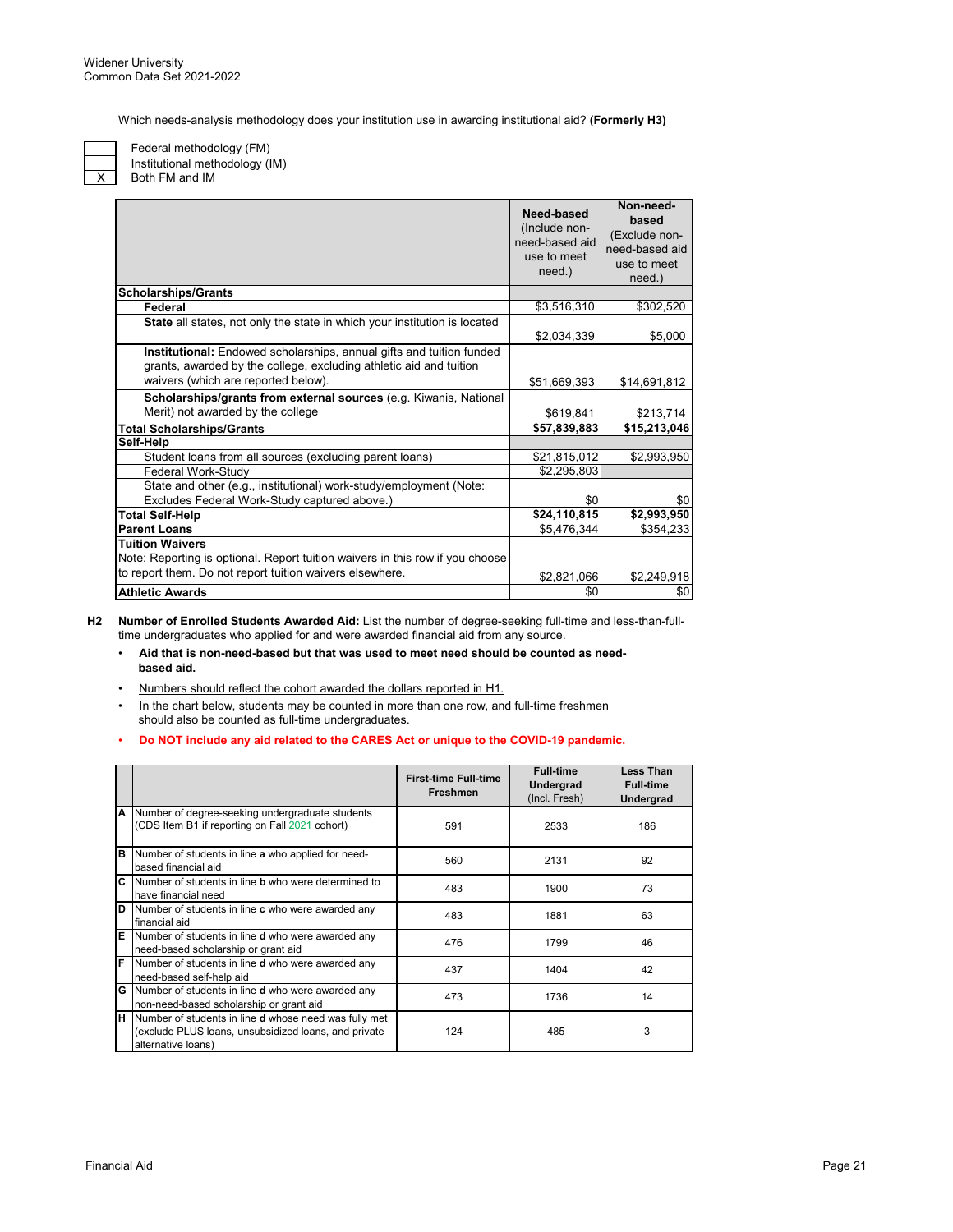| ı  | On average, the percentage of need that was met of<br>students who were awarded any need-based aid.<br>Exclude any aid that was awarded in excess of need as<br>well as any resources that were awarded to replace<br>EFC (PLUS loans, unsubsidized loans, and private | 76.0%       | 74.0%        | 39.0%       |
|----|------------------------------------------------------------------------------------------------------------------------------------------------------------------------------------------------------------------------------------------------------------------------|-------------|--------------|-------------|
|    | alternative loans)                                                                                                                                                                                                                                                     |             |              |             |
| IJ | The average financial aid package of those in line <b>d</b> .<br>Exclude any resources that were awarded to replace<br>EFC (PLUS loans, unsubsidized loans, and private<br>alternative loans)                                                                          | \$ 38.985   | 36,455<br>S. | 8,100<br>\$ |
| K  | Average need-based scholarship and grant award of<br>those in line e                                                                                                                                                                                                   | \$34,863    | 31,993<br>\$ | \$5,690     |
|    | Average need-based self-help award (excluding PLUS<br>loans, unsubsidized loans, and private alternative loans)<br>of those in line f                                                                                                                                  | 4,792<br>\$ | \$5,750      | 4.600<br>\$ |
|    | M Average need-based loan (excluding PLUS loans,<br>unsubsidized loans, and private alternative loans) of<br>those in line f who were awarded a need-based loan                                                                                                        | \$3,437     | 4,558<br>S.  | \$4,410     |

#### **H2A Number of Enrolled Students Awarded Non-need-based Scholarships and Grants:** List the number of degree-seeking full-time and less-than-full-time undergraduates who had no financial need and who were awarded institutional non-need-based scholarship or grant aid.

- Numbers should reflect the cohort awarded the dollars reported in H1.
- In the chart below, students may be counted in more than one row, and full-time freshmen should also be counted as full-time undergraduates.
- **Do NOT include any aid related to the CARES Act or unique to the COVID-19 pandemic.**

|         |                                                                                                                                                                                                                  | <b>First-time</b><br><b>Full-time</b><br><b>Freshmen</b> | <b>Full-time</b><br>Undergrad<br>(Incl. Fresh.) | <b>Less Than</b><br><b>Full-time</b><br><b>Undergrad</b> |
|---------|------------------------------------------------------------------------------------------------------------------------------------------------------------------------------------------------------------------|----------------------------------------------------------|-------------------------------------------------|----------------------------------------------------------|
| N       | Number of students in line a who had no financial need<br>and who were awarded institutional non-need-based<br>scholarship or grant aid (exclude those who were<br>awarded athletic awards and tuition benefits) | 102                                                      | 523                                             | 17                                                       |
| $\circ$ | Average dollar amount of institutional non-need-based<br>scholarship and grant aid awarded to students in line n                                                                                                 | \$31,300                                                 | 28.981<br>\$.                                   | 3.281<br>S.                                              |
| P       | Number of students in line a who were awarded an<br>institutional non-need-based athletic scholarship or<br>grant                                                                                                | na                                                       | na                                              | na                                                       |
| Q       | Average dollar amount of institutional non-need-based<br>athletic scholarships and grants awarded to students in<br>line <b>p</b>                                                                                | \$0                                                      | \$0                                             | \$0                                                      |

#### **Note: These are the graduates and loan types to include and exclude in order to fill out CDS H4 and H5.**

Include:

- •2021 undergraduate class: all students who started at your institution as first-time students and received a bachelor's degree between July 1, 2020 and June 30, 2021.
- Only loans made to students who borrowed while enrolled at your institution.
- Co-signed loans.

Exclude

- Students who transferred in.
- Money borrowed at other institutions.
- Parent loans
- Students who did not graduate or who graduated with another degree or certificate (but no bachelor's degree).
- **Any aid related to the CARE Act or unique the COVID-19 pandemic.**
- **H4 Provide the number of students in the 2021 undergraduate class who started at your institution as first-time students and received a bachelor's degree between July 1, 2020 and June 30, 2021. Exclude students who transferred into your institution.**

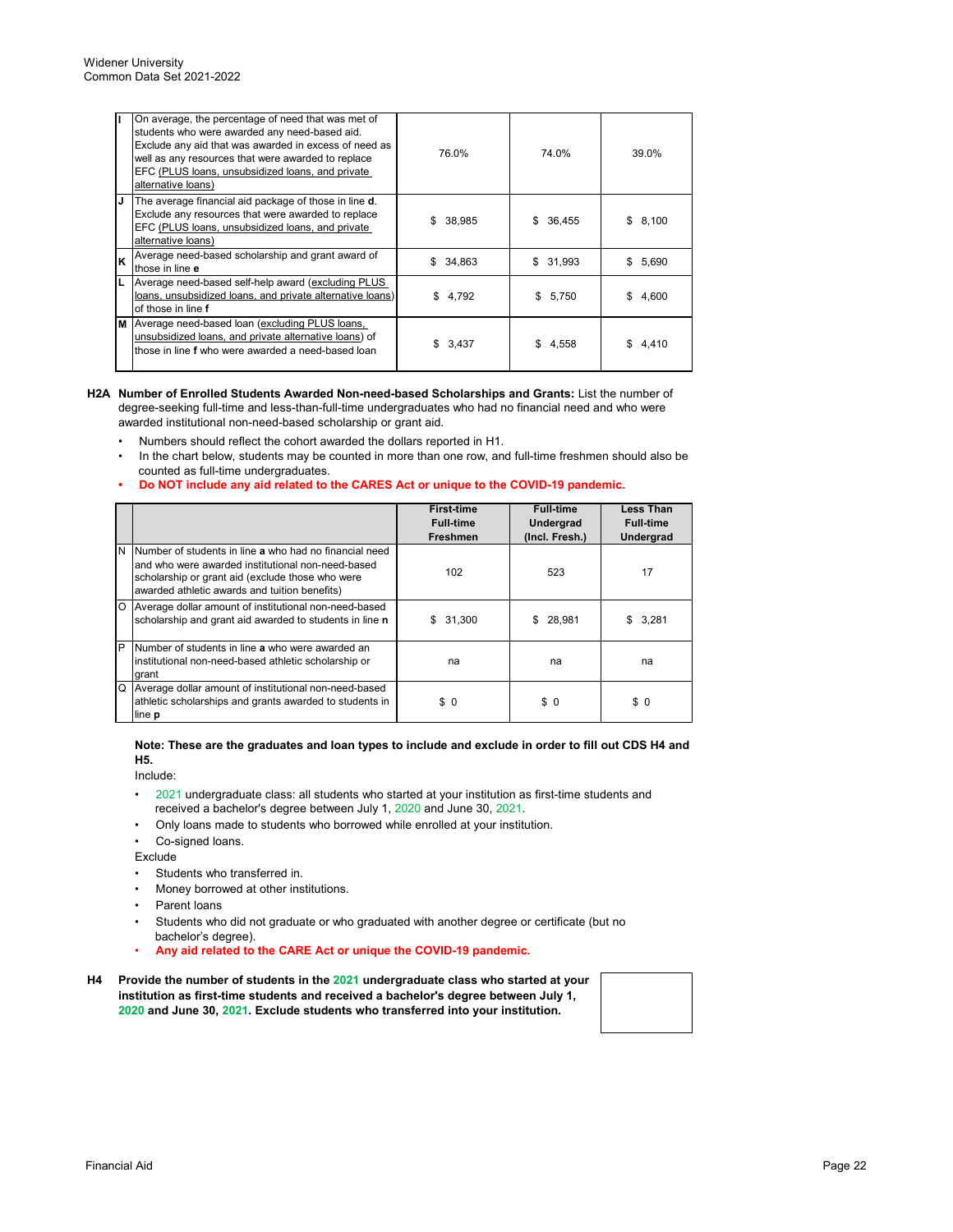#### **H5. Number and percent of students in class (defined in H4 above) borrowing from federal, non-federal, and any loan sources, and the average (or mean) amount borrowed.**

- The "Average per-undergraduate-borrower cumulative principal borrowed," is designed to provide better information about student borrowing from federal and nonfederal (institutional, state, commercial) sources.
- The numbers, percentages, and averages for each row should be based only on the loan source specified for the particular row. For example, the federal loans average (row b) should only be the cumulative average of federal loans and the private loans average (row e) should only be the cumulative average of private loans.

|          | Source/Type of Loan                                                                                                                                                                                                                                    | Number in the<br>class (defined in<br>H4 above) who<br>borrowed from the<br>types of loans<br>specified in the<br>first column | Percent of the<br>class (defined<br>above) who<br>borrowed from<br>the types of<br>loans specified<br>in the first<br>column<br>(nearest 1%) | Average per-<br>undergraduate-<br>borrower<br>cumulative<br>principal<br>borrowed from<br>the types of<br>loans specified<br>in the first<br>column<br>(nearest \$1) |
|----------|--------------------------------------------------------------------------------------------------------------------------------------------------------------------------------------------------------------------------------------------------------|--------------------------------------------------------------------------------------------------------------------------------|----------------------------------------------------------------------------------------------------------------------------------------------|----------------------------------------------------------------------------------------------------------------------------------------------------------------------|
| <b>A</b> | Any loan program: Federal Perkins, Federal Stafford<br>Subsidized and Unsubsidized, institutional, state,<br>private loans that your institution is aware of, etc.<br>Include both Federal Direct Student Loans and Federal<br>Family Education Loans. |                                                                                                                                |                                                                                                                                              |                                                                                                                                                                      |
| B        | Federal loan programs: Federal Perkins, Federal<br>Stafford Subsidized and Unsubsidized. Include both<br>Federal Direct Student Loans and Federal Family<br>Education Loans.                                                                           |                                                                                                                                |                                                                                                                                              |                                                                                                                                                                      |
| C        | Institutional loan programs.                                                                                                                                                                                                                           |                                                                                                                                |                                                                                                                                              |                                                                                                                                                                      |
| D        | State loan programs.                                                                                                                                                                                                                                   |                                                                                                                                |                                                                                                                                              |                                                                                                                                                                      |
| E        | Private student loans made by a bank or lender.                                                                                                                                                                                                        |                                                                                                                                |                                                                                                                                              |                                                                                                                                                                      |

#### **Aid to Undergraduate Degree-seeking Nonresident Aliens**

#### **• Report numbers and dollar amounts for the same academic year checked in item H1**

**H6** Indicate your institution's policy regarding institutional scholarship and grant aid for undergraduate degreeseeking nonresident aliens:

| Institutional need-based scholarship or grant aid is available<br>X<br>Institutional non-need-based scholarship or grant aid is available<br>Institutional scholarship or grant aid is not available                            |           |
|---------------------------------------------------------------------------------------------------------------------------------------------------------------------------------------------------------------------------------|-----------|
| If institutional financial aid is available for undergraduate degree-seeking nonresident<br>aliens, provide the number of undergraduate degree-seeking nonresident aliens who were<br>awarded need-based or non-need-based aid: | 22        |
| Average dollar amount of institutional financial aid awarded to undergraduate degree-<br>seeking nonresident aliens:                                                                                                            | \$32,026  |
| Total dollar amount of institutional financial aid awarded to undergraduate degree-seeking<br>nonresident aliens:                                                                                                               | \$704,575 |
|                                                                                                                                                                                                                                 |           |

**H7** Check off all financial aid forms nonresident alien first-year financial aid applicants must submit:

| Institution's own financial aid form              |
|---------------------------------------------------|
| <b>CSS/Financial Aid PROFILE</b>                  |
| International Student's Financial Aid Application |
| International Student's Certification of Finances |
| Other (specify):                                  |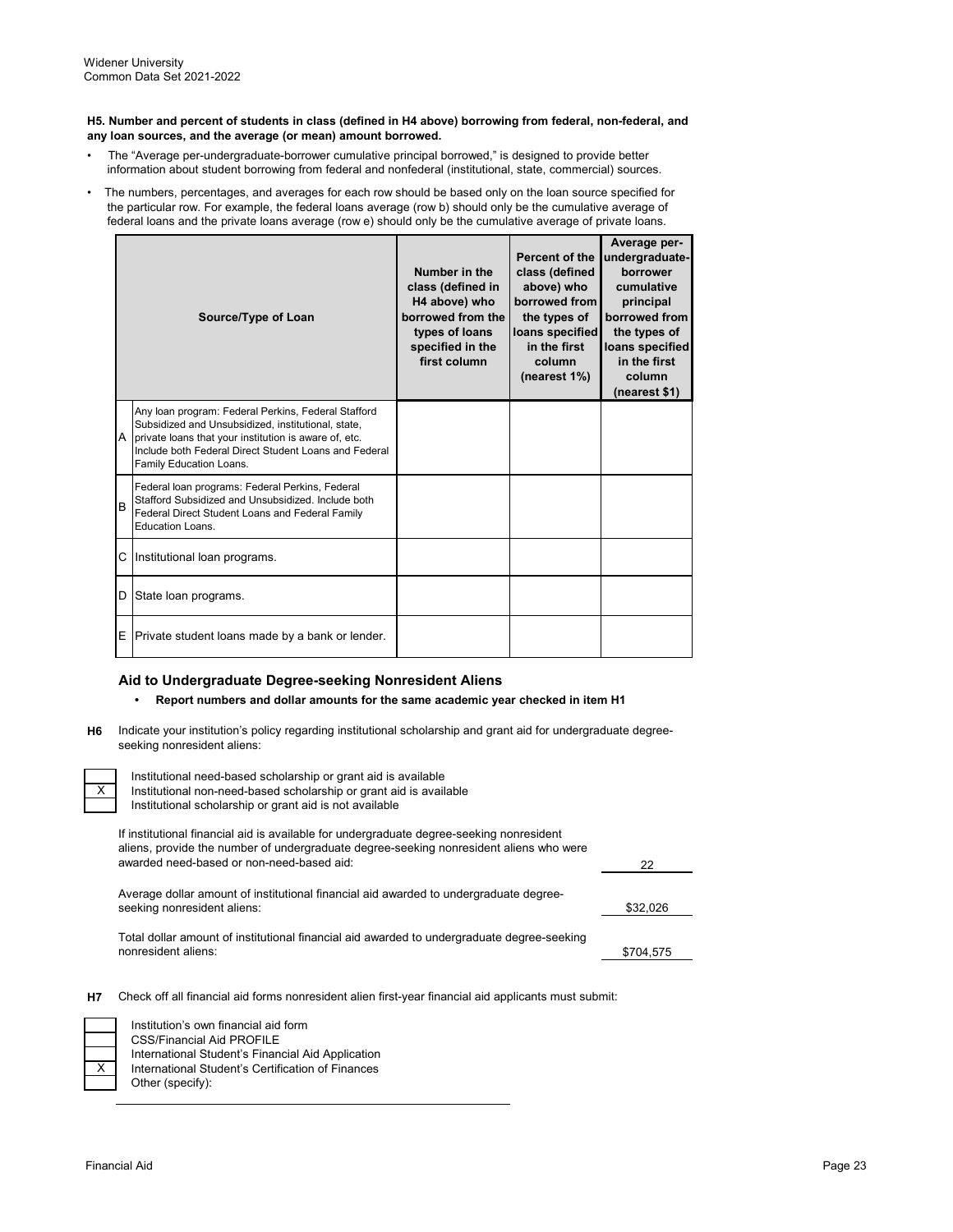## **Process for First-Year/Freshman Students**

**H8** Check off all financial aid forms domestic first-year (freshman) financial aid applicants must submit:

| x | <b>FAFSA</b>                         |
|---|--------------------------------------|
|   | Institution's own financial aid form |
|   | CSS/Financial Aid PROFILE            |
|   | State aid form                       |
|   | Noncustodial PROFILE                 |
|   | <b>Business/Farm Supplement</b>      |
|   | Other (specify):                     |

**H9** Indicate filing dates for first-year (freshman) students:

Priority date for filing required financial aid forms Dec 15th

Deadline for filing required financial aid forms:

X No deadline for filing required forms (applications processed on a rolling basis)

**H10** Indicate notification dates for first-year (freshman) students (answer a or b):

a) Students notified on or about (date):

b) Students notified on a rolling basis: X Yes No If yes, starting date:

**H11** Indicate reply dates:

|           | Students must reply by (date): |  |
|-----------|--------------------------------|--|
| or within | weeks of notification          |  |

## **Types of Aid Available**

Please check off all types of aid available to undergraduates at your institution:

#### **H12 Loans**

| Direct Subsidized Stafford Loans                  |
|---------------------------------------------------|
| Direct Unsubsidized Stafford Loans                |
| Direct PLUS Loans                                 |
| <b>Federal Perkins Loans</b>                      |
| <b>Federal Nursing Loans</b>                      |
| State Loans                                       |
| College/university loans from institutional funds |
| Other (specify):                                  |
|                                                   |

#### **H13 Need Based Scholarships and Grants**

| х               | <b>Federal Pell</b>                                                  |
|-----------------|----------------------------------------------------------------------|
| $\underline{x}$ | <b>SEOG</b>                                                          |
| Χ               | State scholarships/grants                                            |
| $\overline{X}$  | Private scholarships                                                 |
| X               | College/university scholarship or grant aid from institutional funds |
| Х               | United Negro College Fund                                            |
| Χ               | Federal Nursing Scholarship                                          |
|                 | Other (specify):                                                     |

#### **H14** Check off criteria used in awarding institutional aid. Check all that apply.

|                    | <b>Non-Need Based</b> | Need-Based |
|--------------------|-----------------------|------------|
| Academics          |                       |            |
| Alumni affiliation |                       |            |
| Art                |                       |            |
| <b>Athletics</b>   |                       |            |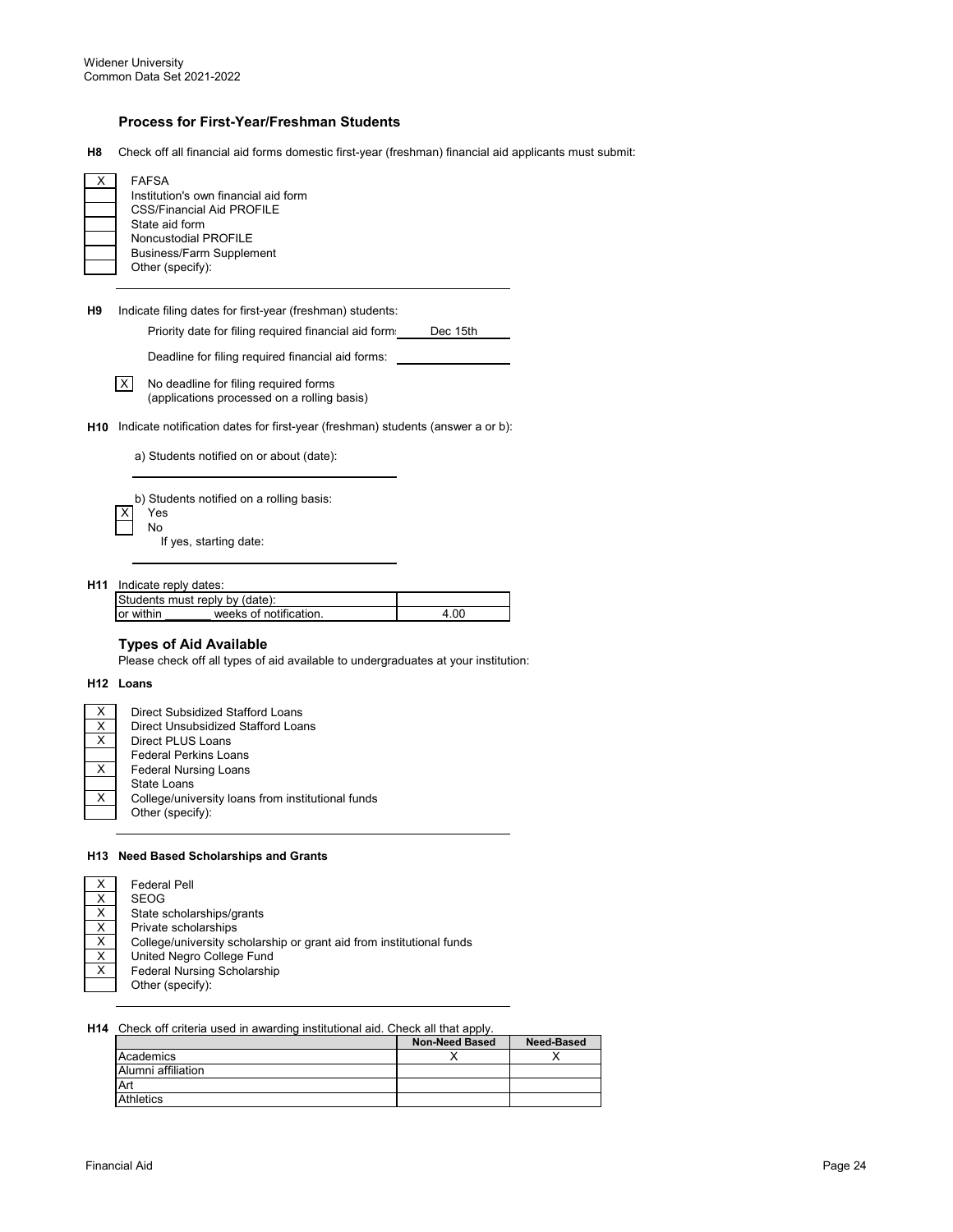| Job skills               |  |
|--------------------------|--|
| <b>ROTC</b>              |  |
| Leadership               |  |
| Minority status          |  |
| Music/drama              |  |
| Religious affiliation    |  |
| State/district residency |  |

**H15** If your institution has recently implemented any major financial aid policy, program, or initiative to make your institution more affordable to incoming students such as replacing loans with grants, or waiving costs for families below a certain income level please provide details below:

Are these policies related to the COVID-19 pandemic?

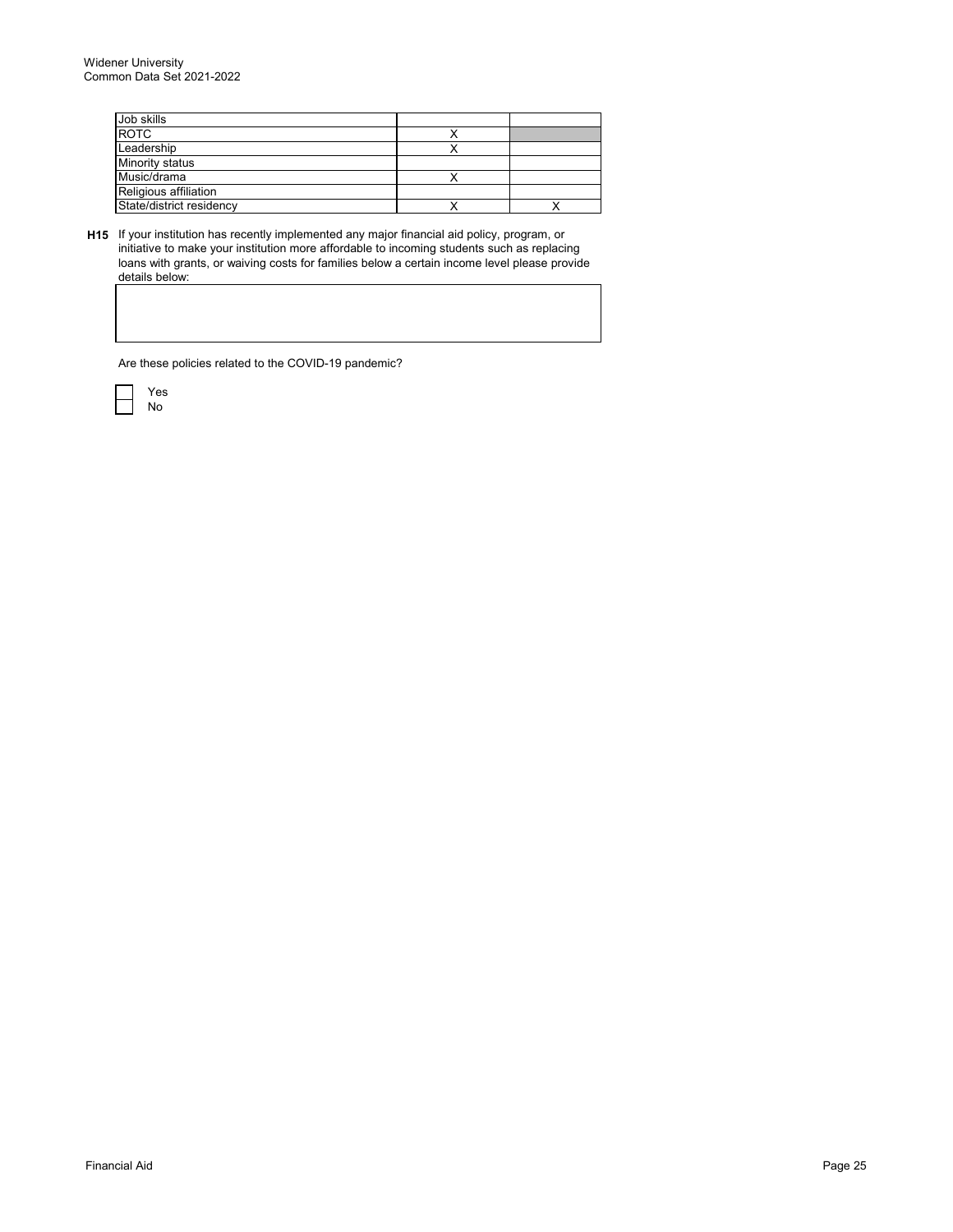# **I. INSTRUCTIONAL FACULTY AND CLASS SIZE**

#### **I-1. Please report the number of instructional faculty members in each category for Fall 2021. Include faculty who are on your institution's payroll on the census date your institution uses for IPEDS/AAUP.**

The following definition of full-time instructional faculty is used by the American Association of University Professors (AAUP) in its annual Faculty Compensation Survey (the part time definitions are not used by AAUP). Instructional Faculty is defined as those members of the instructional-research staff whose major regular assignment is instruction, including those with released time for research. Use the chart below to determine inclusions and exclusions:

|   |                                                                                                                                                                                                                                      | Full-time | Part-time                                                                       |
|---|--------------------------------------------------------------------------------------------------------------------------------------------------------------------------------------------------------------------------------------|-----------|---------------------------------------------------------------------------------|
| A | Instructional faculty in preclinical and clinical medicine, faculty who are not paid (e.g.,<br>those who donate their services or are in the military), or research-only faculty, post-<br>doctoral fellows, or pre-doctoral fellows | Exclude   | Include only if<br>they teach one<br>or more non-<br>clinical credit<br>courses |
| B | Administrative officers with titles such as dean of students, librarian, registrar, coach, and<br>the like, even though they may devote part of their time to classroom instruction and may<br>have faculty status                   | Exclude   | Include if they<br>teach one or<br>more non-<br>clinical credit<br>courses      |
| C | Other administrators/staff who teach one or more non-clinical credit courses even though<br>they do not have faculty status                                                                                                          | Exclude   | Include                                                                         |
| D | Undergraduate or graduate students who assist in the instruction of courses, but have<br>titles such as teaching assistant, teaching fellow, and the like                                                                            | Exclude   | Exclude                                                                         |
| E | Faculty on sabbatical or leave with pay                                                                                                                                                                                              | Include   | Exclude                                                                         |
| F | Faculty on leave without pay                                                                                                                                                                                                         | Exclude   | Exclude                                                                         |
| G | Replacement faculty for faculty on sabbatical leave or leave with pay                                                                                                                                                                | Exclude   | Include                                                                         |

*Full-time instructional faculty:* faculty employed on a full-time basis for instruction (including those with released time for research)

*Part-time instructional faculty:* Adjuncts and other instructors being paid solely for part-time classroom instruction. Also includes full-time faculty teaching less than two semesters, three quarters, two trimesters, or two four-month sessions. Employees who are not considered full-time instruction faculty but who teach one or more non-clinical credit courses may be counted as part-time faculty.

*Minority faculty:* includes faculty who designate themselves as Black, non-Hispanic; American Indian or Alaska Native; Asian, Native Hawaiian or other Pacific Islander, or Hispanic.

*Doctorate:* includes such degrees as Doctor of Philosophy, Doctor of Education, Doctor of Juridical Science, and Doctor of Public Health in any field such as arts, sciences, education, engineering, business, and public administration. Also includes terminal degrees formerly designated as "first professional," including dentistry (DDS or DMD), medicine (MD), optometry (OD), osteopathic medicine (DO), pharmacy (DPharm or BPharm), podiatric medicine (DPM), veterinary medicine (DVM), chiropractic (DC or DCM), or law (JD).

*Terminal master's degree:* a master's degree that is considered the highest degree in a field: example, M. Arch (in architecture) and MFA (master of fine arts in art or theater).

| $1-1.$ |   |                                                                                                                             | <b>Full-Time</b> | Part-Time | Total |
|--------|---|-----------------------------------------------------------------------------------------------------------------------------|------------------|-----------|-------|
|        | A | Total number of instructional faculty                                                                                       | 273              | 333       | 606   |
|        | B | Total number who are members of minority groups                                                                             | 59               | 54        | 113   |
|        |   | Total number who are women                                                                                                  | 161              | 212       | 373   |
|        | D | Total number who are men                                                                                                    | 112              | 121       | 233   |
|        | Е | Total number who are nonresident aliens (international)                                                                     | 0                | o         | 0     |
|        | F | Total number with doctorate, or other terminal degree                                                                       | 249              | 157       | 406   |
|        | G | Total number whose highest degree is a master's but not a terminal<br>master's                                              | 24               | 171       | 195   |
|        | н | Total number whose highest degree is a bachelor's                                                                           |                  | 5         | 5     |
|        |   | Total number whose highest degree is unknown or other (Note:<br>Items f, g, h, and i must sum up to item a.)                |                  | 0         | 0     |
|        | J | Total number in stand-alone graduate/professional programs in<br>which faculty teach virtually only graduate-level students | 40               | 75        | 115   |

## **I-2. Student to Faculty Ratio**

Report the Fall 2021 ratio of full-time equivalent students (full-time plus 1/3 part time) to full-time equivalent instructional faculty (full time plus 1/3 part time). In the ratio calculations, exclude both faculty and students in stand-alone graduate or professional programs such as medicine, law, veterinary, dentistry, social work, business, or public health in which faculty teach virtually only graduate level

 $\dot{\phantom{\phi}}$  • Do not count undergraduate or graduate student teaching assistants as faculty.

| Student to Faculty ratio<br><b>Fall 2021</b> | Ito | (based<br>on | 4793 | students |
|----------------------------------------------|-----|--------------|------|----------|
|                                              |     | and          | 49'  | taculty. |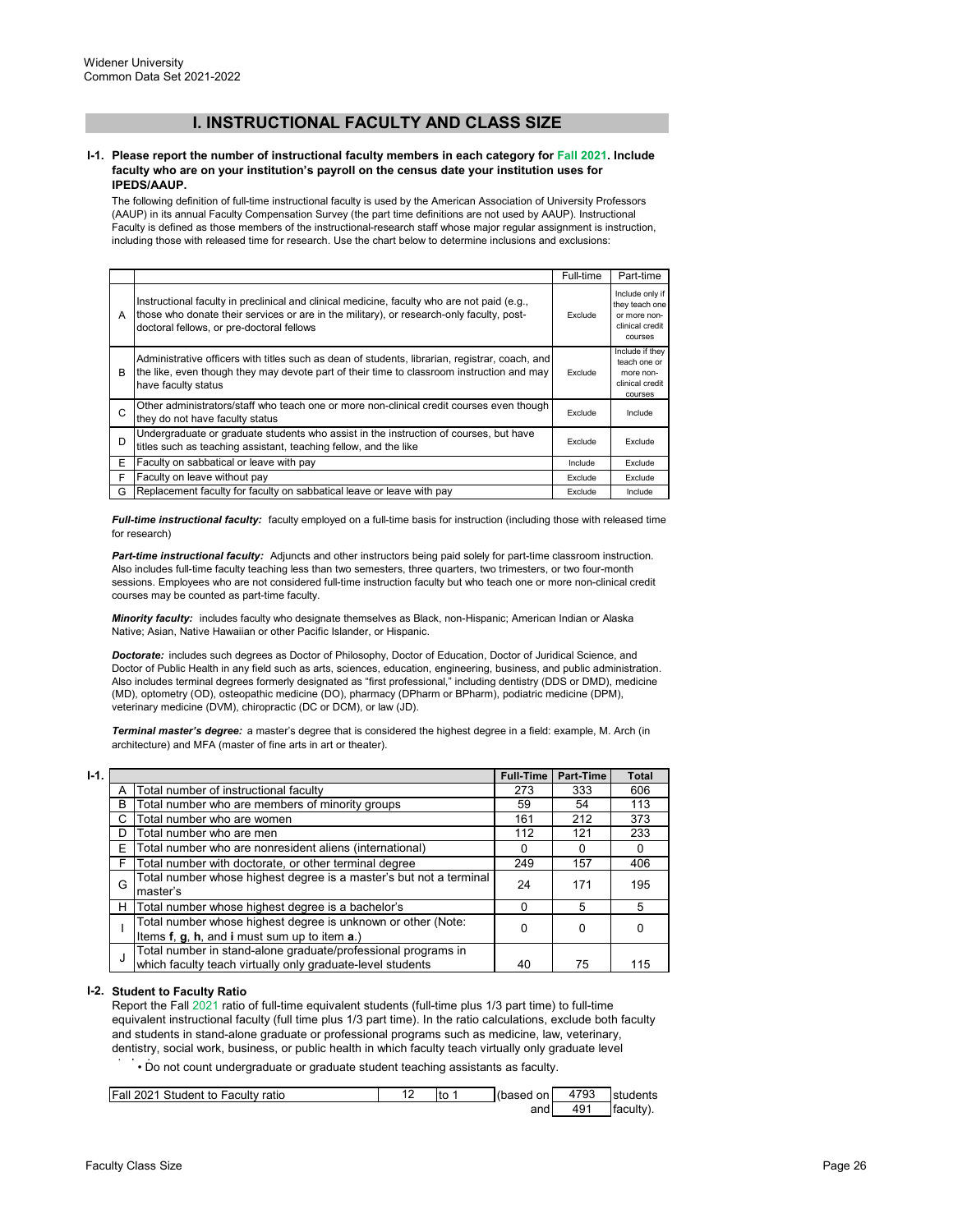#### **I-3.**

In the table below, please use the following definitions to report information about the size of classes and class sections offered in the Fall 2021 term.

#### **• Please include classes that have been moved online in response to the COVID-19 pandemic.**

*Class Sections:* A class section is an organized course offered for credit, identified by discipline and number, meeting at a stated time or times in a classroom or similar setting, and not a subsection such as a laboratory or discussion session. Undergraduate class sections are defined as any sections in which at least one degree-seeking undergraduate student is enrolled for credit. Exclude distance learning classes and noncredit classes and individual instruction such as dissertation or thesis research, music instruction, or one-to-one readings. Exclude students in independent study, co-operative programs, internships, foreign language taped tutor sessions, practicums, and all students in one-on-one classes. Each class section should be counted only once and should not be duplicated because of course catalog crosslistings.

*Class Subsections:* A class subsection includes any subsection of a course, such as laboratory, recitation, and discussion subsections that are supplementary in nature and are scheduled to meet separately from the lecture portion of the course. Undergraduate subsections are defined as any subsections of courses in which degree-seeking undergraduate students enrolled for credit. As above, exclude noncredit classes and individual instruction such as dissertation or thesis research, music instruction, or one-to-one readings. Each class subsection should be counted only once and should not be duplicated because of cross-listings.

Using the above definitions, please report for each of the following class-size intervals the number of *class sections* and *class subsections* offered in Fall 2021. For example, a lecture class with 800 students who met at another time in 40 separate labs with 20 students should be counted once in the "100+" column in the class section column and 40 times under the "20-29" column of the class subsections table.

#### **Number of Class Sections with Undergraduates Enrolled**

| <u>undu graadatu undu ulev (providu nambulu)</u> |       |         |       |       |       |       |        |       |
|--------------------------------------------------|-------|---------|-------|-------|-------|-------|--------|-------|
|                                                  | 2-9   | $10-19$ | 20-29 | 30-39 | 40-49 | 50-99 | $100+$ | Total |
| <b>CLASS</b><br><b>SECTIONS</b>                  | 164   | 354     | 208   | 27    |       | 11    | 5      | 776   |
|                                                  |       |         |       |       |       |       |        |       |
|                                                  | $2-9$ | 10-19   | 20-29 | 30-39 | 40-49 | 50-99 | $100+$ | Total |
| <b>CLASS SUB-</b><br><b>SECTIONS</b>             | 45    | 90      |       | 0     | 0     | 0     | 0      | 136   |

#### **Undergraduate Class Size (provide numbers)**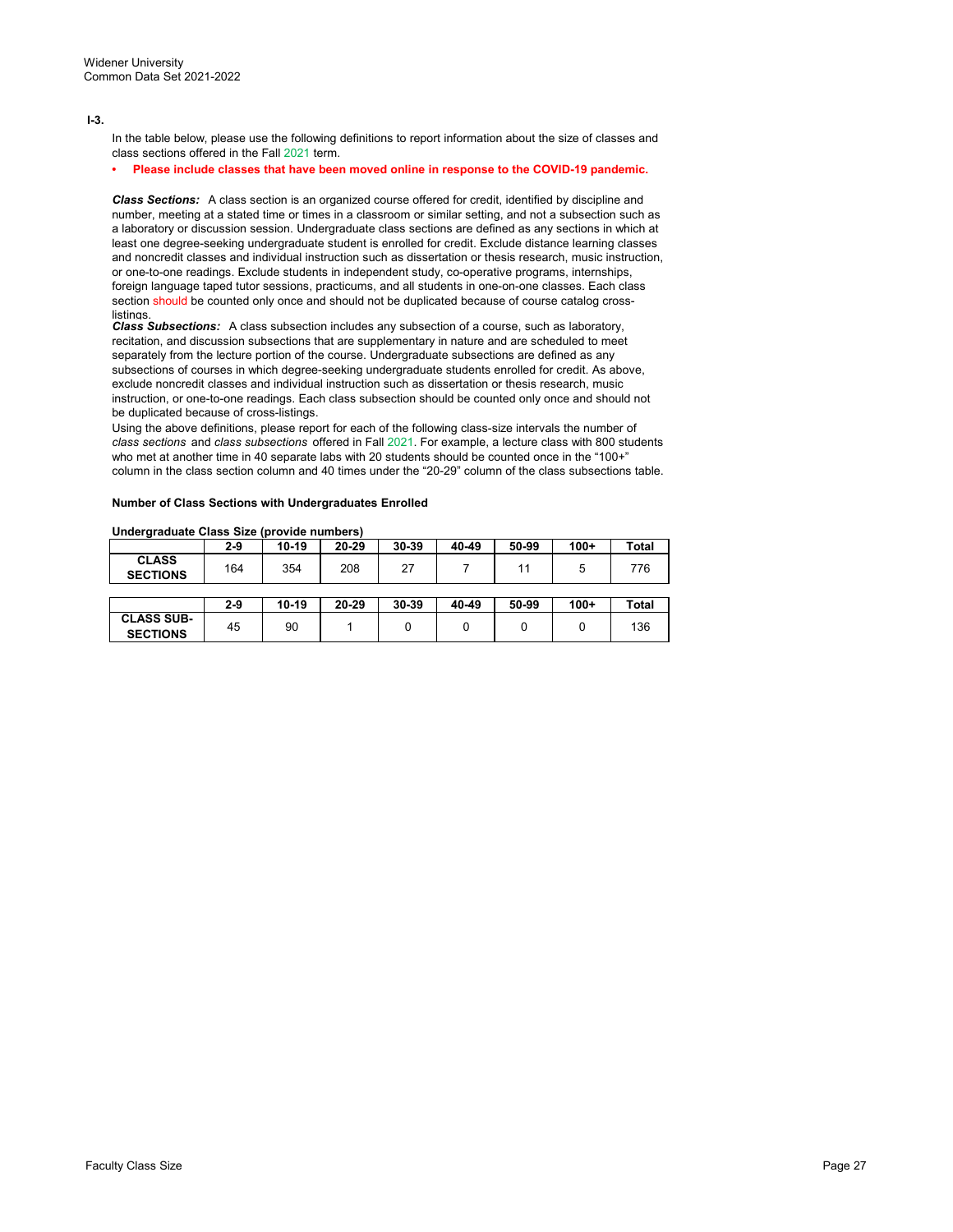## **J. Disciplinary areas of DEGREES CONFERRED**

#### **J1 Degrees conferred between July 1, 2020 and June 30, 2021**

For each of the following discipline areas, provide the percentage of diplomas/certificates, associate, and bachelor's degrees awarded. To determine the percentage, use majors, not headcount (e.g., students with one degree but a double major will be represented twice). Calculate the percentage from your institution's IPEDS Completions by using the sum of 1st and 2nd majors for each CIP code as the numerator and the sum of the Grand Total by 1st Majors and the Grand Total by 2nd major as the denominator. If you prefer, you can compute the percentages using 1st majors only.

| Category                                          | <b>Diploma/Certificates</b> | <b>Associate</b> | Bachelor's | <b>CIP 2020 Categories</b><br>to Include |
|---------------------------------------------------|-----------------------------|------------------|------------|------------------------------------------|
| Agriculture                                       |                             |                  |            | 01                                       |
| Natural resources and conservation                |                             |                  | 0.7%       | 03                                       |
| Architecture                                      |                             |                  |            | 04                                       |
| Area, ethnic, and gender studies                  |                             |                  |            | 05                                       |
| Communication/journalism                          |                             |                  | 3.4%       | $\overline{09}$                          |
| Communication technologies                        |                             |                  |            | 10                                       |
| Computer and information sciences                 |                             |                  | 3.9%       | 11                                       |
| Personal and culinary services                    |                             |                  |            | 12                                       |
| Education                                         |                             |                  | 2.4%       | 13                                       |
| Engineering                                       |                             |                  | 13.9%      | $\overline{14}$                          |
| Engineering technologies                          |                             |                  |            | 15                                       |
| Foreign languages, literatures, and linguistics   |                             |                  | 0.6%       | 16                                       |
| Family and consumer sciences                      |                             |                  |            | 19                                       |
| Law/legal studies                                 | 100.0%                      | 5.3%             | 1.0%       | 22                                       |
| English                                           |                             |                  | 0.4%       | 23                                       |
| Liberal arts/general studies                      |                             | 15.8%            | 0.6%       | 24                                       |
| Library science                                   |                             |                  |            | 25                                       |
| Biological/life sciences                          |                             |                  | 3.5%       | 26                                       |
| Mathematics and statistics                        |                             |                  | 0.3%       | 27                                       |
| Military science and military technologies        |                             |                  |            | 28 & 29                                  |
| Interdisciplinary studies                         |                             |                  |            | 30                                       |
| Parks and recreation                              |                             |                  |            | 31                                       |
| Philosophy and religious studies                  |                             |                  |            | 38                                       |
| Theology and religious vocations                  |                             |                  |            | 39                                       |
| <b>Physical sciences</b>                          |                             |                  | 1.0%       | 40                                       |
| Science technologies                              |                             |                  |            | 41                                       |
| Psychology                                        |                             |                  | 7.9%       | 42                                       |
| Homeland Security, law enforcement, firefighting, |                             |                  | 2.1%       | 43                                       |
| and protective services                           |                             |                  |            |                                          |
| Public administration and social services         |                             |                  | 2.5%       | 44                                       |
| Social sciences                                   |                             |                  | 1.4%       | 45                                       |
| <b>Construction trades</b>                        |                             |                  |            | 46                                       |
| Mechanic and repair technologies                  |                             |                  |            | 47                                       |
| Precision production                              |                             |                  |            | 48                                       |
| Transportation and materials moving               |                             |                  |            | 49                                       |
| Visual and performing arts                        |                             |                  |            | 50                                       |
| Health professions and related programs           |                             | 78.9%            | 34.0%      | 51                                       |
| Business/marketing                                |                             |                  | 19.8%      | 52                                       |
| History                                           |                             |                  | 0.6%       | 54                                       |
| Other                                             |                             |                  |            |                                          |
| TOTAL (should = 100%)                             | 100.00%                     | 100.00%          | 100.00%    |                                          |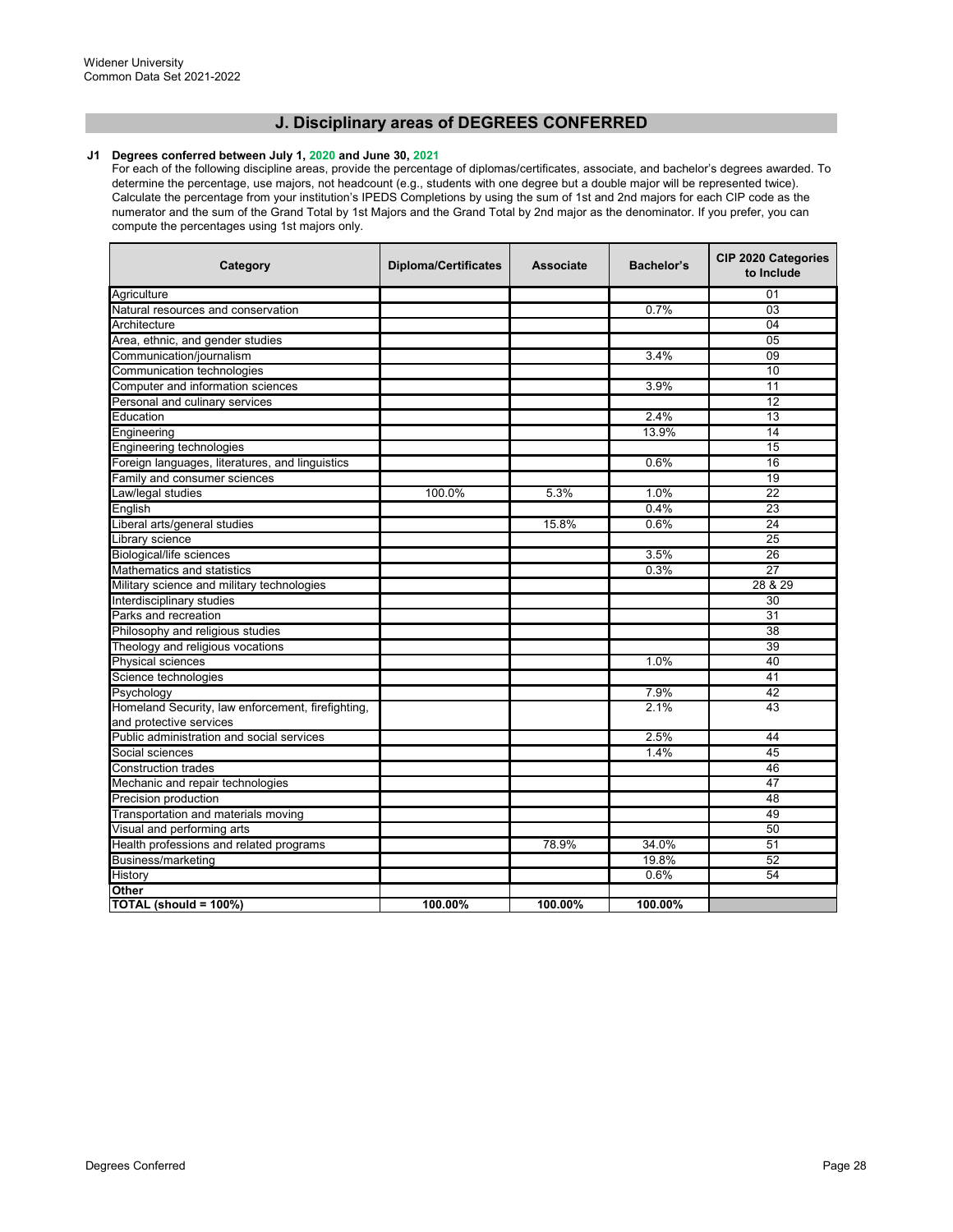#### **Common Data Set Definitions**

♦ **All definitions related to the financial aid section appear at the end of the Definitions document.**

Items preceded by an asterisk (\*) represent definitions agreed to among publishers which do not appear on the CDS document but may be present on individual publishers' surveys.

**\*Academic advisement:** Plan under which each student is assigned to a faculty member or a trained adviser, who, through regular meetings, helps the student plan and implement immediate and long-term academic and vocational goals.

**Accelerated program:** Completion of a college program of study in fewer than the usual number of years, most often by attending summer sessions and carrying extra courses during the regular academic term**.**

**Admitted student:** Applicant who is offered admission to a degree-granting program at your institution.

**\*Adult student services:** Admission assistance, support, orientation, and other services expressly for adults who have started college for the first time, or who are re-entering after a lapse of a few years.

**American Indian or Alaska Native:** A person having origins in any of the original peoples of North and South America (including Central America) and maintaining tribal affiliation or community attachment.

**Applicant (first-time, first year):** An individual who has fulfilled the institution's requirements to be considered for admission (including payment or waiving of the application fee, if any) and who has been notified of one of the following actions: admission, nonadmission, placement on waiting list, or application withdrawn (by applicant or institution).

**Application fee:** That amount of money that an institution charges for processing a student's application for acceptance. This amount is *not* creditable toward tuition and required fees, nor is it refundable if the student is not admitted to the institution.

**Asian:** A person having origins in any of the original peoples of the Far East, Southeast Asia, or the Indian subcontinent, including, for example, Cambodia, China, India, Japan, Korea, Malaysia, Pakistan, the Philippine Islands, Thailand, and Vietnam.

**Associate degree:** An award that normally requires at least two but less than four years of full-time equivalent college work.

**Bachelor's degree:** An award (baccalaureate or equivalent degree, as determined by the Secretary of the U.S. Department of Education) that normally requires at least four years but *not* more than five years of full-time equivalent college-level work. This includes ALL bachelor's degrees conferred in a five-year cooperative (work-study plan) program. (A cooperative plan provides for alternate class attendance and employment in business, industry, or government; thus, it allows students to combine actual work experience with their college studies.) Also, it includes bachelor's degrees in which the normal four years of work are completed in three years.

**Black or African American***:* A person having origins in any of the black racial groups of Africa.

**Board (charges):** Assume average cost for 19 meals per week or the maximum meal plan.

**Books and supplies (costs):** Average cost of books and supplies. Do not include unusual costs for special groups of students (e.g., engineering or art majors), unless they constitute the majority of students at your institution.

**Calendar system:** The method by which an institution structures most of its courses for the academic year.

**Campus Ministry:** Religious student organizations (denominational or nondenominational) devoted to fostering religious life on college campuses. May also refer to Campus Crusade for Christ, an interdenominational Christian organization.

**\*Career and placement services:** A range of services, including (often) the following: coordination of visits of employers to campus; aptitude and vocational testing; interest inventories, personal counseling; help in resume writing, interviewing, launching the job search; listings for those students desiring employment and those seeking permanent positions; establishment of a permanent reference folder; career resource materials.

**Carnegie units:** One year of study or the equivalent in a secondary school subject.

**Certificate:** See **Postsecondary award, certificate, or diploma.**

**Class rank:** The relative numerical position of a student in his or her graduating class, calculated by the high school on the basis of grade-point average, whether weighted or unweighted.

**College-preparatory program:** Courses in academic subjects (English, history and social studies, foreign languages, mathematics, science, and the arts) that stress preparation for college or university study.

**Common Application:** The standard application form distributed by the National Association of Secondary School Principals for a large number of private colleges who are members of the Common Application Group.

**\*Community service program:** Referral center for students wishing to perform volunteer work in the community or participate in volunteer activities coordinated by academic departments.

**Commuter:** A student who lives off campus in housing that is not owned by, operated by, or affiliated with the college. This category includes students who commute from home and students who have moved to the area to attend college.

**Clock hour:** A unit of measure that represents an hour of scheduled instruction given to students. Also referred to as contact hour.

**Continuous basis (for program enrollment):** A calendar system classification that is used by institutions that enroll students at any time during the academic year. For example, a cosmetology school or a word processing school might allow students to enroll and begin studies at various times, with no requirement that classes begin on a certain date.

**Cooperative education program:** A program that provides for alternate class attendance and employment in business, industry, or government.

**Cooperative housing:** College-owned, -operated, or -affiliated housing in which students share room and board expenses and participate in household chores to reduce living expenses.

**\*Counseling service:** Activities designed to assist students in making plans and decisions related to their education, career, or personal development.

**Credit:** Recognition of attendance or performance in an instructional activity (course or program) that can be applied by a recipient toward the requirements for a degree, diploma, certificate, or recognized postsecondary credential.

**Credit course:** A course that, if successfully completed, can be applied toward the number of courses required for achieving a degree, diploma, certificate, or other recognized postsecondary credential.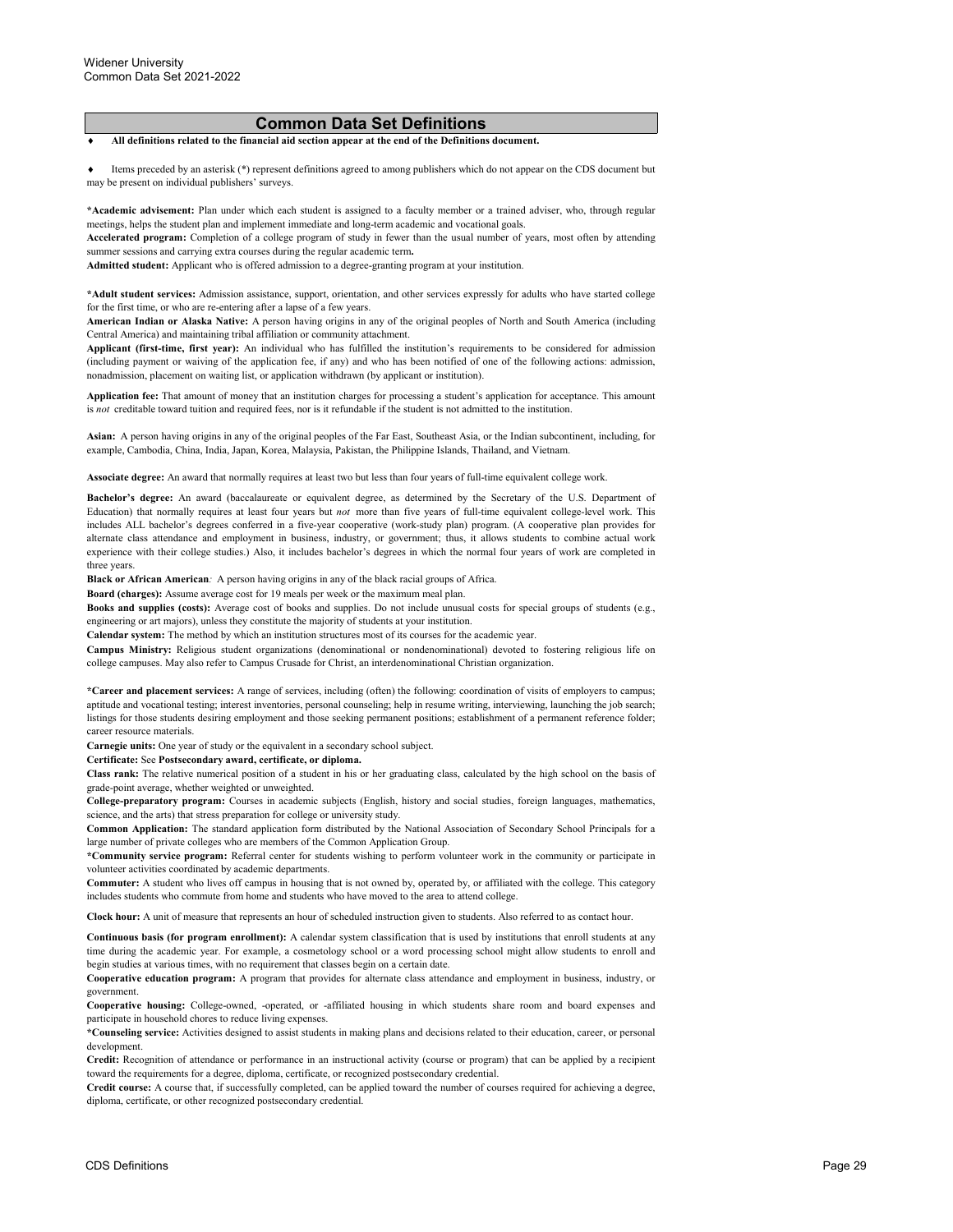**Credit hour:** A unit of measure representing an hour (50 minutes) of instruction over a 15-week period in a semester or trimester system or a 10-week period in a quarter system. It is applied toward the total number of hours needed for completing the requirements of a degree, diploma, certificate, or recognized postsecondary credential.

**Cross-registration:** A system whereby students enrolled at one institution may take courses at another institution without having to apply to the second institution.

**Deferred admission:** The practice of permitting admitted students to postpone enrollment, usually for a period of one academic term or one year.

**Degree:** An award conferred by a college, university, or other postsecondary education institution as official recognition for the successful completion of a program of studies.

**Degree-seeking students:** Students enrolled in courses for credit who are recognized by the institution as seeking a degree or recognized postsecondary credential. At the undergraduate level, this is intended to include students enrolled in vocational or occupational programs.

**Differs by program (calendar system):** A calendar system classification that is used by institutions that have occupational/vocational programs of varying length. These schools may enroll students at specific times depending on the program desired. For example, a school might offer a two-month program in January, March, May, September, and November; and a three-month program in January, April, and October.

**Diploma:** See **Postsecondary award, certificate, or diploma.**

**Distance learning:** An option for earning course credit at off-campus locations via cable television, internet, satellite classes, videotapes, correspondence courses, or other means.

**Doctor's degree-research/scholarship**: A Ph.D. or other doctor's degree that requires advanced work beyond the master's level, including the preparation and defense of a dissertation based on original research, or the planning and execution of an original project demonstrating substantial artistic or scholarly achievement. Some examples of this type of degree may include Ed.D., D.M.A., D.B.A., D.Sc., D.A., or D.M, and others, as designated by the awarding institution.

**Doctor's degree-professional practice**: A doctor's degree that is conferred upon completion of a program providing the knowledge and skills for the recognition, credential, or license required for professional practice. The degree is awarded after a period of study such that the total time to the degree, including both pre-professional and professional preparation, equals at least six full-time equivalent academic years. Some of these degrees were formerly classified as "first-professional" and may include: Chiropractic (D.C. or D.C.M.); Dentistry (D.D.S. or D.M.D.); Law (L.L.B. or J.D.); Medicine (M.D.); Optometry (O.D.); Osteopathic Medicine (D.O); Pharmacy (Pharm.D.); Podiatry (D.P.M., Pod.D., D.P.); or, Veterinary Medicine (D.V.M.), and others, as designated by the awarding institution.

**Doctor's degree-other**: A doctor's degree that does not meet the definition of a doctor's degree - research/scholarship or a doctor's degree - professional practice.

**Double major:** Program in which students may complete two undergraduate programs of study simultaneously.

**Dual enrollment:** A program through which high school students may enroll in college courses while still enrolled in high school. Students are not required to apply for admission to the college in order to participate.

**Early action plan:** An admission plan that allows students to apply and be notified of an admission decision well in advance of the regular notification dates. If admitted, the candidate is not committed to enroll; the student may reply to the offer under the college's regular reply policy.

**Early admission:** A policy under which students who have not completed high school are admitted and enroll full time in college, usually after completion of their junior year.

**Early decision plan:** A plan that permits students to apply and be notified of an admission decision (and financial aid offer if applicable) well in advance of the regular notification date. Applicants agree to accept an offer of admission and, if admitted, to withdraw their applications from other colleges. There are three possible decisions for early decision applicants: admitted, denied, or not admitted but forwarded for consideration with the regular applicant pool, without prejudice.

**English as a Second Language (ESL):** A course of study designed specifically for students whose native language is not English.

**Exchange student program-domestic:** Any arrangement between a student and a college that permits study for a semester or more at another college **in the United States** without extending the amount of time required for a degree. **See also Study abroad**.

**External degree program:** A program of study in which students earn credits toward a degree through independent study, college courses, proficiency examinations, and personal experience. External degree programs require minimal or no classroom attendance.

**Extracurricular activities (as admission factor):** Special consideration in the admissions process given for participation in both school and nonschool-related activities of interest to the college, such as clubs, hobbies, student government, athletics, performing arts, etc.

**First-time student:** A student attending any institution for the first time at the level enrolled. Includes students enrolled in the fall term who attended a postsecondary institution for the first time at the same level in the prior summer term. Also includes students who entered with advanced standing (college credit earned before graduation from high school).

**First-time, first-year (freshman) student:** A student attending any institution for the first time at the undergraduate level. Includes students enrolled in the fall term who attended college for the first time in the prior summer term. Also includes students who entered with advanced standing (college credits earned before graduation from high school).

**First-year student:** A student who has completed less than the equivalent of 1 full year of undergraduate work; that is, less than 30 semester hours (in a 120-hour degree program) or less than 900 clock hours.

**Freshman:** A first-year undergraduate student.

**\*Freshman/new student orientation:** Orientation addressing the academic, social, emotional, and intellectual issues involved in beginning college. May be a few hours or a few days in length; at some colleges, there is a fee.

**Full-time student (undergraduate):** A student enrolled for 12 or more semester credits, 12 or more quarter credits, or 24 or more clock hours a week each term.

**Geographical residence (as admission factor):** Special consideration in the admission process given to students from a particular region, state, or country of residence.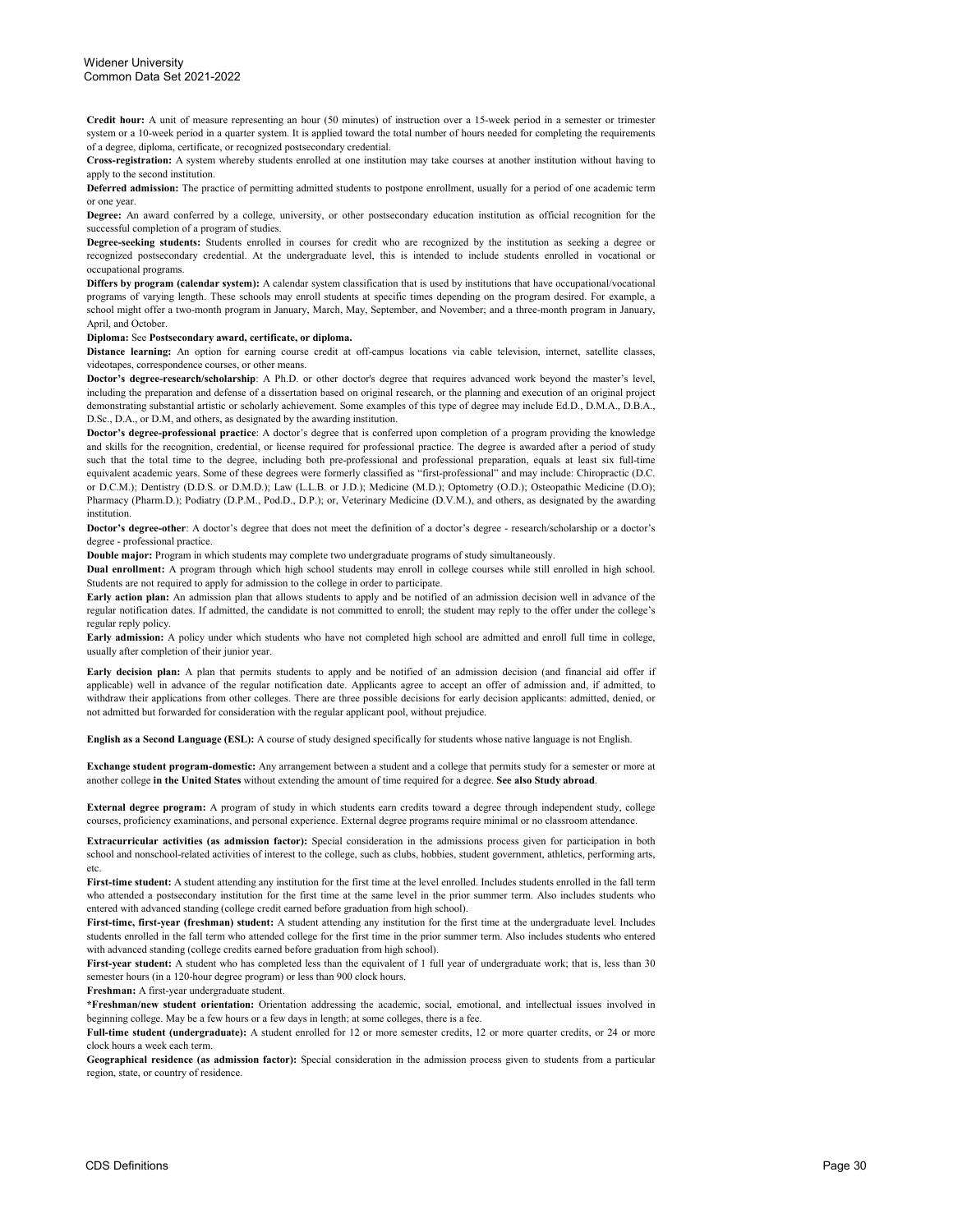**Grade-point average (academic high school GPA):** The sum of grade points a student has earned in secondary school divided by the number of courses taken. The most common system of assigning numbers to grades counts four points for an A, three points for a B, two points for a C, one point for a D, and no points for an E or F. Unweighted GPA's assign the same weight to each course. Weighting gives students additional points for their grades in advanced or honors courses.

**Graduate student:** A student who holds a bachelor's or equivalent, and is taking courses at the post-baccalaureate level.

**\*Health services:** Free or low cost on-campus primary and preventive health care available to students.

**High school diploma or recognized equivalent:** A document certifying the successful completion of a prescribed secondary school program of studies, or the attainment of satisfactory scores on the Tests of General Educational Development (GED), or another statespecified examination.

**Hispanic or Latino:** A person of Mexican, Puerto Rican, Cuban, South or Central American, or other Spanish culture or origin, regardless of race.

**Honors program:** Any special program for very able students offering the opportunity for educational enrichment, independent study, acceleration, or some combination of these.

**Independent study:** Academic work chosen or designed by the student with the approval of the department concerned, under an instructor's supervision, and usually undertaken outside of the regular classroom structure.

**In-state tuition:** The tuition charged by institutions to those students who meet the state's or institution's residency requirements.

#### **International student:** See **Nonresident alien.**

**International student group:** Student groups that facilitate cultural dialogue, support a diverse campus, assist international students in acclimation and creating a social network.

**Internship:** Any short-term, supervised work experience usually related to a student's major field, for which the student earns academic credit. The work can be full- or part-time, on- or off-campus, paid or unpaid.

**\*Learning center:** Center offering assistance through tutors, workshops, computer programs, or audiovisual equipment in reading, writing, math, and skills such as taking notes, managing time, taking tests.

#### **\*Legal services:** Free or low cost legal advice for a range of issues (personal and other).

**Liberal arts/career combination:** Program in which a student earns undergraduate degrees in two separate fields, one in a liberal arts major and the other in a professional or specialized major, whether on campus or through cross-registration.

**Master's degree**: An award that requires the successful completion of a program of study of generally one or two full-time equivalent academic years of work beyond the bachelor's degree. Some of these degrees, such as those in Theology (M.Div., M.H.L./Rav) that were formerly classified as "first-professional", may require more than two full-time equivalent academic years of work.

**Minority affiliation (as admission factor):** Special consideration in the admission process for members of designated racial/ethnic minority groups.

**\*Minority student center:** Center with programs, activities, and/or services intended to enhance the college experience of students of color.

**Model United Nations:** A simulation activity focusing on conflict resolution, globalization, and diplomacy. Assuming roles as foreign ambassadors and "delegates," students conduct research, engage in debate, draft resolutions, and may participate in a national Model UN conference.

**Native Hawaiian or Other Pacific Islander:** A person having origins in any of the original peoples of Hawaii, Guam, Samoa, or other Pacific Islands.

**Nonresident alien:** A person who is not a citizen or national of the United States and who is in this country on a visa or temporary basis and does not have the right to remain indefinitely.

**\*On-campus day care:** Licensed day care for students' children (usually age 3 and up); usually for a fee.

**Open admission:** Admission policy under which virtually all secondary school graduates or students with GED equivalency diplomas are admitted without regard to academic record, test scores, or other qualifications.

**Other expenses (costs):** Include average costs for clothing, laundry, entertainment, medical (if not a required fee), and furnishings.

**Out-of-state tuition:** The tuition charged by institutions to those students who do not meet the institution's or state's residency requirements.

**Part-time student (undergraduate):** A student enrolled for fewer than 12 credits per semester or quarter, or fewer than 24 clock hours a week each term.

**\*Personal counseling**: One-on-one or group counseling with trained professionals for students who want to explore personal, educational, or vocational issues.

**Post-baccalaureate certificate:** An award that requires completion of an organized program of study requiring 18 credit hours beyond the bachelor's; designed for persons who have completed a baccalaureate degree but do not meet the requirements of academic degrees carrying the title of master.

**Post-master's certificate:** An award that requires completion of an organized program of study of 24 credit hours beyond the master's degree but does not meet the requirements of academic degrees at the doctoral level.

**Postsecondary award, certificate, or diploma:** Includes the following three IPEDS definitions for postsecondary awards, certificates, and diplomas of varying durations and credit/contact/clock hour requirements:

*Less Than 1 Academic Year:* Requires completion of an organized program of study at the postsecondary level (below the baccalaureate degree) in less than 1 academic year (2 semesters or 3 quarters) or in less than 900 clock hours by a student enrolled fulltime.

*At Least 1 But Less Than 2 Academic Years:* Requires completion of an organized program of study at the postsecondary level (below the baccalaureate degree) in at least 1 but less than 2 full-time equivalent academic years, or designed for completion in at least 30 but less than 60 credit hours, or in at least 900 but less than 1,800 clock hours.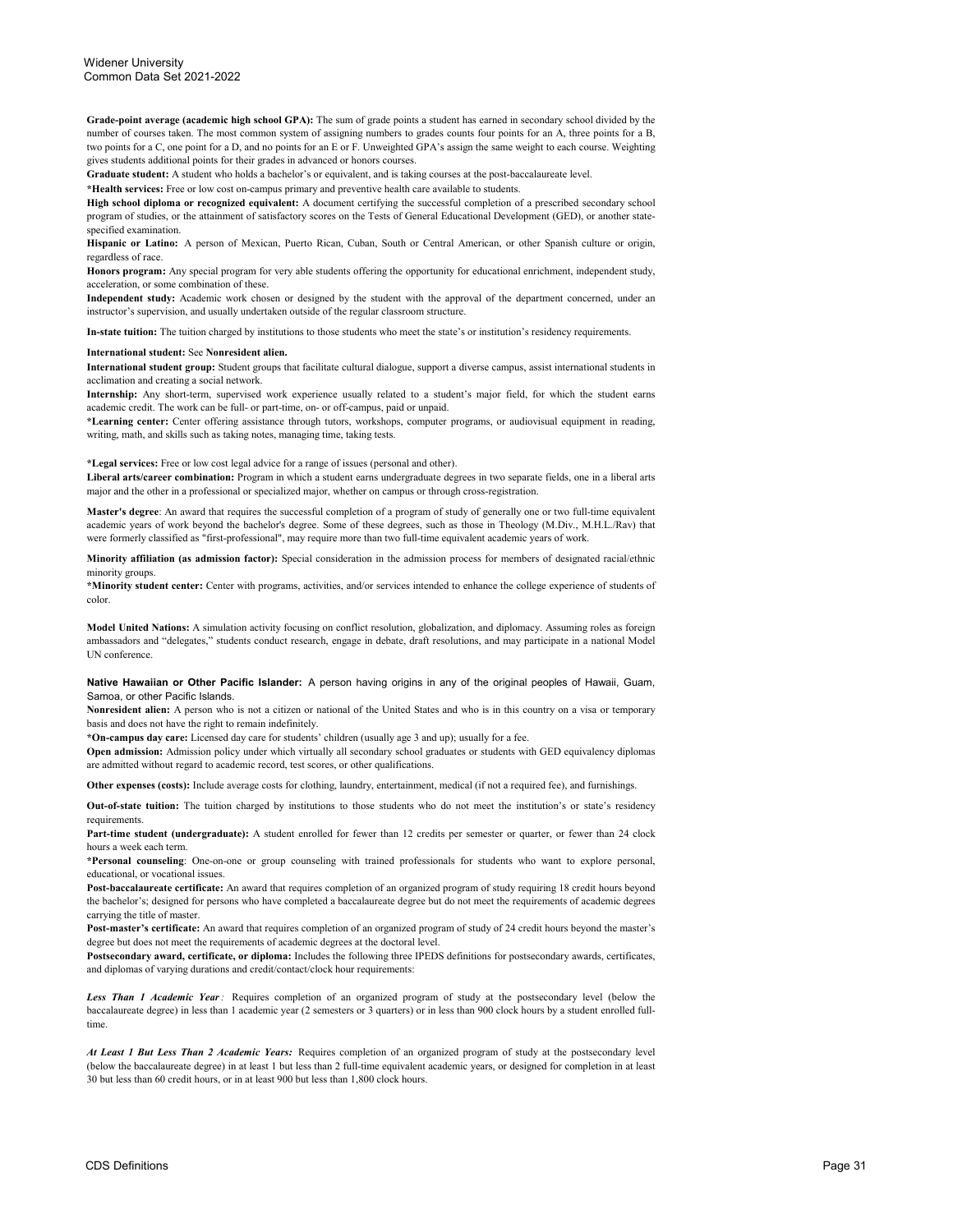*At Least 2 But Less Than 4 Academic Years:* Requires completion of an organized program of study at the postsecondary level (below the baccalaureate degree) in at least 2 but less than 4 full-time equivalent academic years, or designed for completion in at least 60 but less than 120 credit hours, or in at least 1,800 but less than 3,600 clock hours.

**Private institution:** An educational institution controlled by a private individual(s) or by a nongovernmental agency, usually supported primarily by other than public funds, and operated by other than publicly elected or appointed officials.

**Private for-profit institution:** A private institution in which the individual(s) or agency in control receives compensation, other than wages, rent, or other expenses for the assumption of risk.

**Private nonprofit institution:** A private institution in which the individual(s) or agency in control receives no compensation, other than wages, rent, or other expenses for the assumption of risk. These include both independent nonprofit schools and those affiliated with a religious organization.

#### **Proprietary institution:** See **Private for-profit institution.**

**Public institution:** An educational institution whose programs and activities are operated by publicly elected or appointed school officials, and which is supported primarily by public funds.

**Quarter calendar system:** A calendar system in which the academic year consists of three sessions called quarters of about 12 weeks each. The range may be from 10 to 15 weeks. There may be an additional quarter in the summer.

**Race/ethnicity:** Category used to describe groups to which individuals belong, identify with, or belong in the eyes of the community. The categories do not denote scientific definitions of anthropological origins. A person may be counted in only one group.

**Race/ethnicity unknown:** Category used to classify students or employees whose race/ethnicity is not known and whom institutions are unable to place in one of the specified racial/ethnic categories.

**Recognized Postsecondary Credential:** Includes both Title IV eligible degrees, certificates, and other recognized postsecondary credentials. Any credential that is received after completion of a program that is eligible for Title IV federal student aid. Credentials that are awarded to recognize an individual's attainment of measurable technical or industry/occupational skills necessary to obtain employment or advance within an industry occupation. (Generally based on standards developed or endorsed by employers or industry associations).

**Religious affiliation/commitment (as admission factor):** Special consideration given in the admission process for affiliation with a certain church or faith/religion, commitment to a religious vocation, or observance of certain religious tenets/lifestyle.

**\*Religious counseling:** One-on-one or group counseling with trained professionals for students who want to explore religious problems or issues

**\*Remedial services:** Instructional courses designed for students deficient in the general competencies necessary for a regular postsecondary curriculum and educational setting.

**Required fees:** Fixed sum charged to students for items not covered by tuition and required of such a large proportion of all students that the student who does NOT pay is the exception. Do not include application fees or optional fees such as lab fees or parking fees.

**Resident alien or other eligible non-citizen:** A person who is not a citizen or national of the United States and who has been admitted as a legal immigrant for the purpose of obtaining permanent resident alien status (and who holds either an alien registration card [Form I-551 or I-151], a Temporary Resident Card [Form I-688], or an Arrival-Departure Record [Form I-94] with a notation that conveys legal immigrant status, such as Section 207 Refugee, Section 208 Asylee, Conditional Entrant Parolee or Cuban-Haitian).

**Room and board (charges)—on campus:** Assume double occupancy in institutional housing and 19 meals per week (or maximum meal plan).

**Secondary school record (as admission factor):** Information maintained by the secondary school that may include such things as the student's high school transcript, class rank, GPA, and teacher and counselor recommendations.

**Semester calendar system:** A calendar system that consists of two semesters during the academic year with about 16 weeks for each semester of instruction. There may be an additional summer session.

**Student-designed major:** A program of study based on individual interests, designed with the assistance of an adviser.

**Study abroad:** Any arrangement by which a student completes part of the college program studying in another country. Can be at a campus abroad or through a cooperative agreement with some other U.S. college or an institution of another country.

**\*Summer session:** A summer session is shorter than a regular semester and not considered part of the academic year. It is not the third term of an institution operating on a trimester system or the fourth term of an institution operating on a quarter calendar system. The institution may have 2 or more sessions occurring in the summer months. Some schools, such as vocational and beauty schools, have year-round classes with no separate summer session.

**Talent/ability (as admission factor):** Special consideration given to students with demonstrated talent/abilities in areas of interest to the institution (e.g., sports, the arts, languages, etc.).

**Teacher certification program:** Program designed to prepare students to meet the requirements for certification as teachers in elementary, middle/junior high, and secondary schools.

**Transfer applicant:** An individual who has fulfilled the institution's requirements to be considered for admission (including payment or waiving of the application fee, if any) and who has previously attended another college or university and earned college-level credit.

**Transfer student:** A student entering the institution for the first time but known to have previously attended a postsecondary institution at the same level (e.g., undergraduate). The student may transfer with or without credit.

**Transportation (costs):** Assume two round trips to student's hometown per year for students in institutional housing or daily travel to and from your institution for commuter students.

**Trimester calendar system:** An academic year consisting of 3 terms of about 15 weeks each.

**Tuition:** Amount of money charged to students for instructional services. Tuition may be charged per term, per course, or per credit.

**\*Tutoring:** May range from one-on-one tutoring in specific subjects to tutoring in an area such as math, reading, or writing. Most tutors are college students; at some colleges, they are specially trained and certified.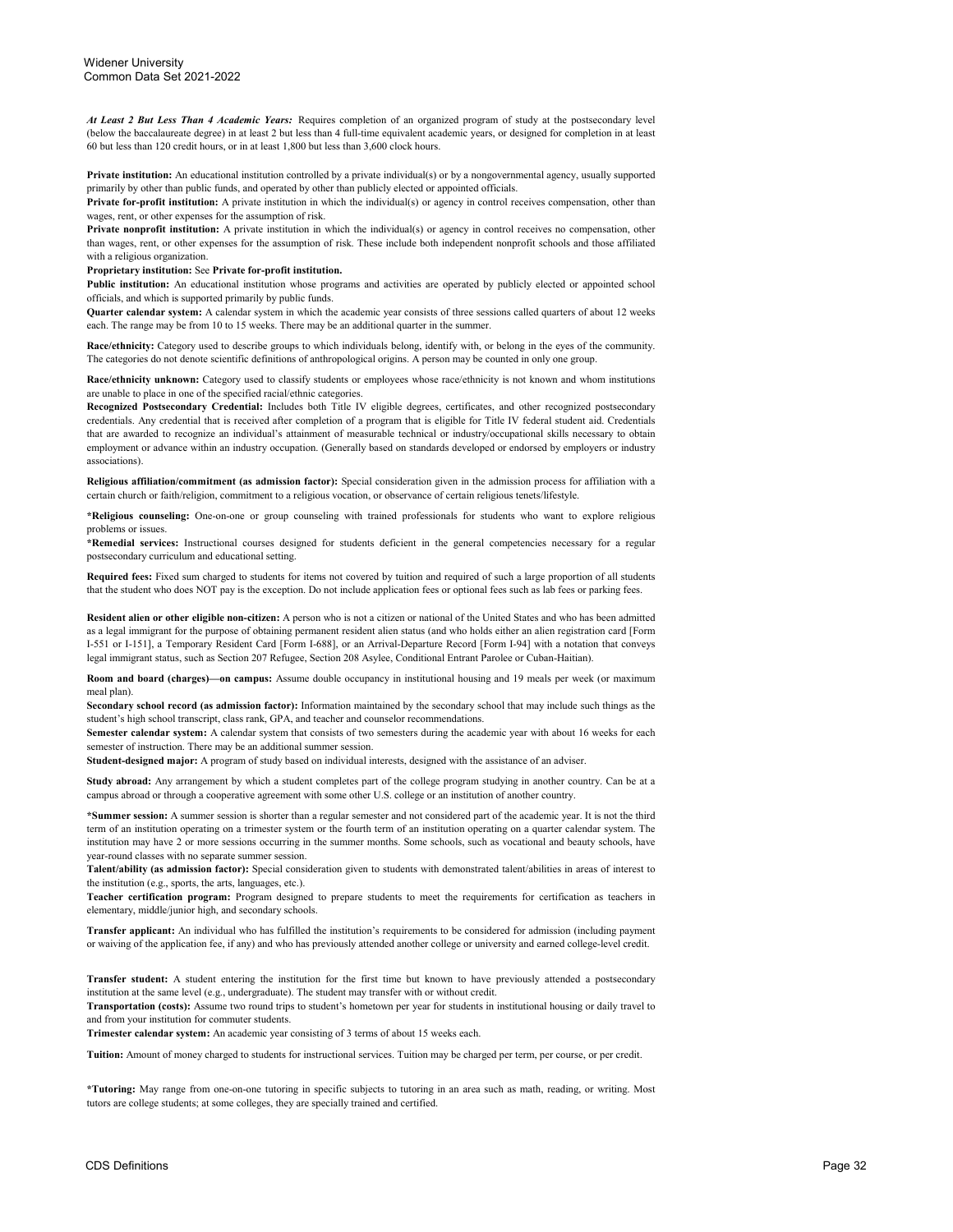**Unit:** a standard of measurement representing hours of academic instruction (e.g., semester credit, quarter credit, clock hour).

**Undergraduate:** A student enrolled in a four- or five-year bachelor's degree program, an associate degree program, or a vocational or technical program below the baccalaureate.

**\*Veteran's counseling:** Helps veterans and their dependents obtain benefits for their selected program and provides certifications to the Veteran's Administration. May also provide personal counseling on the transition from the military to a civilian life.

**\*Visually impaired:** Any person whose sight loss is not correctable and is sufficiently severe as to adversely affect educational performance.

**Volunteer work (as admission factor):** Special consideration given to students for activity done on a volunteer basis (e.g., tutoring, hospital care, working with the elderly or disabled) as a service to the community or the public in general.

Wait list: List of students who meet the admission requirements but will only be offered a place in the class if space becomes available.

**Weekend college:** A program that allows students to take a complete course of study and attend classes only on weekends.

**White:** A person having origins in any of the original peoples of Europe, the Middle East, or North Africa.

**\*Women's center:** Center with programs, academic activities, and/or services intended to promote an understanding of the evolving roles of women.

**Work experience (as admission factor):** Special consideration given to students who have been employed prior to application, whether for relevance to major, demonstration of employment-related skills, or as explanation of student's academic and extracurricular record.

#### **Financial Aid Definitions**

**External scholarships and grants:** Scholarships and grants received from outside (private) sources that students bring with them (e.g., Kiwanis, National Merit scholarships). The institution may process paperwork to receive the dollars, but it has no role in determining the recipient or the dollar amount awarded.

**Financial aid applicant:** Any applicant who submits **any one of** the institutionally required financial aid applications/forms, such as the FAFSA.

**Indebtedness:** Aggregate dollar amount borrowed through any loan program (federal, state, subsidized, unsubsidized, private, etc.; excluding parent loans) while the student was enrolled at an institution. Student loans co-signed by a parent are assumed to be the responsibility of the student and **should** be included.

**Institutional scholarships and grants**: Endowed scholarships, annual gifts and tuition funded grants for which the institution determines the recipient.

**Financial need:** As determined by your institution using the federal methodology and/or your institution's own standards.

**Need-based aid:** College-funded or college-administered award from institutional, state, federal, or other sources for which a student must have financial need to qualify. This includes both institutional and non-institutional student aid (grants, jobs, and loans).

**Need-based scholarship or grant aid:** Scholarships and grants from institutional, state, federal, or other sources for which a student must have financial need to qualify.

**Need-based self-help aid:** Loans and jobs from institutional, state, federal, or other sources for which a student must demonstrate financial need to qualify.

**Non-need-based scholarship or grant aid:** Scholarships and grants, gifts, or merit-based aid from institutional, state, federal, or other sources (including unrestricted funds or gifts and endowment income) awarded solely on the basis of academic achievement, merit, or any other non-need-based reason. When reporting questions H1 and H2, non-need-based aid that is used to meet need should be counted as need-based aid.

**Note: Suggested order of precedence for counting non-need money as need-based:**

- 1. Non-need institutional grants
- 2. Non-need tuition waivers
- 3. Non-need athletic awards
- 4. Non-need federal grants
- 5. Non-need state grants
- 6. Non-need outside grants
- Non-need student loans
- 8. Non-need parent loans
- Non-need work